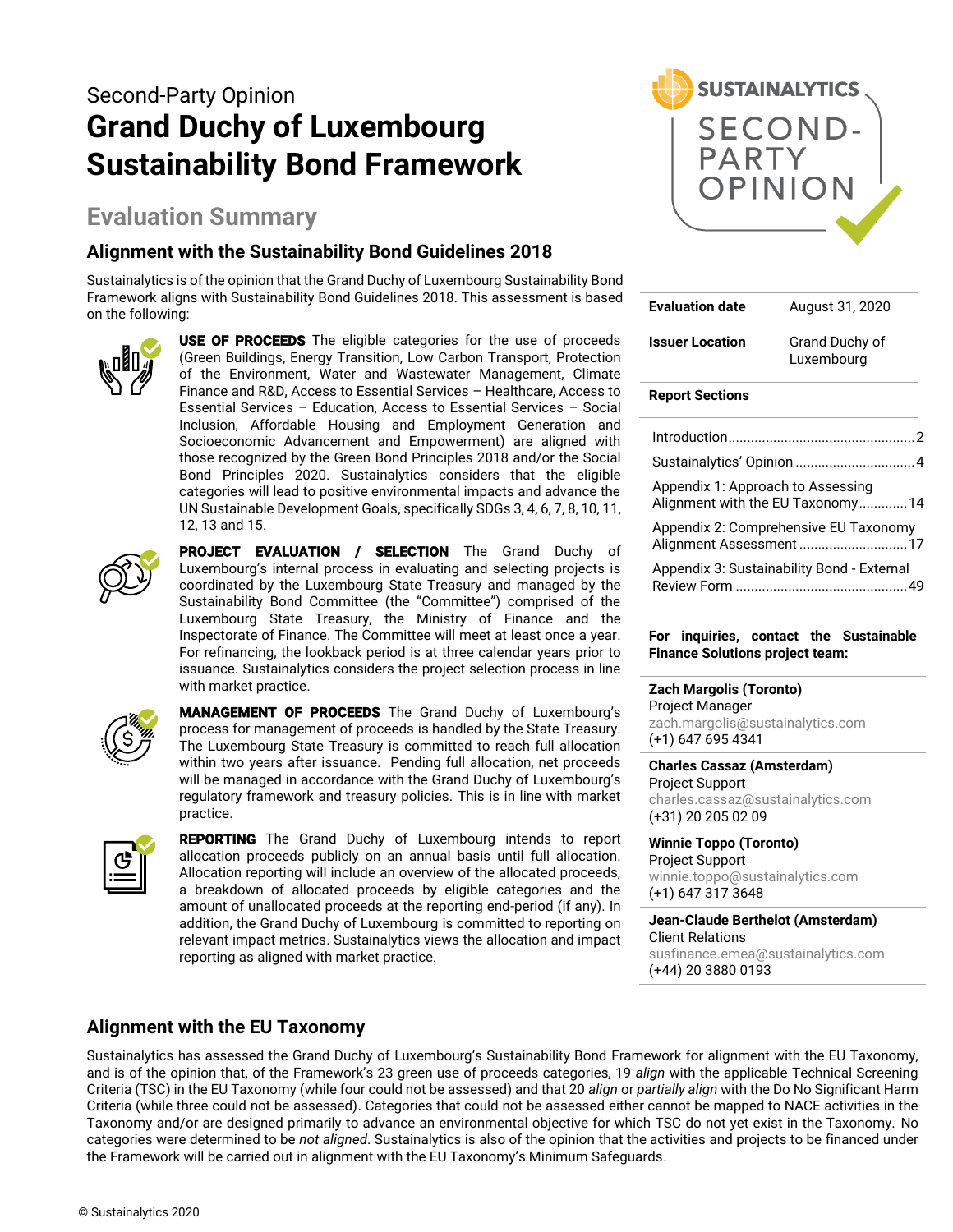# <span id="page-1-0"></span>**Introduction**

The Grand Duchy of Luxembourg (or the "Issuer") has developed the Grand Duchy of Luxembourg Sustainability Bond Framework (the "Framework") under which it intends to issue multiple green, social and sustainability bonds and use the proceeds to finance and refinance, in whole or in part, existing and future projects deemed to provide positive environmental and social outcomes.

The Framework defines eligibility criteria in eleven categories:

- 1. Green Buildings
- 2. Energy Transition
- 3. Low Carbon Transport
- 4. Protection of the Environment
- 5. Water and Wastewater Management
- 6. Climate Finance and R&D
- 7. Access to Essential Services Healthcare
- 8. Access to Essential Services Education
- 9. Access to Essential Services Social Inclusion
- 10. Affordable Housing
- 11. Employment Generation and Socioeconomic Advancement and Empowerment

The Grand Duchy of Luxembourg engaged Sustainalytics to review the Framework, dated August 31, 2020, and provide a second-party opinion (the "Second-Party Opinion" or "SPO") on the Framework's environmental and social credentials and its alignment with the Sustainability Bond Guidelines 2018 (the "SBG") <sup>1</sup> and the relevant criteria in the EU Taxonomy. <sup>2</sup> This Framework has been published in a separate document. 3

#### **Scope of work and limitations of Sustainalytics Second-Party Opinion**

Sustainalytics' Second-Party Opinion reflects Sustainalytics' independent<sup>4</sup> opinion on the alignment of the reviewed Framework with the current market standards and the extent to which the eligible categories are credible and impactful.

As part of the Second-Party Opinion, Sustainalytics assessed the following:

- 1. The Framework's alignment with the ICMA Sustainability Bond Guidelines 2018 and the EU Taxonomy;
- 2. The credibility and anticipated positive impacts of the use of proceeds;
- 3. The alignment of the issuer's sustainability strategy and performance and sustainability risk management in relation to the use of proceeds.

For the use of proceeds assessment, Sustainalytics relied on its internal taxonomy, version 1.4, which is informed by market practice and Sustainalytics expertise as an ESG research provider.

As part of this engagement, Sustainalytics held conversations with various members of the Luxembourg State Treasury team to understand the sustainability impact of the planned use of proceeds, as well as management of proceeds and reporting aspects of the Framework. The Grand Duchy of Luxembourg representatives have confirmed (1) they understand it is the sole responsibility of the Grand Duchy of Luxembourg to ensure that the information provided is complete, accurate or up to date; (2) that they have provided Sustainalytics with all relevant information and (3) that any provided material information has been duly disclosed in a timely manner. Sustainalytics also reviewed relevant public documents and non-public information.

This document contains Sustainalytics' opinion of the Framework and should be read in conjunction with that Framework.

<sup>1</sup> The Sustainability Bond Guidelines are administered by the International Capital Market Association and are available at <https://www.icmagroup.org/green-social-and-sustainability-bonds/sustainability-bond-guidelines-sbg/>

<sup>&</sup>lt;sup>2</sup> The Technical Annex of the EU Taxonomy is available at: https://ec.europa.eu/info/files/200309-sustainable-finance-teg-final-reporttaxonomy-annexes\_en

<sup>&</sup>lt;sup>3</sup> The Grand Duchy of Luxembourg Sustainability Bond Framework is available on the website of the Luxembourg State Treasury at: https://te.public.lu/fr/dette\_publique/moyen\_long\_terme/Emprunt\_sustainable.html.

<sup>4</sup> When operating multiple lines of business that serve a variety of client types, objective research is a cornerstone of Sustainalytics and ensuring analyst independence is paramount to producing objective, actionable research. Sustainalytics has therefore put in place a robust conflict management framework that specifically addresses the need for analyst independence, consistency of process, structural separation of commercial and research (and engagement) teams, data protection and systems separation. Last but not the least, analyst compensation is not directly tied to specific commercial outcomes. One of Sustainalytics' hallmarks is integrity, another is transparency.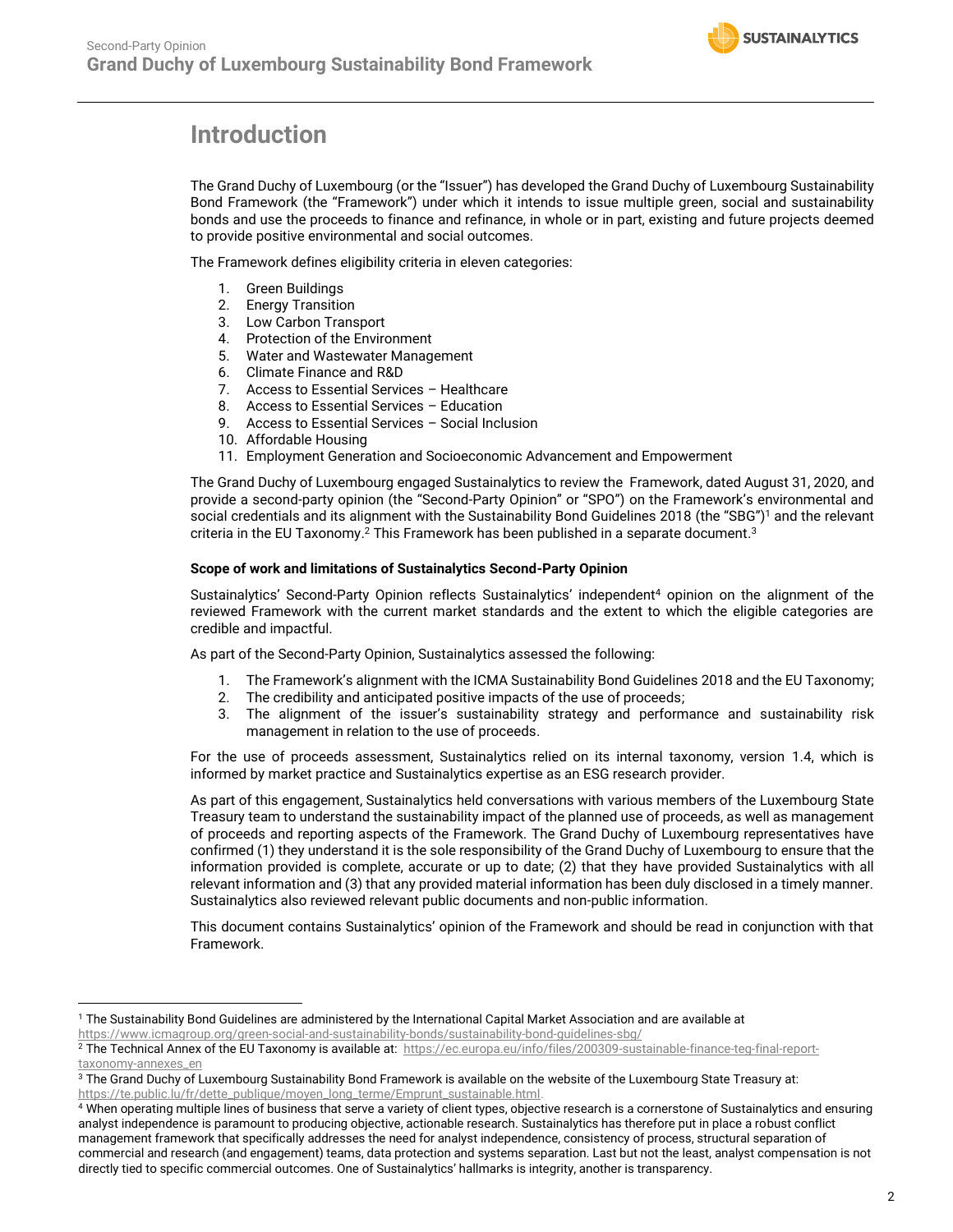Any update of the present Second-Party Opinion will be conducted according to the agreed engagement conditions between Sustainalytics and the Grand Duchy of Luxembourg.

Sustainalytics' Second-Party Opinion, while reflecting on the alignment of the Framework with market standards, is no guarantee of alignment nor warrants any alignment with future versions of relevant market or regulatory standards, including the EU Taxonomy. Furthermore, Sustainalytics' Second-Party Opinion addresses the anticipated impacts of eligible projects expected to be financed with bond proceeds but does not measure the actual impact. The measurement and reporting of the impact achieved through projects financed under the Framework is the responsibility of the Framework owner.

In addition, the Second-Party Opinion opines on the intended allocation of proceeds but does not guarantee the realised allocation of the bond proceeds towards eligible activities.

<span id="page-2-0"></span>No information provided by Sustainalytics under the present Second-Party Opinion shall be considered as being a statement, representation, warrant or argument either in favour or against, the truthfulness, reliability or completeness of any facts or statements and related surrounding circumstances that the Grand Duchy of Luxembourg has made available to Sustainalytics for the purpose of this SPO.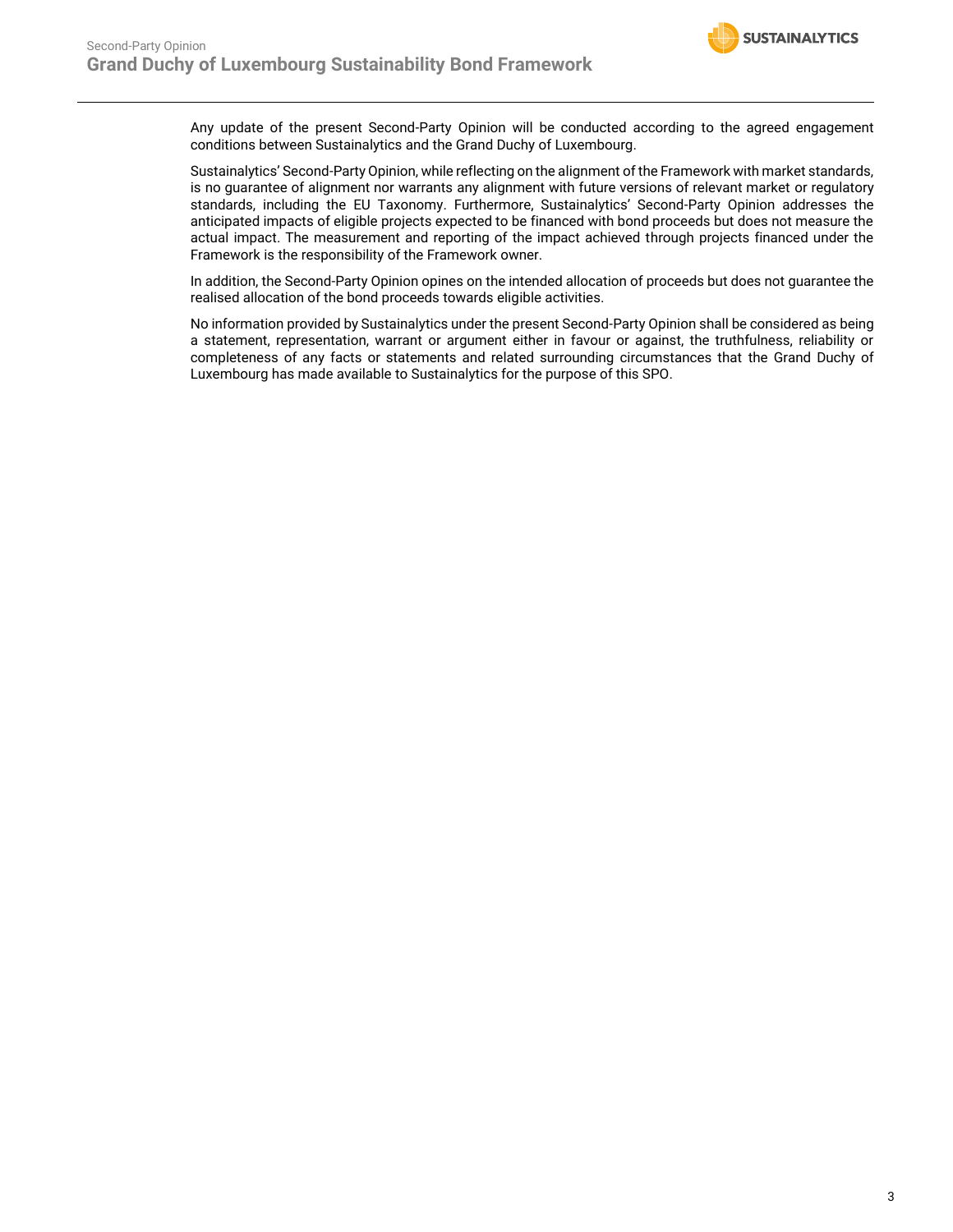# **Sustainalytics' Opinion**

# **Section 1: Sustainalytics' Opinion on the Grand Duchy of Luxembourg Sustainability Bond Framework**

Sustainalytics has assessed the Grand Duchy of Luxembourg Sustainability Bond Framework for its alignment with the Sustainability Bond Guidelines 2018 and the EU Taxonomy.

#### **Alignment with the Sustainability Bond Guidelines 2018**

Sustainalytics is of the opinion that the Framework aligns with the Sustainability Bond Guidelines 2018, and the four core components of the ICMA Green Bond Principles (the "GBP") and the ICMA Social Bond Principles (the "SBP"). For detailed information please refer to Appendix 3: Sustainability Bond / Sustainability Bond Programme External Review Form.

- Use of Proceeds:
	- The eligible categories (Green Buildings, Energy Transition, Low Carbon Transport, Protection of the Environment, Water and Wastewater Management, Climate Finance and R&D, are aligned with those recognized by the GBP. The eligible categories of Access to Essential Services – Healthcare, Access to Essential Services – Education, Access to Essential Services – Social Inclusion, Affordable Housing and Employment Generation and Socioeconomic Advancement and Empowerment) are aligned with those recognized by the SBP.
	- Sustainalytics considers the Framework's green buildings criteria for new and existing buildings, as well as renovations, to be indicative of positive impact and aligned with market practice, based on the criteria of relative performance in the market, against nearly zero-energy building ("NZEB")<sup>5</sup> requirement, and relative or absolute improvement.
	- The Framework defines a number of project types as contributing to the energy transition. Sustainalytics notes the following:
		- The emissions thresholds in place for energy generation are compliant with a Paris-aligned emissions trajectory, and Sustainalytics considers the technologies of wind, solar, hydro, and geothermal power to be commonly accepted in the green bond market.
		- **■** In addition to the 100  $qCO<sub>2</sub>/kWh$  threshold, all gas for combustion must be from renewable sources (such as marsh gas).
		- The Framework specifies that all feedstock for bioenergy projects will be from either the anaerobic digestion of biowaste or sewage sludge or an advanced biofuel, as defined by EU Directive 2018/2001. 6
		- By installing energy-efficient streetlighting, the Framework promotes the use of best-available technology, namely LEDs, that is anticipated to deliver environmental benefits.
	- Within the category of Low Carbon Transport, the Framework defines eligibility criteria related to both public transport and transportation infrastructure.
		- Sustainalytics considers the Framework's criteria for transportation to be aligned with market practice, and highlights in particular the focus on electric vehicles, the use of a credible transition-aligned threshold for non-electric vehicles, and the criteria for eligible public transit, active transportation, and low-emissions mobility infrastructure projects.
	- Within the category of Protection of the Environment, the Framework defines two classes of activities:
		- As it relates to waste management, Sustainalytics views positively the established criteria for recycling, composting, and material recovery/reuse.
		- As it relates to land protection/restoration, Sustainalytics views this category positively, noting the importance of initiatives which guarantee long-term conservation and promote the well-being of native species.

<sup>5</sup> Nearly Zero-Energy Building plans are required to have been implemented in all EU countries as part of the Energy Performance of Buildings Directive, an EU directive which "promotes the improvement of the energy performance of buildings within the Union". See: https://eurlex.europa.eu/eli/dir/2010/31/2018-12-24

<sup>6</sup> Directive (EU) 2018/2001 on the promotion of the use of energy from renewable sources defines, in Part A of Annex IX, a list of advanced biofuels, including https://eur-lex.europa.eu/legal-content/EN/TXT/?uri=uriserv:OJ.L\_.2018.328.01.0082.01.ENG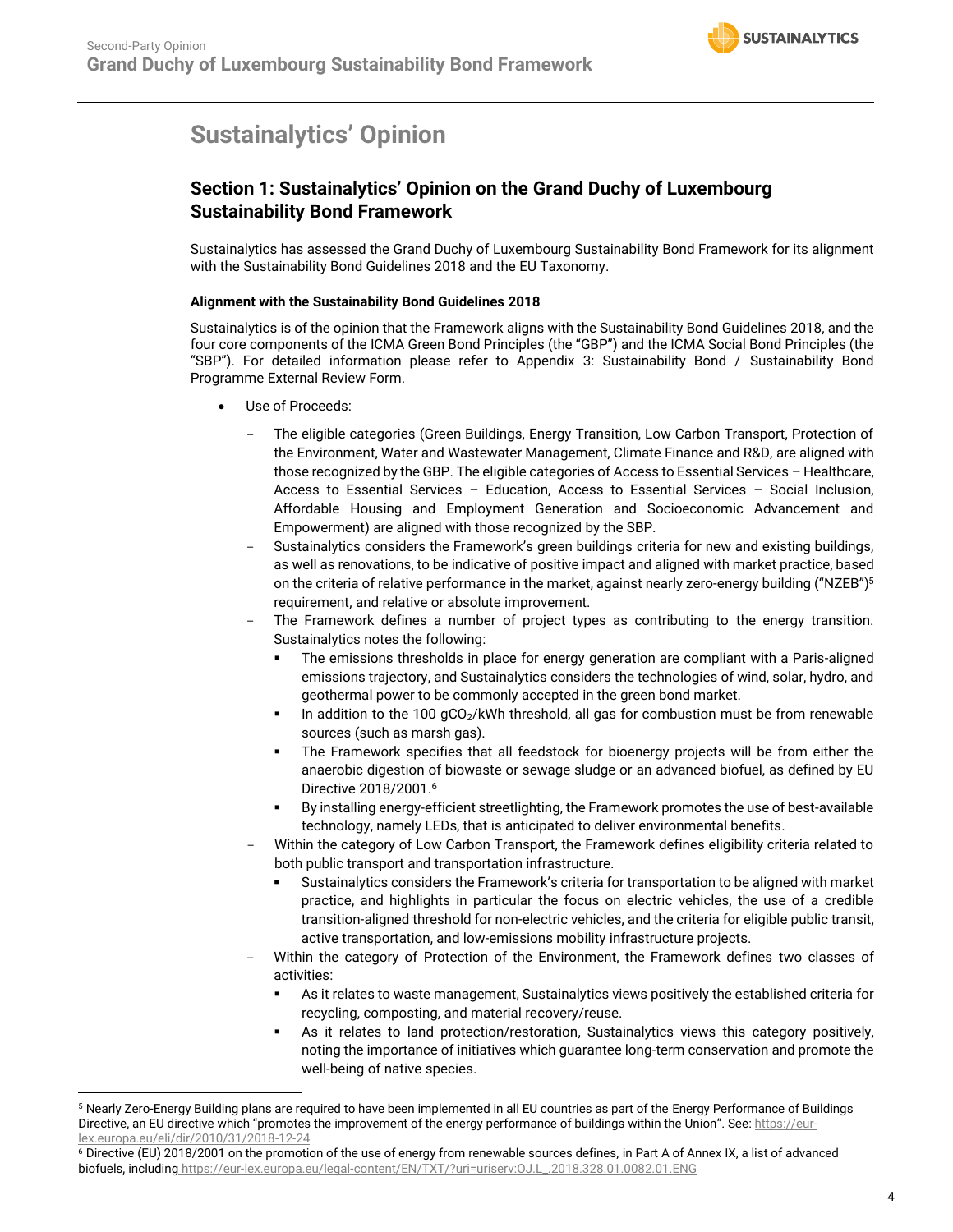- The Framework's Water and Wastewater Management criteria seek to promote both energyefficient provision of potable water and wastewater treatment, as well as to manage water systems in a way that improves water quality.
	- Sustainalytics notes positively that the energy criteria of the Framework are aligned with the criteria of the EU Taxonomy.
	- As it relates to the projects with the express objective of improving water quality, Sustainalytics views positively the intent of these projects, highlights that the Grand Duchy of Luxembourg has committed to financing facilities which comply with the Directive on urban waste water treatment<sup>7</sup> and employ best available technology, such as tertiary treatment.
- The Framework also defines as eligible expenditures in the area of Climate Finance and R&D. Sustainalytics recognizes the potential benefits of these investments, while noting the following:
	- By participating in international initiatives with credible partners, the Grand Duchy of Luxembourg is playing a catalyzing role in directing capital flows to beneficial activities. Sustainalytics highlights that by taking on risky or early-stage positions this financing has the potential to drive future private-sector investments.
	- The importance of R&D in enabling climate mitigation and adaptation is well-established, and these investments advance this goal. Further, the Grand Duchy of Luxembourg has disclosed examples of projects that may be eligible in this category, including those related to sustainable mobility models and climate financing. Nevertheless, Sustainalytics cannot comment on the anticipated overall net impact based on the information provided, in particular due to the uncertainty of early-stage R&D and the diversity of impacts across sectors.
- The Framework allows for financing of essential services in the domains of education, health, and social inclusion. Sustainalytics views positively these categories, and highlights the following:
	- For health and education, the Grand Duchy of Luxembourg will finance public systems. Based on the accessibility to the entire population this is considered to drive social impacts. Private schools may be included so long as tuition does not exceed €500 per year, which the Grand Duchy views as supporting the objective of universal accessibility.<sup>8</sup>
	- The Framework defines vulnerable groups which are intended to be beneficiaries of social inclusion investments,<sup>9</sup> and notes that these investments may include dedicated infrastructure or financial support.
- Affordable housing investments include financing the expansion and upkeep of social housing, as well as financial assistance to vulnerable populations to facilitate housing access, such as tenant support programmes. Sustainalytics views positively these investments, noting that the income threshold criteria for eligibility are aligned with national definitions.
- Eligible expenditures related to SMEs and employment generation include financing employment generation and retention activities, supporting the "Social and Solidarity Economy" and providing emergency support in cases of disasters and emergencies. Sustainalytics views these investments positively, based on the following considerations:
	- SMEs will be defined in line with EU recommendation 2003/361.<sup>10</sup>
	- The Framework notes that employment generation programmes are intended to target professional transition, in particular for elderly and unemployed individuals.
	- The "Social and Solidarity Economy" is defined in Luxembourg law, and focuses on the promotion of social impactful businesses and social innovation entrepreneurship.
	- It is recognized that in times of natural disasters, health pandemics, and other emergencies the provision of support to affected SMEs may provide widespread positive social impacts, and that governments may be best-placed to provide this assistance.
- Project Evaluation and Selection:

 $7$  This EU Directive is transposed into Luxembourg law as the "Règlement grand-ducal du 13 mai 1994 relatif au traitement des eaux urbaines résiduaires." <http://legilux.public.lu/eli/etat/leg/rgd/1994/05/13/n1/jo>

<sup>&</sup>lt;sup>8</sup> Considering the local socioeconomic context, private schools play a key role within the broader education system. By specifying a maximum tuition, the Framework ensures that only those which directly support accessibility may be financed by bond proceeds.

<sup>9</sup> Including low-income populations, young people, elderly people, people with disabilities. single-parent families, and asylum seekers or refugees.

<sup>10</sup> [https://ec.europa.eu/growth/smes/business-friendly-environment/sme-definition\\_en](https://ec.europa.eu/growth/smes/business-friendly-environment/sme-definition_en)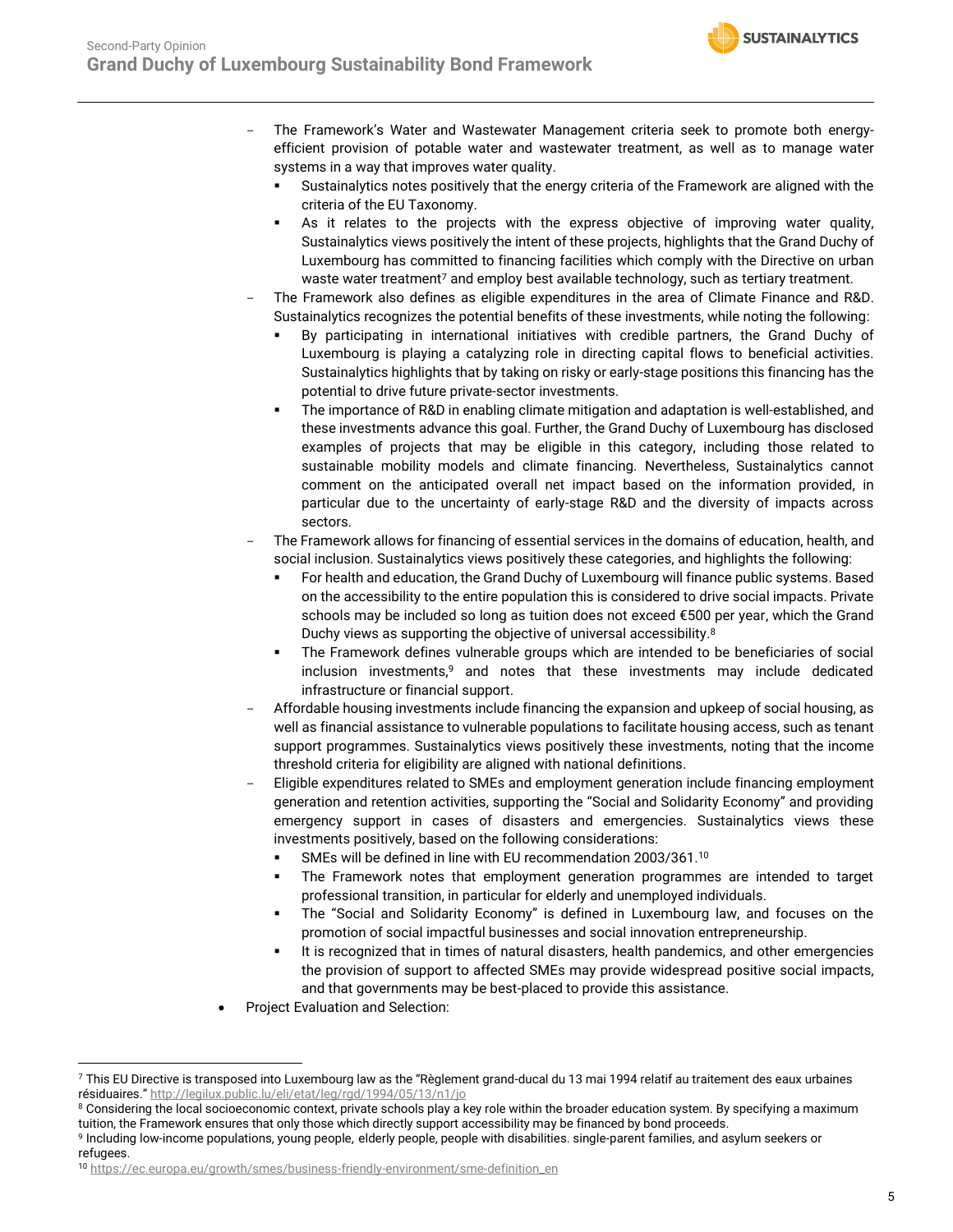- The Grand Duchy of Luxembourg's internal process for evaluating and selecting project expeditures is coordinated by the Luxembourg State Treasury and handled by the Sustainability Bond Committee (the "Committee") comprised of the Luxembourg State Treasury, the Ministry of Finance and the Inspectorate of Finance. The Committee will meet at least once a year. Eligible expenditures must meet the criteria and objectives of the use of proceeds. For refinancing, the lookback period is at three calendar years prior to issuance.
- Based on the establishment of a formal committee with cross-departmental representation, as well as a formal lookback period, Sustainalytics considers this process to be in line with market practice.
- Management of Proceeds:
	- The Grand Duchy of Luxembourg's process for management of proceeds is handled by the State Treasury. The Luxembourg State Treasury is committed to reach full allocation within two years after issuance. Pending full allocation, net proceeds will be managed in accordance with the Luxembourg regulatory framework and treasury policies. In the event that some expenditures have to be withdrawn from the portfolio, the proceeds will be reallocated to other eligible expenditures. Based on the use of formal systems and commitments to allocation and reallocation timeframes,
	- Sustainalytics considers this process to be in line with market practice.
- Reporting:
	- The Grand Duchy of Luxembourg intends to report on the allocation proceeds publicly on an annual basis until full allocation. Allocation reporting will include an overview of the allocated proceeds, a breakdown of allocated proceeds by eligible categories and the amount of any unallocated proceeds at the end of the reporting period.
	- In addition, the Grand Duchy of Luxembourg is committed to reporting on relevant impact metrics, such as annual greenhouse gas ("GHG") emissions in tons of  $CO<sub>2</sub>$  equivalent saved or number of healthcare infrastructures benefiting from the eligible expenditures, including a breakdown by location. For a full list of impact metrics reporting, please refer to Appendix 1.
	- Based on the commitment to both allocation and impact reporting, Sustainalytics considers this process to be in line with market practice.

#### **Alignment with the EU Taxonomy**

Sustainalytics has assessed each of the Framework's eligible green use of proceeds criteria against the relevant criteria in the EU Taxonomy and determined their alignment with each of the Taxonomy's three sets of requirements. Note that three of the Framework's criteria were not included in this assessment because they involve activities or projects for which there is no corresponding NACE<sup>11</sup> activity in the EU Taxonomy. The results of this assessment are as follows:

- 1. Technical Screening Criteria ("TSC")
	- All 19 eligible green criteria in the Framework that were assessed are aligned with the applicable TSC of the EU Taxonomy.
	- Four of the Framework's eligible green categories have not been assessed for TSC alignment, as they either cannot be mapped to NACE activities in the Taxonomy and/or they are designed primarily to advance an environmental objective for which TSC do not yet exist in the Taxonomy. 12
- 2. Do No Significant Harm ("DNSH") Criteria
	- Among the Framework's eligible green categories that Sustainalytics was able to map to activities in the EU Taxonomy, 10 are aligned and 10 partially aligned with the applicable DNSH criteria.
	- The 20 categories assessed have a total of 69 individual DNSH criteria (across all environmental objectives) applicable to them. The 20 are aligned with 56 of those DNSH criteria and partially aligned with 13.
	- Three of the Framework's eligible green categories have not been assessed for DNSH alignment, as they cannot be mapped to activities in the EU Taxonomy.
- 3. Minimum Safeguards

<sup>&</sup>lt;sup>11</sup> The Nomenclature des Activités Économiques dans la Communauté Européenne ("NACE") is a hierarchical system of industrial classification. <sup>12</sup> To date the EU Taxonomy includes Technical Screening Criteria for two of the EU's six environmental objectives: Climate Mitigation and Climate Adaptation.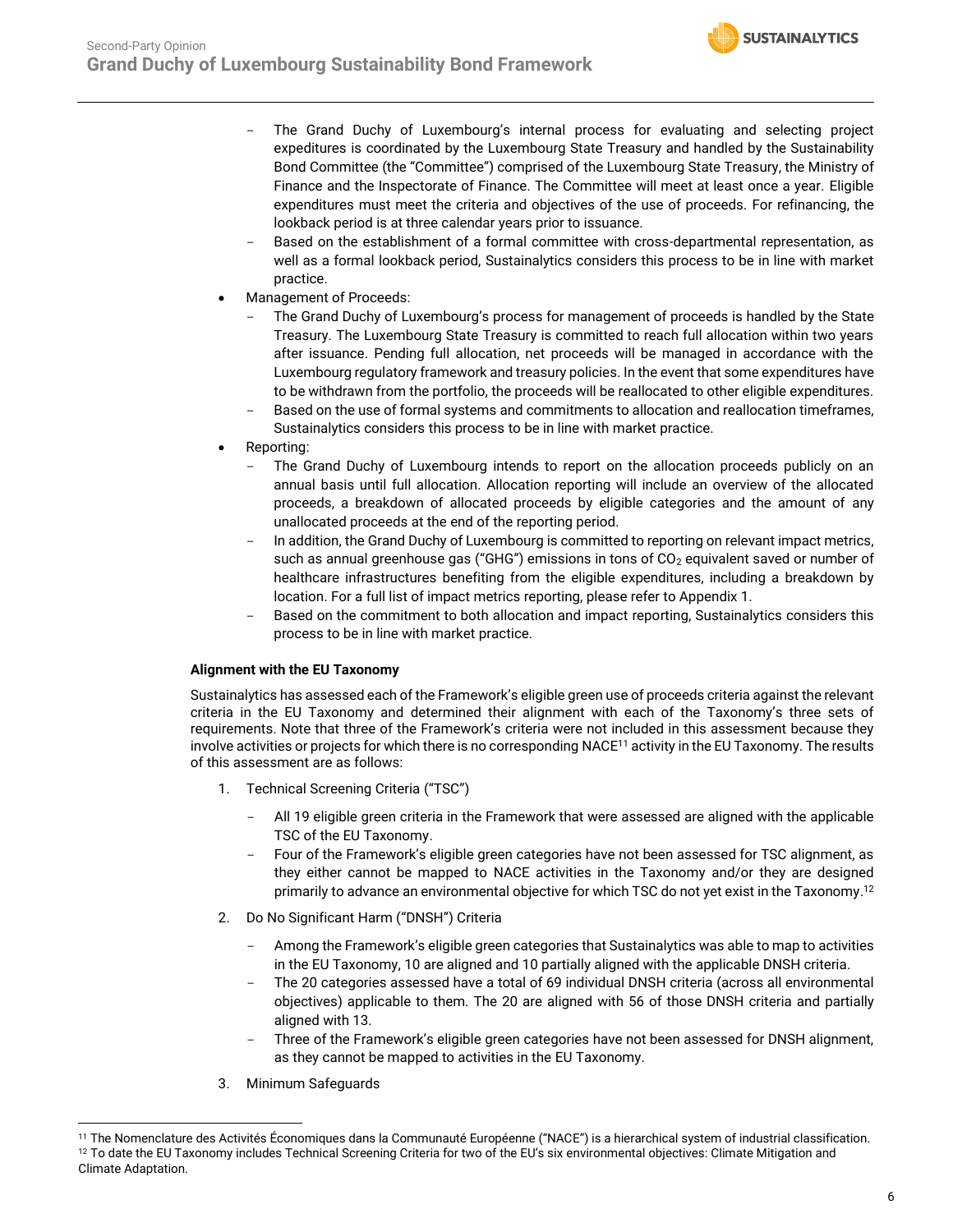- Based on a consideration of the policies and management systems applicable to Framework criteria, as well as the regulatory context in which financing will occur, Sustainalytics is of the view the EU Taxonomy's Minimum Safeguards requirements will be met.
- For Sustainalytics' assessment of alignment with the Minimum Safeguard see Section 2 below.

**Table 1** provides an overview of the alignment of the Grand Duchy of Luxembourg's Framework with the Technical Screening Criteria (TSC) and the Do No Significant Harm (DNSH) criteria for the corresponding NACE activities in the EU Taxonomy.

#### *Table 1: Summary of Alignment of Framework Criteria with the EU Taxonomy*

|                                                                                                                             |                | <b>Alignment</b><br>with<br><b>Alignment per</b><br><b>EU Environmental Objective</b><br><b>Taxonomy</b><br><b>Criteria</b> |                   |                |                          |                                   |                          |             |  |
|-----------------------------------------------------------------------------------------------------------------------------|----------------|-----------------------------------------------------------------------------------------------------------------------------|-------------------|----------------|--------------------------|-----------------------------------|--------------------------|-------------|--|
| <b>Framework Criterion</b>                                                                                                  | <b>1SC</b>     | <b>DNSH</b>                                                                                                                 | <b>Mitigation</b> | Adaptation     | <b>Water</b>             | <b>Economy</b><br><b>Circular</b> | Pollution                | Eco-systems |  |
| Construction of new buildings                                                                                               | $\blacksquare$ | О                                                                                                                           | ■                 | $\blacksquare$ | $\blacksquare$           | $\blacksquare$                    | ■                        | o           |  |
| Acquisition of buildings                                                                                                    | ■              | п                                                                                                                           | ■                 | ш              | -                        | $\qquad \qquad -$                 | ■                        | ■           |  |
| Renovation of existing buildings                                                                                            | ■              | О                                                                                                                           | ■                 | ш              | ■                        | О                                 | п                        | O           |  |
| Construction and operation of electricity generation from Solar PV                                                          | ■              | О                                                                                                                           | П                 | ш              | -                        | ■                                 | $\qquad \qquad -$        | O           |  |
| Construction and operation of electricity generation from concentrated<br>solar power                                       | ■              | О                                                                                                                           | ■                 | ш              | ■                        | О                                 |                          | о           |  |
| Construction and operation of electricity generation from wind power                                                        | ■              | п                                                                                                                           | ■                 | ш              | ■                        | $\blacksquare$                    | $\overline{\phantom{0}}$ | ■           |  |
| Construction and operation of electricity generation from hydropower                                                        | ■              | п                                                                                                                           | П                 | $\blacksquare$ | $\blacksquare$           | $\qquad \qquad -$                 | $\blacksquare$           | ■           |  |
| Construction and operation of electricity generation from geo-thermal                                                       | ■              | О                                                                                                                           | ■                 | ш              | ■                        | $\overline{\phantom{0}}$          | о                        | ■           |  |
| Gas Combustion projects                                                                                                     | ■              | О                                                                                                                           | ■                 | ш              | ■                        | $\overbrace{\phantom{123221111}}$ | ш                        | O           |  |
| Bio-energy projects                                                                                                         | ■              | О                                                                                                                           | п                 | $\blacksquare$ | $\blacksquare$           | $\blacksquare$                    | ■                        | O           |  |
| Installation of energy efficient appliance and lighting                                                                     | ■              | ■                                                                                                                           | ■                 | ш              | —                        | -                                 | ш                        |             |  |
| Public Transport (Financing of zero emission land transport - light rail<br>transit, metro, tram, trolleybus, bus and rail) | ■              | О                                                                                                                           | ■                 | ш              | -                        | ■                                 | o                        |             |  |
| Public Transport (Passenger Rail Transport)                                                                                 | ■              | п                                                                                                                           | ■                 | ш              | $\overline{\phantom{m}}$ | ■                                 | ■                        |             |  |
| Infrastructure for low carbon transport                                                                                     | ■              | О                                                                                                                           | п                 | ш              | п                        | О                                 | ш                        | ■           |  |
| Collection and transport of non-hazardous waste                                                                             | ■              | ■                                                                                                                           | ■                 | ш              | -                        | ■                                 | ■                        |             |  |
| Composting of Bio-waste                                                                                                     | ■              | о                                                                                                                           | ■                 | ш              | $\overline{\phantom{0}}$ | $\qquad \qquad -$                 | О                        |             |  |
| Material recovery                                                                                                           | ■              | ■                                                                                                                           | ■                 | ш              | -                        |                                   |                          |             |  |
| Protection and restoration of terrestrial and inland freshwater ecosystems<br>biodiversity, habitats and soil               |                |                                                                                                                             |                   |                |                          |                                   |                          |             |  |
| Development of energy efficient water and wastewater management<br>systems                                                  | $\blacksquare$ | $\blacksquare$                                                                                                              | ■                 | $\blacksquare$ | $\blacksquare$           | $\qquad \qquad -$                 | -                        | ■           |  |
| Construction or extension of centralized wastewater treatment systems                                                       | ■              | ■                                                                                                                           |                   | ш              | -                        | -                                 | $\blacksquare$           | ■           |  |
| Support the development of water and wastewater management systems                                                          | $\star$        | ■                                                                                                                           | $\qquad \qquad -$ | ш              |                          | $\overline{\phantom{0}}$          | п                        | ■           |  |
| Mobilise and support investment in international climate finance                                                            |                |                                                                                                                             |                   |                |                          |                                   |                          |             |  |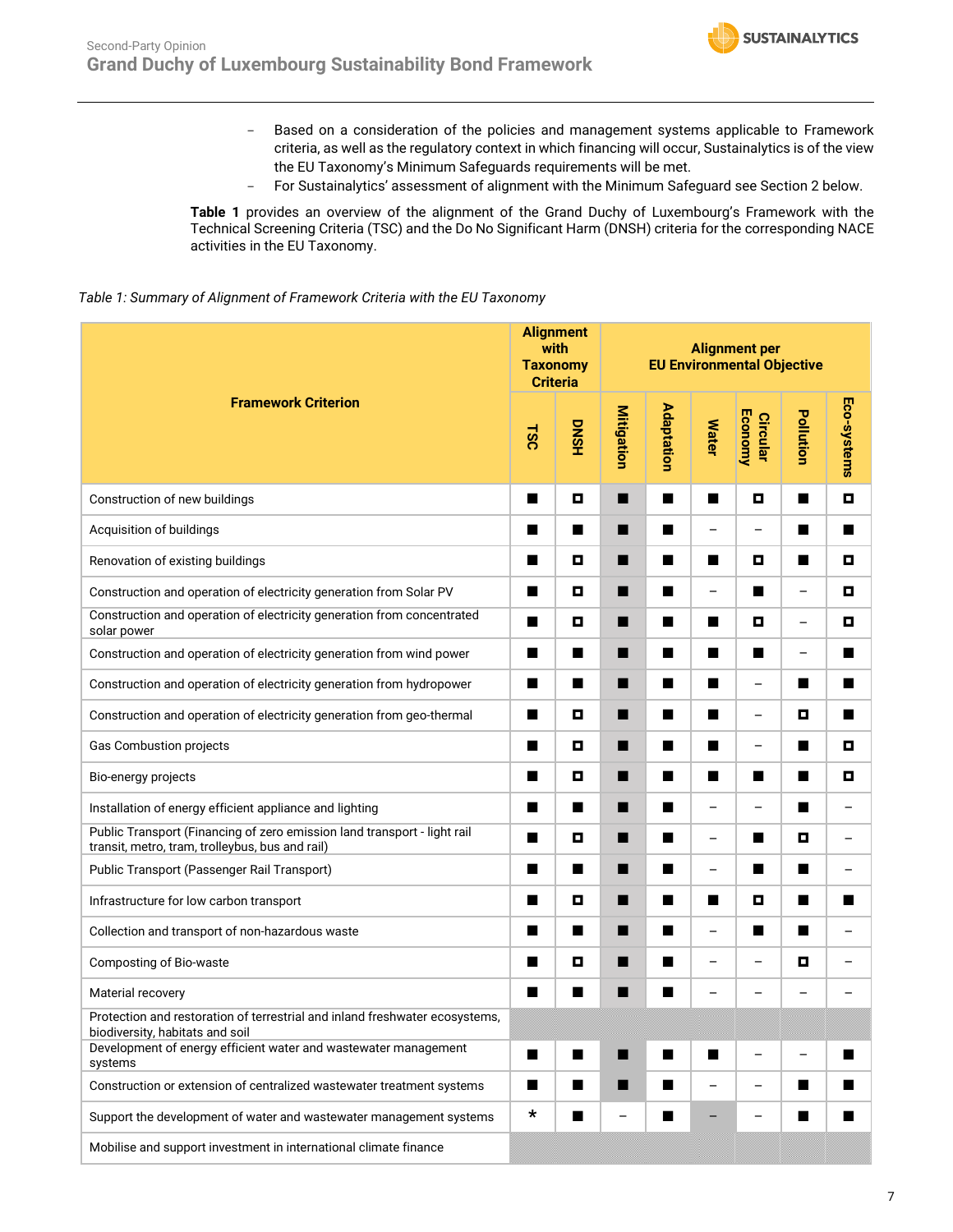Support research, development and innovation focusing on climate change mitigation and adaptation

| <b>Legend</b>                                                      |   |
|--------------------------------------------------------------------|---|
| Aligned                                                            |   |
| Partially aligned                                                  | п |
| Not aligned                                                        | X |
| No applicable DNSH criteria for this Objective                     |   |
| Criterion does not map to an EU activity and has not been assessed |   |
| Grey shading indicates the primary EU Environmental Objective      |   |

\* The EU Taxonomy has not yet defined TSC for EU Environmental Objectives other than Climate Mitigation and Climate Adaptation. In cases where an activity of the Framework has the intent of advancing a different Objective, Sustainalytics has assessed alignment against the DNSH criteria for all six Objectives.

# **Section 2: Sustainability Strategy of the Grand Duchy of Luxembourg**

#### **Contribution of Framework to the Grand Duchy of Luxembourg's Sustainability Strategy**

<span id="page-7-0"></span>In September 2018, the Luxembourg Ministry of the Environment, Climate and Sustainable Development presented the Plan national pour un développement durable ("National Plan for Sustainable Development", or "NPSD").<sup>13</sup> Transposing the UN Agenda 2030 into the Luxembourgish context, the NPSD is targeting ten priority fields of action, namely (i) ensure social inclusion and education for all, (ii) ensure conditions for a healthy population, (iii) promote sustainable consumption and production, (iv) diversify and ensure an inclusive and future-oriented economy, (v) plan and coordinate land use, (vi) ensure sustainable mobility, (vii) stop the degradation of our environment and respect the capacities of natural resources, (viii) Protect the climate, adapt to climate change and ensure sustainable energy, (ix) Contribute, on a global level, to the eradication of poverty and to the coherence of policies for sustainable development and  $(x)$  ensure sustainable finances.<sup>[13](#page-7-0)</sup> Sustainalytics notes that projects financed under the Framework can contribute to the NPSD, especially through the following:

- Within the first priority field, (i) ensure social inclusion and education for all, the Grand Duchy of Luxembourg is committed to support youth and women employment and target 73% employment rate of working age population.<sup>14</sup> In the Framework, expenditures financing employment generation are directly link to the NPSD objective.
- Regarding the objective (vi), projects financed under the Low Carbon Transport category could further contribute to reducing pollution and public health problems associated with mobility by promoting low carbon transportation. For instance, infrastructure for active mobility could increase the share of commuting on foot or by bicycle.
- The objective (vii) is prioritizing forestry conservation, good chemical and ecological condition of water bodies, provision of safe drinking water and to halt landscape fragmentation. Several of the projects funded under the Framework are linked to these key priorities. For instance, supporting the developing of wastewater management systems could improve wastewater quality and prevent the pollution of water bodies.
- Concerning the objective (viii), the priorities are to reduce energy consumption, to increase the share of renewables and to limit the direct and indirect consequences of climate change. In the Framework, renewable energy and energy efficiency related projects, such as the construction and operation of renewable electricity generation facilities could support these priorities, notably by increasing installed capacity and generation of renewables.
- The objective (x) aims at making the Grand Duchy of Luxembourg a key player in sustainable finance, notably through the execution of the Luxembourg Sustainable Finance Roadmap.<sup>15</sup> Sustainalytics notes that the issuance of green, social, and/or sustainability bonds may strengthen the Grand Duchy of Luxembourg's leadership in sustainable finance and contributes to the aforementioned Roadmap. More specifically, projects financed under the Climate Finance and R&D category, such as mobilizing

<sup>&</sup>lt;sup>13</sup> Le Gouvernement du Grand-Duché de Luxembourg, « Luxembourg 2030 – 3<sup>ème</sup> Plan national pour un développement durable », (2018), at: <https://environnement.public.lu/fr/developpement-durable.html>

<sup>&</sup>lt;sup>14</sup> In 2019, the employment rate stood at 67.9% of working age population.

OECD, "Employment rate", at: <https://data.oecd.org/emp/employment-rate.htm>

<sup>15</sup> UNEP, « Luxembourg Sustainable Finance Roadmap », (2018), at: [https://gouvernement.lu/dam-assets/documents/actualites/2018/10](https://gouvernement.lu/dam-assets/documents/actualites/2018/10-octobre/04-sustainable-finance/Luxembourg-Sustainable-Finance-Roadmap-WEB.pdf) [octobre/04-sustainable-finance/Luxembourg-Sustainable-Finance-Roadmap-WEB.pdf](https://gouvernement.lu/dam-assets/documents/actualites/2018/10-octobre/04-sustainable-finance/Luxembourg-Sustainable-Finance-Roadmap-WEB.pdf)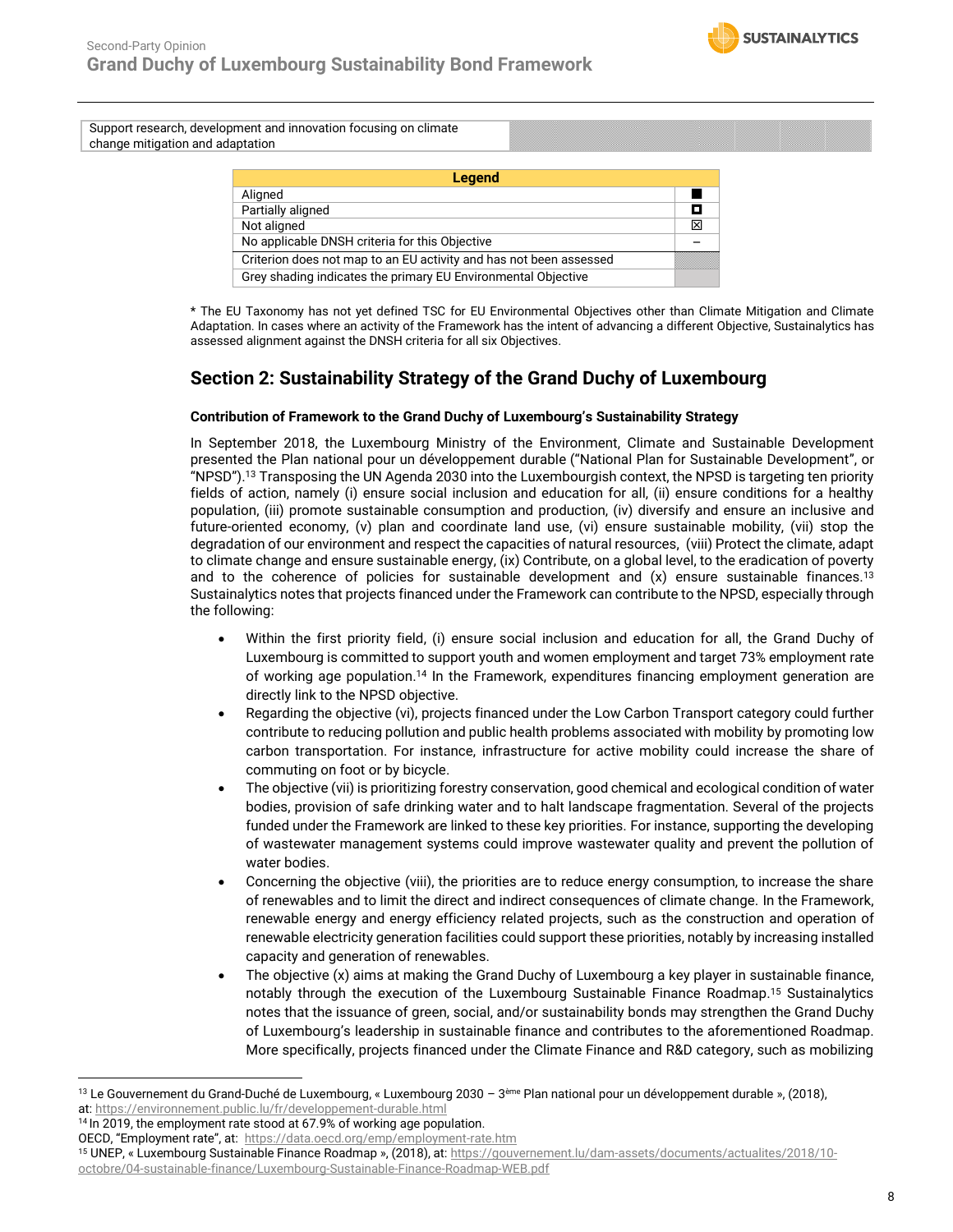<span id="page-8-2"></span>and supporting investment in international climate finance, could fulfil the ambition of the Grand Duchy of Luxembourg driving the sustainable development agenda.

In November 2019, the Grand Duchy of Luxembourg presented a bill that provides the framework for the implementation of the Plan national intégré en matière d'énergie et de climat ("Integrated National Energy and Climate Plan" or "INEC").<sup>16</sup> The INEC is targeting a 55% decrease in national GHG emissions by 2030 compared to 2005 levels. The INEC is specifically targeting five strategic sectors, namely (i) Energy and manufacturing industries, construction, (ii) Transport, (iii) Residential and tertiary buildings, (iv) Agriculture and forestry and (v) Waste and wastewater treatment. Sustainalytics notes that the projects financed by the Framework could contribute to the goals and measures included in the draft INEC. 17

Sustainalytics is of the opinion that the Grand Duchy of Luxembourg Sustainability Bond Framework is aligned with both the NPSD and the draft INEC. The Framework may assist the country in meeting its GHG emissions target by leveraging financing towards low-carbon projects and contribute to the Grand Duchy of Luxembourg's broader sustainable development goals. Considering the forgoing, Sustainalytics considers the Grand Duchy of Luxembourg to be well positioned to issue green, social, and/or sustainability bonds.

#### **Well positioned to address common environmental and social risks associated with the projects**

Bonds issued by the Grand Duchy of Luxembourg under its Sustainability Bond Framework will finance activities and projects that are anticipated to have positive environmental and social impacts. However, Sustainalytics recognizes that, as with any large initiative, such eligible projects may lead to some negative environmental and social outcomes. Key environmental and social risks associated with the eligible projects could include human and labour rights (including occupational health and safety risks for workers), land use and biodiversity issues associated with large-scale infrastructure development, risks of increasing inequalities if social programmes are not appropriately targeted to appropriate beneficiaries while ensuring universal access, and risks related to bribery and corruption. The EU Taxonomy identifies human rights, labour rights, and bribery and corruption as areas of central importance to be managed effectively in order to meet its Minimum Safeguard requirements.<sup>18</sup>

Sustainalytics is of the opinion that the Grand Duchy of Luxembourg is appropriately positioned to manage and/or mitigate potential risks through the following regulation and legislation:

- <span id="page-8-0"></span>• The Law of 10 June 1999 has a purpose to protect the health and safety of workers at work and the human and natural environment and to promote sustainable development.<sup>19</sup> The law also established environmental criteria for projects, requiring the application of the best available techniques.[19](#page-8-0)
- <span id="page-8-1"></span>• The Law of 18 July 2018 on the protection of nature and natural resources aims to protect natural environment, natural areas, biotopes, species and their habitats, as well as ecosystems.<sup>20</sup> The law also pursues the objectives of maintaining and improving biological balances and diversity, protecting natural resources against degradation, and to maintain and restore ecosystems services.[20](#page-8-1) In addition, the law contains provisions to achieve these objectives within a network of protected areas of community interest, i.e. Natura 2000<sup>21</sup> and protected areas of national interest.[20](#page-8-1) These objectives are particularly relevant when carrying construction projects,<sup>22</sup> such as those that may be financed under the Framework. As such, prior to any project authorization from the competent minister, risk prevention and mitigation measures have to be implemented in order to guarantee the protection of nature and natural resources.[20](#page-8-1)
- Concerning the risks of increasing inequalities for social projects, the Luxembourg regulation on the rights and obligations of health care patients specifically includes universal access, whether publicly

<sup>16</sup> Le Gouvernement du Grand-Duché de Luxembourg, « Plan national intégré en matière d'énergie et de climat », (2019), at : <https://environnement.public.lu/fr/actualites/2019/12/pnec.html>

<sup>&</sup>lt;sup>17</sup> Le Gouvernement du Grand-Duché de Luxembourg, « Lancement de la consultation publique du Plan national intégré en matière d'énergie et de climat (PNEC) », (2020), at [: https://environnement.public.lu/fr/actualites/2020/02/PNEC\\_2020.html](https://environnement.public.lu/fr/actualites/2020/02/PNEC_2020.html)

<sup>&</sup>lt;sup>18</sup> The final report of the Technical Expert Group notes that "For the purposes of the implementation of the Taxonomy, the TEG considers that both companies and investors should centre compliance on (1) human rights, (2) labour rights, and (3) combating bribery, bribe solicitation and extortion." See "Taxonomy: Final report of the Technical Expert Group on Sustainable Finance", EU Technical Expert Group on Sustainable Finance (March 2020).

<sup>19</sup> Journal official du Grand-Duché de Luxembourg, « Loi du 10 juin 1999 relative aux établissements classés », (1999), at: <http://legilux.public.lu/eli/etat/leg/loi/1999/06/10/n5/jo>

<sup>&</sup>lt;sup>20</sup> Journal official du Grand-Duché du Luxembourg, « Loi du 18 juillet 2018 concernant la protection de la nature et des ressources naturelles », (2018), at :<http://legilux.public.lu/eli/etat/leg/loi/2018/07/18/a771/jo>

<sup>&</sup>lt;sup>21</sup> Natura 2000 is a network of nature protection areas in the EU. The aim of the network is to maintain the biological diversity of the environments, while taking account of economic, social, cultural and regional requirements in a sustainable development approach. <sup>22</sup> Construction is defined as any development, building, work and installation comprising an assembly of materials connected together artificially in a durable manner, whether or not incorporated into the ground, on the surface or underground.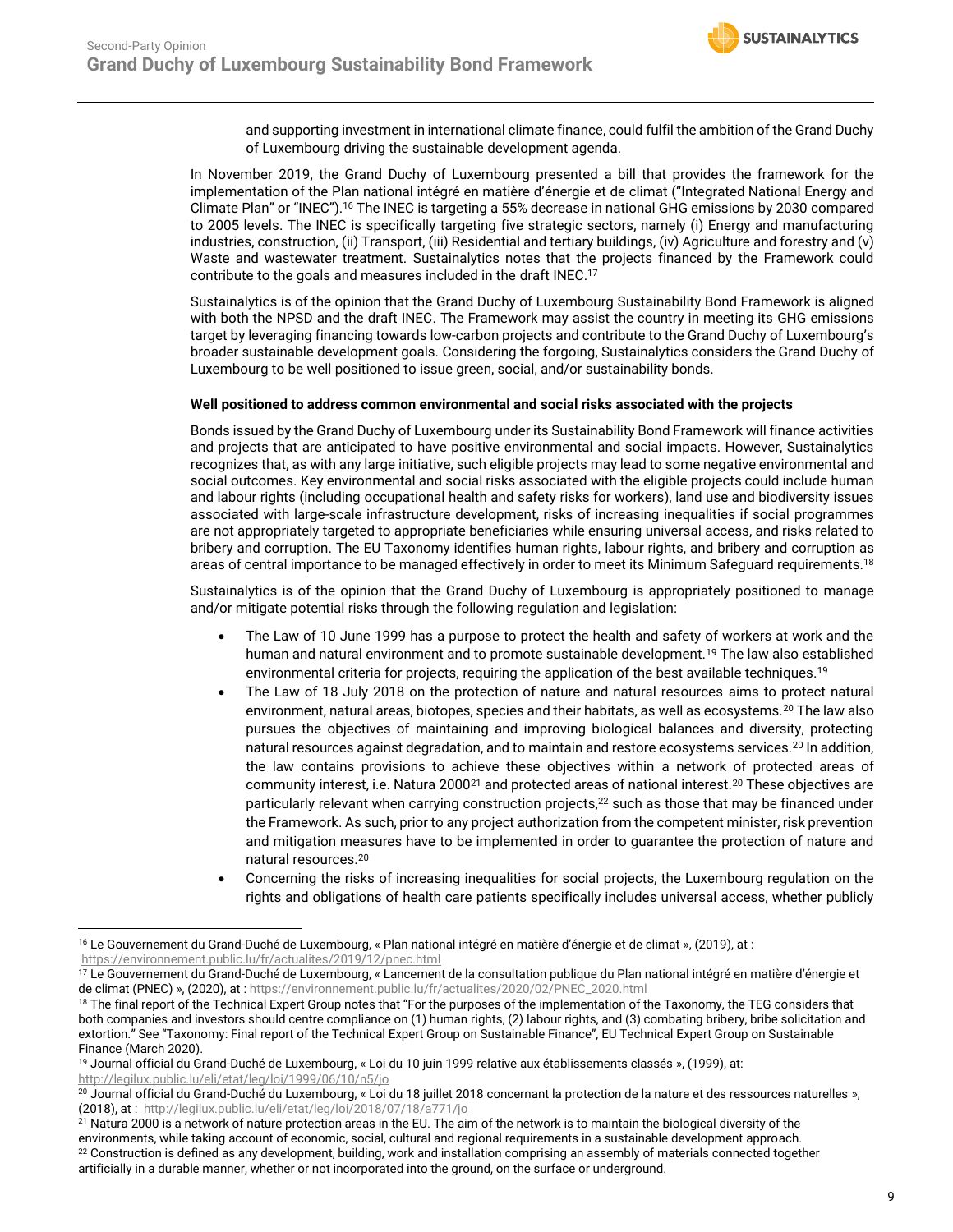<span id="page-9-0"></span>or privately insured or not, thus creating an inclusive health care system. <sup>23</sup> As for subsidized housings, socio-economic criteria must be met by all beneficiaries, whether buyers or tenants.<sup>24</sup>

- The Grand Duchy of Luxembourg's Labour Code addresses a wide range of labour rights including worker health and safety. <sup>25</sup> The employer is obliged to ensure the safety and health of employees in all aspects related to work, including occupational risk prevention, information and training activities and the establishment of the necessary organization and resources.<sup>[25](#page-9-0)</sup> For instance, the employer must ensure that each employee receives sufficient and appropriate safety and health training. [25](#page-9-0) Moreover, training must be adapted to the evolution of risks and the emergence of new ones and be repeated periodically if necessary.[25](#page-9-0)
- Luxembourg has robust human right legislation in place. Also noteworthy is the country's Consultative Human Rights Commission (CCDH), which advises the Government on human rights-related issues. 26 In June 2018, Luxembourg published its National Action Plan for the implementation of the United Nations Guiding Principles on Business and Human Rights.<sup>27</sup>
- Luxembourg has a strong regulatory framework and enforcement mechanisms in place to curb bribery and corruption<sup>28</sup> and ranks very well among countries globally (ninth out of 180 countries) according to Transparency International's Corruption Perception Index 2019.<sup>29</sup>

Based on the policies, standards and processes described above, Sustainalytics is of the opinion that the Grand Duchy of Luxembourg has implemented adequate measures and is well positioned to manage and mitigate environmental and social risks commonly associated with the eligible categories.

#### **Alignment with the EU Taxonomy's Minimum Safeguards**

Alignment with the EU Taxonomy's Minimum Safeguards requires that the Issuer have in place a set of policies or regulations, as well as supporting management systems and processes, that provide assurance that the activities financed by a bond are carried out in a manner that meets OECD and other international guidelines for responsible business conduct.<sup>30</sup> Based on the assessment above, Sustainalytics is of the opinion that the Grand Duchy of Luxembourg's regulations and enforcement regimes (including its adherence to EU regulations and directives) are sufficient to demonstrate that the activities and projects to be financed under the Framework will be carried out in alignment with the EU Taxonomy's Minimum Safeguards.

# **Section 3: Impact of Use of Proceeds**

All eleven use of proceeds categories are aligned with those recognized by the GBP and SBP. Sustainalytics has elaborated below on the impact of one green category and one social category in the local context, indicative of the impacts of the remainder of the Framework's categories.

#### **Decarbonizing the Transportation Sector in the Grand Duchy of Luxembourg**

<span id="page-9-2"></span><span id="page-9-1"></span>In 2015, road transportation accounted for 55.4% of the Grand Duchy of Luxembourg's total GHG emissions, excluding LULUCF.<sup>31</sup> While 70% was the result of road fuels bought by non-residents and were emitted abroad, emissions generated by the national vehicles fleet has increased by 97.4% between 1990 and 2015,<sup>[31](#page-9-1)</sup> highlighting the increasing contribution of domestic road transportation to the Grand Duchy of Luxembourg's GHG emissions. Thus, the Grand Duchy of Luxembourg has identified the transportation sector as one of the five priorities in the implementation of the INEC<sup>[16](#page-8-2)</sup> and updated its Strategy for sustainable mobility.<sup>32</sup>

<sup>&</sup>lt;sup>23</sup> Service Central de Législation, « Droits et obligations du patient », (2014), at [: http://data.legilux.public.lu/file/eli-etat-leg-memorial-2014-140](http://data.legilux.public.lu/file/eli-etat-leg-memorial-2014-140-fr-pdf.pdf) [fr-pdf.pdf](http://data.legilux.public.lu/file/eli-etat-leg-memorial-2014-140-fr-pdf.pdf)

<sup>24</sup> <https://logement.public.lu/dam-assets/documents/legislation/lois/AIDE-LOI-modifiee-du-25-02-1979.pdf>

<sup>25</sup> Service Central de Législation, « Code du Travail », (2020), at [: http://data.legilux.public.lu/file/eli-etat-leg-code-travail-20200313-fr-pdf.pdf](http://data.legilux.public.lu/file/eli-etat-leg-code-travail-20200313-fr-pdf.pdf) <sup>26</sup> Se[e https://ccdh.public.lu/fr/commission.html.](https://ccdh.public.lu/fr/commission.html)

<sup>27</sup> Se[e https://mk0globalnapshvllfq4.kinstacdn.com/wp-content/uploads/2019/06/luxembourg-bhr-nap-english.pdf.](https://mk0globalnapshvllfq4.kinstacdn.com/wp-content/uploads/2019/06/luxembourg-bhr-nap-english.pdf)

<sup>28</sup> See, for example, [https://www.cliffordchance.com/content/dam/cliffordchance/briefings/2019/03/an-international-guide-to-anticorruption](https://www.cliffordchance.com/content/dam/cliffordchance/briefings/2019/03/an-international-guide-to-anticorruption-legislation.pdf)[legislation.pdf.](https://www.cliffordchance.com/content/dam/cliffordchance/briefings/2019/03/an-international-guide-to-anticorruption-legislation.pdf)

<sup>29</sup> Se[e https://www.transparency.org/en/cpi.](https://www.transparency.org/en/cpi)

<sup>30</sup> The EU Taxonomy's Minimum Safeguards require that eligible activities be carried out in alignment with major international norms and standards for responsible business conduct, including the OECD Guidelines for Multinational Enterprises, the UN Guiding Principles on Business and Human Rights, and the International Labour Organisation's declaration on Fundamental Rights and Principles at Work.

<sup>31</sup> UNFCC, "Seventh National Communication of Luxembourg under the United Nations Framework Convention on Climate Change", (2018), at: [https://unfccc.int/sites/default/files/resource/39752148\\_Luxembourg-NC7-1-LU\\_NC7\\_180212.pdf](https://unfccc.int/sites/default/files/resource/39752148_Luxembourg-NC7-1-LU_NC7_180212.pdf)

<sup>32</sup> Ministère du Développement durable et des infrastructures, « Modu 2.0 Stratégie pour une mobilité durable », (2018), at : <https://www.myenergy.lu/uploads/editor/files/Modu2.0.pdf>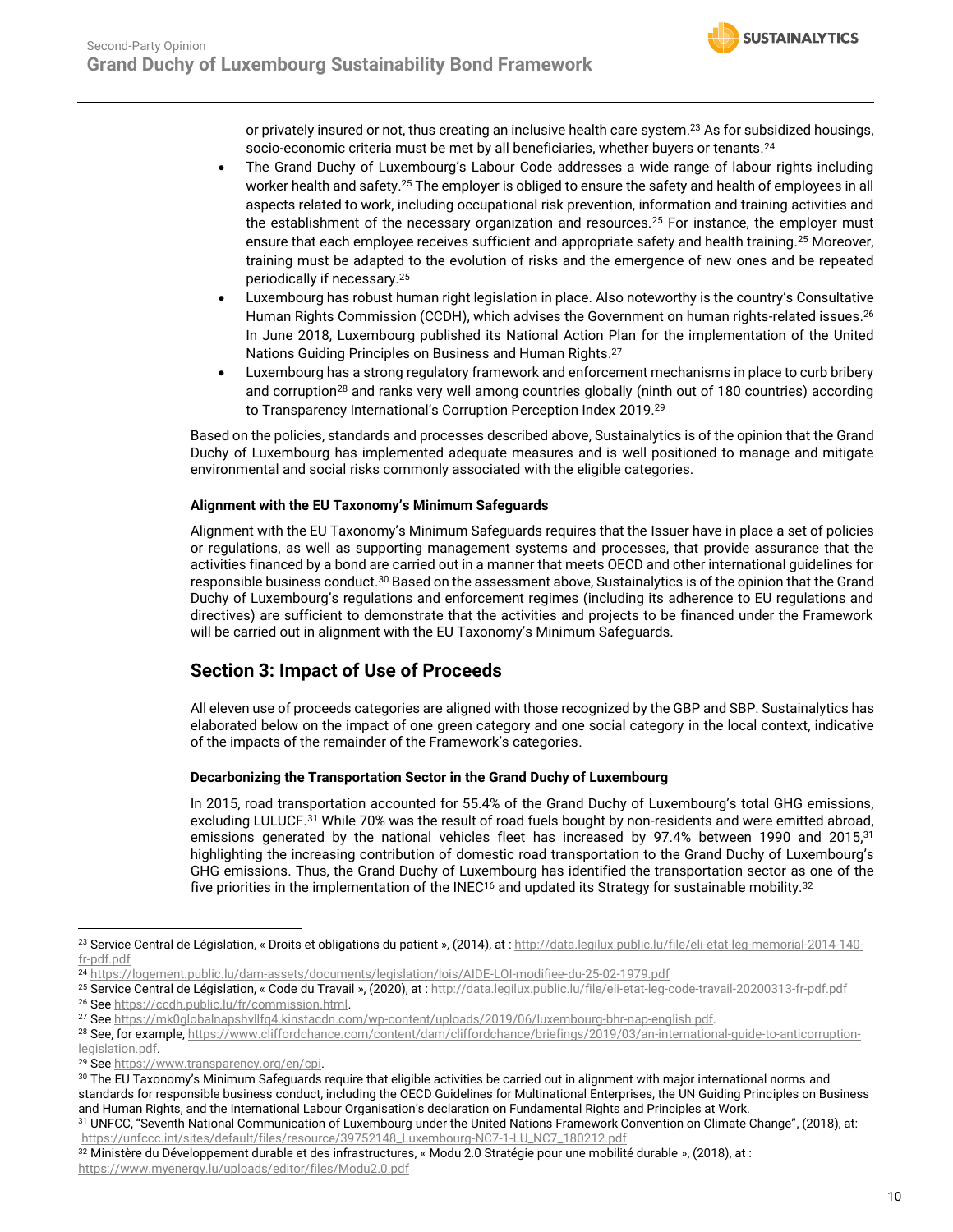The Grand Duchy of Luxembourg is committed to facilitate a modal shift towards more environmentally friendly modes of transport.<sup>33</sup> In 2017, 17% of commuting trips were made by public transport, 12% on foot and 2% by bicycle, while cars accounted for 69% of trips.[32](#page-9-2) As such, by 2025, the Grand Duchy of Luxembourg is targeting a 50% increase in the number of public transit passengers, as well as increasing walking and biking shares for short-distance commutes.<sup>34</sup> In 2017, concerning home-school trip modal shares, 38% of trips were made through public transport, 39% by cars, 21% by foot and 2% by bike.[32](#page-9-2) The Grand Duchy of Luxembourg is therefore pursuing a long-term objective that all schoolchildren go to school on foot, by bicycle or by public transport. This approach is intended to generate long-term positive impacts for travel behavior, as childhood experiences could affect future transport behavior.<sup>35</sup> More broadly, active travel modes are associated with higher levels of travel satisfaction and therefore positively affects commuters, which suggests that making these options available may in turn make commuters more likely to choose these modes. <sup>36</sup> To further promote uptake of mass transit, the Grand Duchy of Luxembourg in February 2020 made public transit free, becoming the first jurisdiction to implement such a strategy nation-wide.<sup>37</sup>

Projects funded under the Framework, such as zero direct emissions land transport activities and infrastructures for active mobility, are considered impactful. These projects could reduce domestic road transportation GHG emissions by shifting travel modes from cars towards environmentally friendly options.

#### **Increasing the Affordable Housing Supply**

<span id="page-10-1"></span><span id="page-10-0"></span>According to the latest Eurobarometer survey, housing is the major concern of Luxembourgers.<sup>38</sup> On average, households spend 21% of their gross adjusted disposable income on housing, which is slightly more than the OECD average of 20%.<sup>39</sup> However, those in the lowest income quartile spend over half of disposable income in housing, and the relative burden is increasing steadily.<sup>40</sup> The most disadvantaged households have seen the cost of housing rise most rapidly, by 20% between 2012 and 2017.[40](#page-10-0) Consequently, inequalities and the at-risk-of-poverty rate are higher after housing costs are deducted.<sup>[40](#page-10-1)</sup>

In addition, the Grand Duchy of Luxembourg is the EU Member State with the lowest share of social housing, estimated at 1% of total housing stock in 2018.<sup>41</sup> The supply is therefore insufficient and needs significant investments, which is why the current coalition government has committed to develop the supply of affordable housing.<sup>42</sup> Sustainalytics notes that projects financed under the Framework, notably the construction or extension of social housing units could assist the Grand Duchy of Luxembourg in increasing the supply of affordable housing.

Sustainalytics is of the opinion that the projects funded under the Affordable Housing category are impactful and could provide positive social outcomes. Sustainalytics highlights that the construction or extension of social housing units could increase the affordable housing supply.

#### **Alignment with/contribution to SDGs**

The Sustainable Development Goals (SDGs) were set in September 2015 and form an agenda for achieving sustainable development by the year 2030. This Framework advances the following SDG goals and targets:

| <b>Use of Proceeds</b><br><b>Category</b> | <b>SDG</b>                                | <b>SDG target</b>                                                                                   |
|-------------------------------------------|-------------------------------------------|-----------------------------------------------------------------------------------------------------|
| Green Buildings                           | 11. Sustainable Cities and<br>Communities | 11.C Support least developed countries, including<br>through financial and technical assistance, in |

<sup>&</sup>lt;sup>33</sup> Public transportation and active mobility (walking and cycling).

<sup>39</sup> OECD 'Better Life Index', "Luxembourg", at: <http://www.oecdbetterlifeindex.org/countries/luxembourg/>

[publications/regards/2019/PDF-18-2019.pdf](https://statistiques.public.lu/catalogue-publications/regards/2019/PDF-18-2019.pdf)

<sup>34 95%</sup> share of commuting by foot for trips below one km and a 10% share of commuting by bike for trips below five km.

<sup>35</sup> Van Acker, V., et al., (2019), "Impact of childhood experiences on public transport travel behavior", Transportation Research, at: <https://www.liser.lu/?type=module&id=104&tmp=4409>

<sup>&</sup>lt;sup>36</sup> De Vos, J., et al., (2018), Do satisfying walking and cycling trips result in more future trips with active travel modes? An exploratory study », Sustainable Transportation, at [: https://www.liser.lu/?type=module&id=104&tmp=4273](https://www.liser.lu/?type=module&id=104&tmp=4273)

<sup>&</sup>lt;sup>37</sup> Agence France-Presse, "Luxembourg is first country to make all public transport free",

https://www.theguardian.com/world/2020/feb/28/luxembourg-public-transport-free-nationwide-congestion

<sup>38</sup> At the national level, housing is a major concern for 60% of the population. European Commission, "Public opinion in the European Union", (2019), at [: https://ec.europa.eu/commfrontoffice/publicopinionmobile/index.cfm/Survey/getSurveyDetail/surveyKy/2253](https://ec.europa.eu/commfrontoffice/publicopinionmobile/index.cfm/Survey/getSurveyDetail/surveyKy/2253)

<sup>40</sup> Regards, « Le logement, amplificateur des inégalités au Luxembourg », (2019), [https://statistiques.public.lu/catalogue-](https://statistiques.public.lu/catalogue-publications/regards/2019/PDF-18-2019.pdf)

<sup>41</sup> Approximately 2,000 publicly owned social housing units.

Housing Europe, "The State of Housing in the EU 2019", (2019), at: [http://www.housingeurope.eu/resource-1323/the-state-of-housing-in-the-eu-](http://www.housingeurope.eu/resource-1323/the-state-of-housing-in-the-eu-2019)[2019](http://www.housingeurope.eu/resource-1323/the-state-of-housing-in-the-eu-2019)

<sup>42</sup> Housing Europe, "The State of Housing in the EU 2019", (2019), at: [http://www.housingeurope.eu/resource-1323/the-state-of-housing-in-the](http://www.housingeurope.eu/resource-1323/the-state-of-housing-in-the-eu-2019)[eu-2019](http://www.housingeurope.eu/resource-1323/the-state-of-housing-in-the-eu-2019)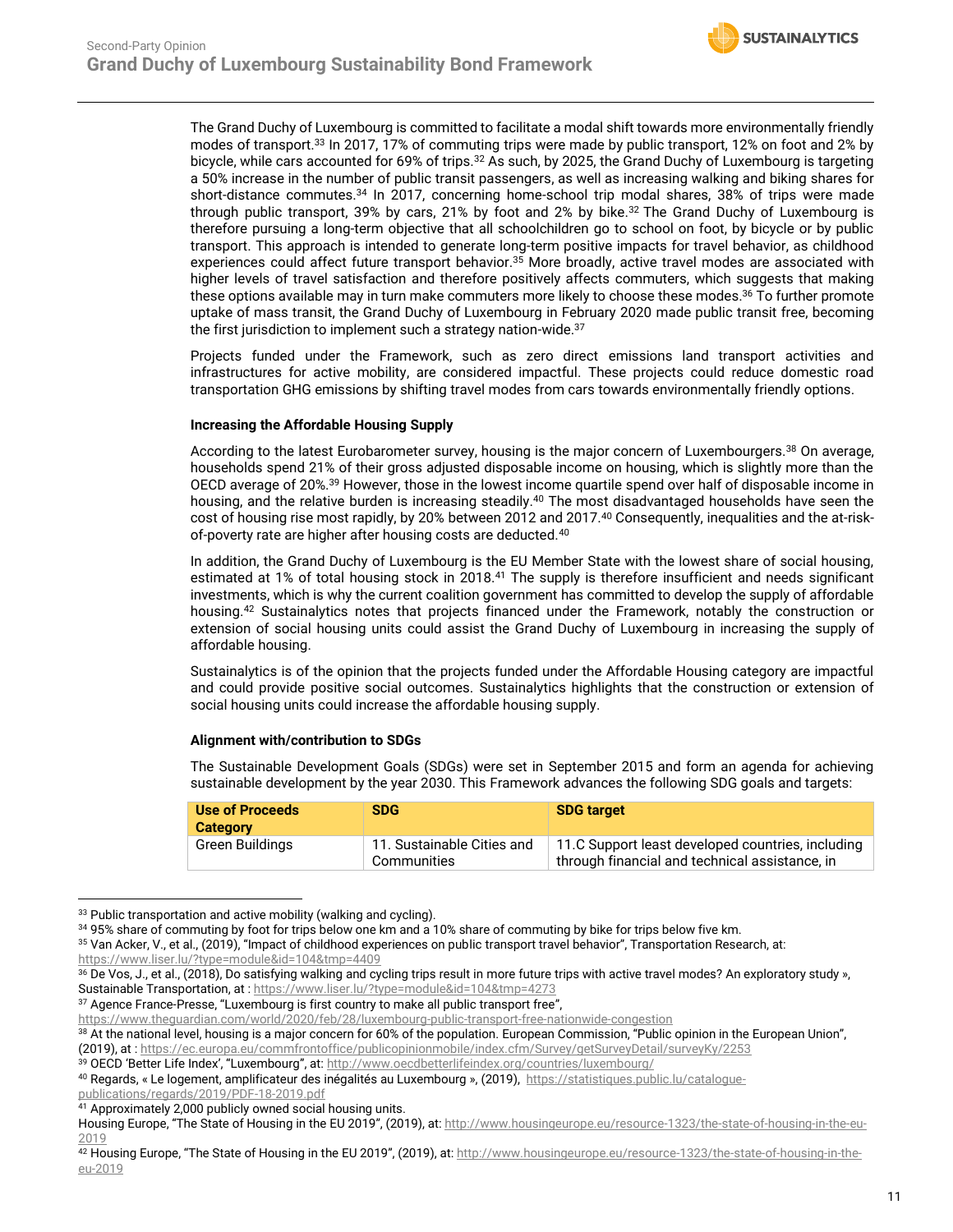

|                                                                                     |                                                                                       | building sustainable and resilient buildings<br>utilizing local materials                                                                                                                                                                                                                                                                                                                   |
|-------------------------------------------------------------------------------------|---------------------------------------------------------------------------------------|---------------------------------------------------------------------------------------------------------------------------------------------------------------------------------------------------------------------------------------------------------------------------------------------------------------------------------------------------------------------------------------------|
| <b>Energy Transition</b>                                                            | 7. Affordable and Clean<br>Energy<br>12. Responsible<br>Consumption and<br>Production | 7.2 By 2030, increase substantially the share of<br>renewable energy in the global energy mix<br>12.2 By 2030, achieve the sustainable<br>management and efficient use of natural<br>resources                                                                                                                                                                                              |
| Low Carbon Transport                                                                | 11. Sustainable Cities and<br>Communities                                             | 11.2 By 2030, provide access to safe, affordable,<br>accessible and sustainable transport systems for<br>all, improving road safety, notably by expanding<br>public transport, with special attention to the<br>needs of those in vulnerable situations, women,<br>children, persons with disabilities and older<br>persons                                                                 |
| Protection of the<br>Environment                                                    | 15. Life on Land<br>12. Responsible<br>Consumption and<br>Production                  | 15.1 By 2020, ensure the conservation,<br>restoration and sustainable use of terrestrial and<br>inland freshwater ecosystems and their services,<br>in particular forests, wetlands, mountains and<br>drylands, in line with obligations under<br>international agreements<br>12.5 By 2030, substantially reduce waste<br>generation through prevention, reduction,<br>recycling, and reuse |
| Water and Wastewater<br>Management                                                  | 6. Clean Water and<br>Sanitation                                                      | 6.3 By 2030, improve water quality by reducing<br>pollution, eliminating dumping and minimizing<br>release of hazardous chemicals and materials,<br>halving the proportion of untreated wastewater<br>and substantially increasing recycling and safe<br>reuse globally                                                                                                                     |
| <b>Climate Finance and R&amp;D</b>                                                  | 13. Climate Action                                                                    | 13.1 Strengthen resilience and adaptive capacity<br>to climate-related hazards and natural disasters<br>in all countries<br>13.3 Improve education, awareness-raising and<br>human and institutional capacity on climate<br>change mitigation, adaptation, impact reduction<br>and early warning                                                                                            |
| <b>Access to Essential</b><br>Services - Healthcare                                 | 3. Good Health and Well-<br>Being                                                     | 3.8 Achieve universal health coverage, including<br>financial risk protection, access to quality<br>essential health-care services and access to safe,<br>effective, quality and affordable essential<br>medicines and vaccines for all                                                                                                                                                     |
| <b>Access to Essential</b><br>Services - Education                                  | 4. Quality Education                                                                  | 4.1 By 2030, ensure that all girls and boys<br>complete free, equitable and quality primary and<br>secondary education leading to relevant and<br>effective learning outcomes                                                                                                                                                                                                               |
| <b>Access to Essential</b><br>Services - Social<br>Inclusion                        | 10. Reduced Inequalities                                                              | 10.2 By 2030, empower and promote the social,<br>economic and political inclusion of all,<br>irrespective of age, sex, disability, race, ethnicity,<br>origin, religion or economic or other status                                                                                                                                                                                         |
| Affordable Housing                                                                  | 11. Sustainable cities and<br>Communities                                             | 11.1 By 2030, ensure access for all to adequate,<br>safe and affordable housing and basic services<br>and upgrade slums                                                                                                                                                                                                                                                                     |
| <b>Employment Generation</b><br>and Socioeconomic<br>Advancement and<br>Empowerment | 8. Decent Work and<br>Economic Growth                                                 | 8.3 Promote development-oriented policies that<br>support productive activities, decent job creation,<br>entrepreneurship, creativity and innovation, and<br>encourage the formalization and growth of micro-<br>, small- and medium-sized enterprises, including<br>through access to financial services                                                                                   |
|                                                                                     | 10. Reduced Inequalities                                                              | 10.2 By 2030, empower and promote the social,<br>economic and political inclusion of all,<br>irrespective of age, sex, disability, race, ethnicity,<br>origin, religion or economic or other status                                                                                                                                                                                         |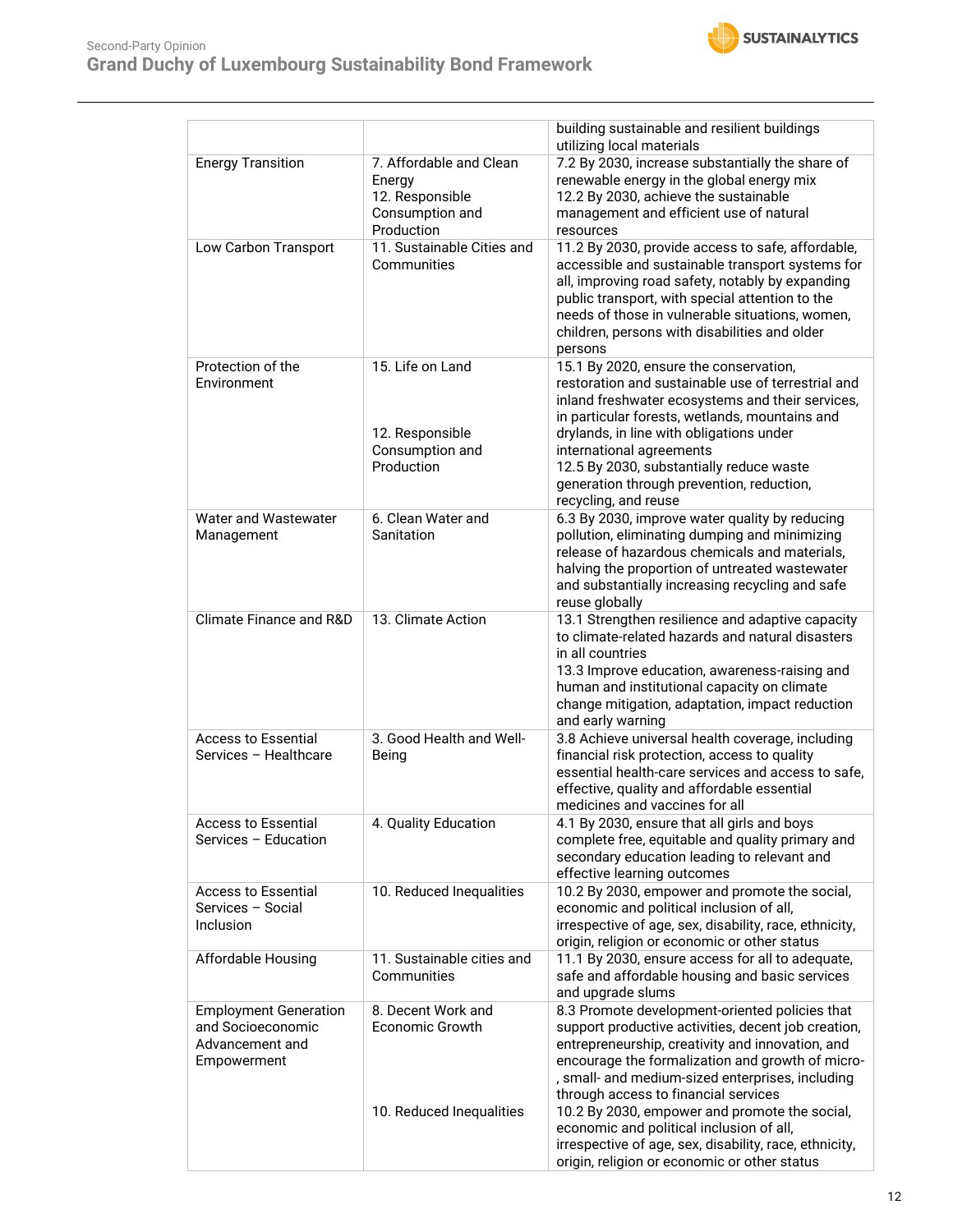

# **Conclusion**

The Grand Duchy of Luxembourg has developed the Grand Duchy of Luxembourg Sustainability Bond Framework under which it will issue green, social, and/or sustainability bonds and the use of proceeds to finance government expenditures in the areas of Green Buildings, Energy Transition, Low Carbon Transport, Protection of the Environment, Water and Wastewater Management, Climate Finance and R&D, Access to Essential Services – Healthcare, Access to Essential Services – Education, Access to Essential Services – Social Inclusion, Affordable Housing and Employment Generation and Socioeconomic Advancement and Empowerment. Sustainalytics considers that the projects funded by the sustainability bond proceeds will provide positive environmental and/or social impacts.

The Grand Duchy of Luxembourg Sustainability Bond Framework outlines a process by which proceeds will be tracked, allocated, and managed, and commitments have been made for reporting on the allocation and impact of the use of proceeds. Furthermore, Sustainalytics believes that the Grand Duchy of Luxembourg Sustainability Bond Framework is aligned with the overall National Sustainability Strategy and that the sustainability use of proceeds categories will contribute to the advancement of the UN Sustainable Development Goals, in particular Goals 3, 4, 6, 7, 8, 10, 11, 12, 13 and 15. Additionally, Sustainalytics is of the opinion that the Grand Duchy has sufficient measures to identify, manage and mitigate environmental and social risks commonly associated with the eligible projects funded by the use of proceeds.

Sustainalytics has assessed the Grand Duchy of Luxembourg's Framework for alignment with the EU Taxonomy, and is of the opinion that, of the Framework's 23 green use of proceeds criteria, 19 align with the EU Taxonomy's applicable Technical Screening Criteria (while four could not be assessed) and 20 align or partially align with the applicable Do No Significant Harm Criteria (while three could not be assessed). The eligible green categories that have not been assessed either cannot be mapped to NACE activities in the Taxonomy and/or are designed primarily to advance an environmental objective for which TSC do not yet exist in the Taxonomy. Sustainalytics is also of the opinion that the activities and projects to be financed under the Framework will be carried out in alignment with the EU Taxonomy's Minimum Safeguards.

Based on the above, Sustainalytics is confident that the Grand Duchy of Luxembourg is well-positioned to issue green, social and/ or sustainability bonds and that the Grand Duchy of Luxembourg Sustainability Bond Framework is robust, transparent, and in alignment with the Sustainability Bond Guidelines 2018 and the four core components of the Green Bond Principles 2018 and Social Bond Principles 2020.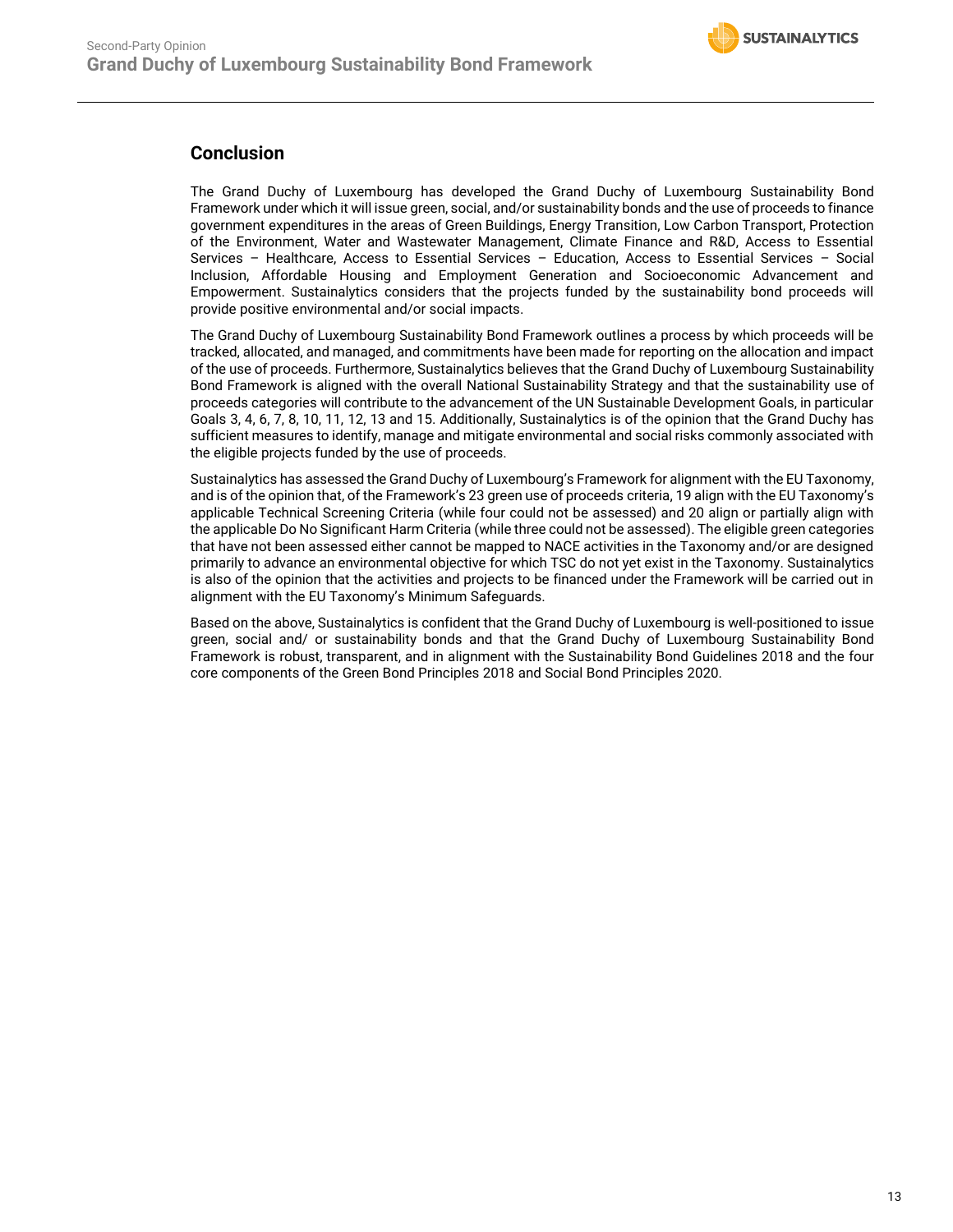

# **Appendix 1: Approach to Assessing Alignment with the EU Taxonomy**

# **Approach to Alignment Assessment**

Sustainalytics has assessed each of the eligible green use of proceeds criteria in the Framework against the criteria for the relevant NACE<sup>43</sup> activity in the EU Taxonomy. This appendix describes Sustainalytics' process and presents the outcome of its assessment of alignment with the Taxonomy's applicable Technical Screening Criteria (TSC) and Do No Significant Harm (DNSH) criteria. Sustainalytics' assessment involves two steps:

#### **1. Mapping Framework Criteria to Activities in the EU Taxonomy**

The initial step in Sustainalytics' assessment process involves mapping each criterion in the Framework to a relevant and applicable NACE activity in the EU Taxonomy. Note that each Framework criterion may be relevant and applicable to more than one NACE activity and vice versa. Sustainalytics recognizes that some Framework criteria relate to projects that do not map well to a NACE activity. In such cases Sustainalytics has mapped to the NACE activity that is most relevant with respect to the primary environmental objective and impacts.

<span id="page-13-0"></span>In some cases, the Framework criteria cannot be mapped to an activity in the EU Taxonomy, as some activities are not yet covered by the Taxonomy, and some categories which are traditionally included in green bonds may not be associated with a specific economic activity. While recognizing that financing projects in these areas may still have environmental benefits, Sustainalytics has not assessed these criteria for alignment.

The outcome of Sustainalytics' mapping process for the Grand Duchy of Luxembourg's Framework is shown in [Table 2](#page-14-0) below.

#### **2. Determining Alignment with EU Taxonomy Criteria**

The second step in Sustainalytics' process is to determine the alignment of each criterion with relevant criteria in the EU Taxonomy. Alignment with the TSC and DNSH criteria is usually based on the specific criteria contained in the issuer's Framework, and may in many cases (especially DNSH criteria) also be based on management systems and processes and/or regulatory compliance. To assess alignment with the EU Taxonomy's Minimum Safeguards Sustainalytics has conducted an assessment of policies, management systems and processes applicable to the use of proceeds, as well as examining the regulatory context in the geographical location in which the issuer will finance activities and projects. (This assessment is included in Section 2, above.)

In cases where the Framework criteria describe projects which are intended to advance EU environmental objectives other than Climate Mitigation or Climate Adaptation, the Taxonomy does not include relevant TSC. In these cases, Sustainalytics has assessed the activity for alignment with the DNSH criteria across all objectives.

Sustainalytics' detailed assessment of alignment is provided in Appendix 2.

<sup>&</sup>lt;sup>43</sup> The EU Taxonomy is based on economic activities defined in NACE (Nomenclature des Activités Économiques dans la Communauté Européenne). The Taxonomy currently lists 70 economic activities which have been chosen due to their ability to substantially contribute to climate change mitigation or adaptation.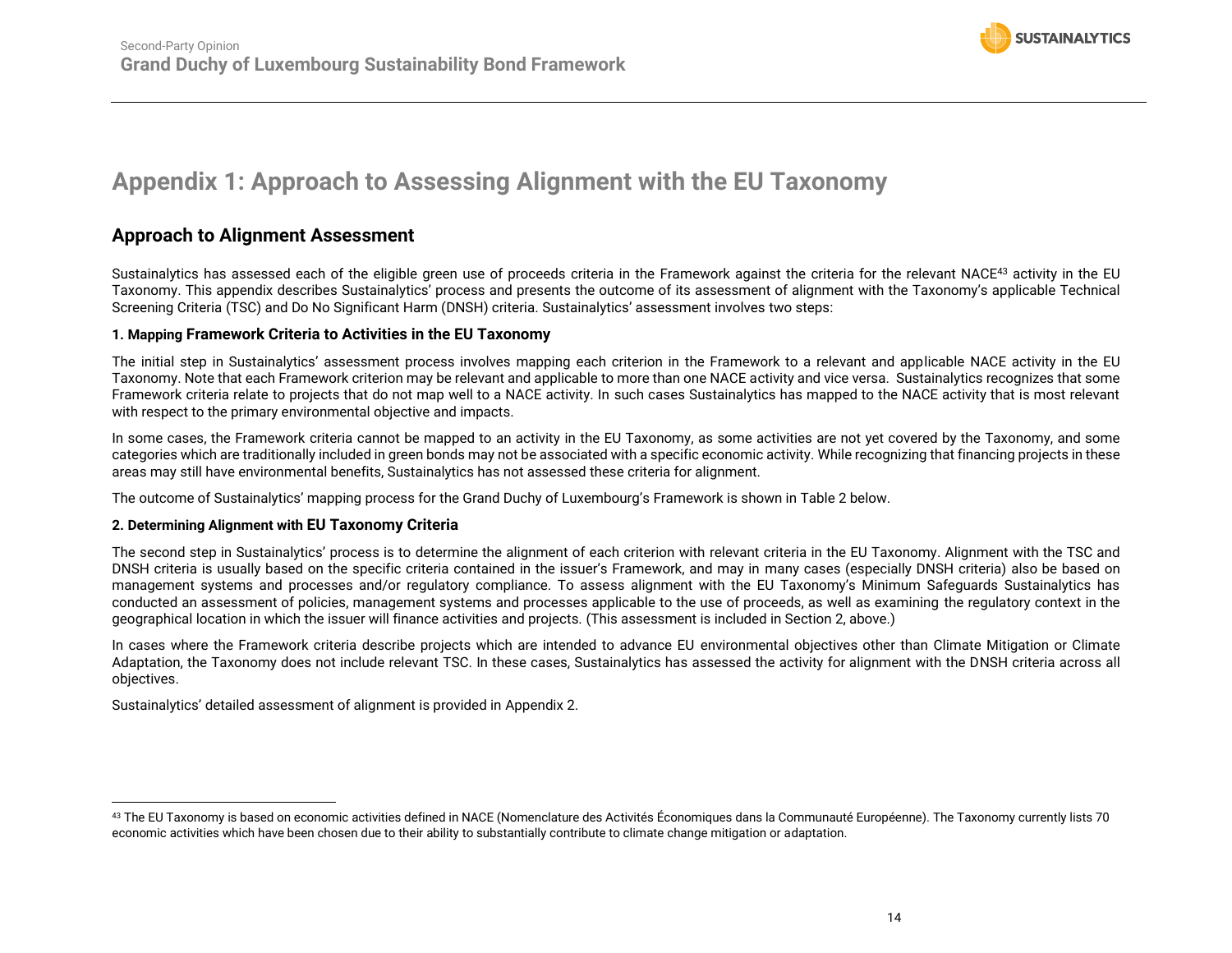

## <span id="page-14-0"></span>*Table 2: Framework mapping table*

|                                     | <b>Framework Category Framework Criterion (Eligible Use of Proceeds)</b>                                      | <b>NACE Activity</b>                                                | <b>NACE</b><br><b>Code</b>      | <b>Primary EU</b><br><b>Environmental</b><br><b>Objective</b> | <b>Refer to</b><br><b>Table</b> |
|-------------------------------------|---------------------------------------------------------------------------------------------------------------|---------------------------------------------------------------------|---------------------------------|---------------------------------------------------------------|---------------------------------|
| <b>Green Buildings</b>              | Construction of new buildings and acquisition of<br>buildings*                                                | Construction of new buildings<br>Building acquisition and ownership | F41, F43<br>L68                 | Mitigation                                                    | Table 3<br>Table 4              |
|                                     | Renovation of existing buildings                                                                              | <b>Building renovation</b>                                          | F41, F43                        | Mitigation                                                    | Table 5                         |
|                                     | Construction and operation of electricity<br>generation from Solar PV                                         | Production of electricity from Solar PV                             | D.35.1.1                        | Mitigation                                                    | Table 6                         |
|                                     | Construction and operation of electricity<br>generation from concentrated solar power                         | Production of electricity from Concentrated Solar<br>Power          | D.35.1.1                        | Mitigation                                                    | Table 7                         |
|                                     | Construction and operation of electricity<br>generation from wind power                                       | Production of electricity from wind power                           | D.35.1.1                        | Mitigation                                                    | Table 8                         |
| <b>Energy Transition</b>            | Construction and operation of electricity<br>generation from hydropower                                       | Production of electricity from hydropower                           | D.35.1.1                        | Mitigation                                                    | Table 9                         |
|                                     | Construction and operation of electricity<br>generation from geo-thermal                                      | Production of electricity from geothermal                           | D.35.1.1                        | Mitigation                                                    | Table 10                        |
|                                     | <b>Gas Combustion projects</b>                                                                                | Production of Electricity from Gas                                  | D.35.1.1                        | Mitigation                                                    | Table 11                        |
|                                     | Bio-energy projects                                                                                           | Production of Electricity from Bio-energy                           | D.35.1.1                        | Mitigation                                                    | Table 12                        |
| <b>Energy Efficiency</b>            | Installation of energy efficient appliance and<br>lighting                                                    | Individual measures and professional services**                     | F41, F43                        | Mitigation                                                    | Table 13                        |
| Low carbon transport bus and rail)* | Public Transport (Financing of zero emission land<br>transport - light rail transit, metro, tram, trolleybus, | Public transport, passenger rail transport<br>(interurban)          | H49.3.1,<br>H49.1.0             | Mitigation                                                    | Table 14,<br>Table 15           |
|                                     | Infrastructure for low carbon transport                                                                       | Infrastructure for low carbon transport (land<br>transport)         | F42.1.1,<br>F42.1.2,<br>F42.1.3 | Mitigation                                                    | Table 16                        |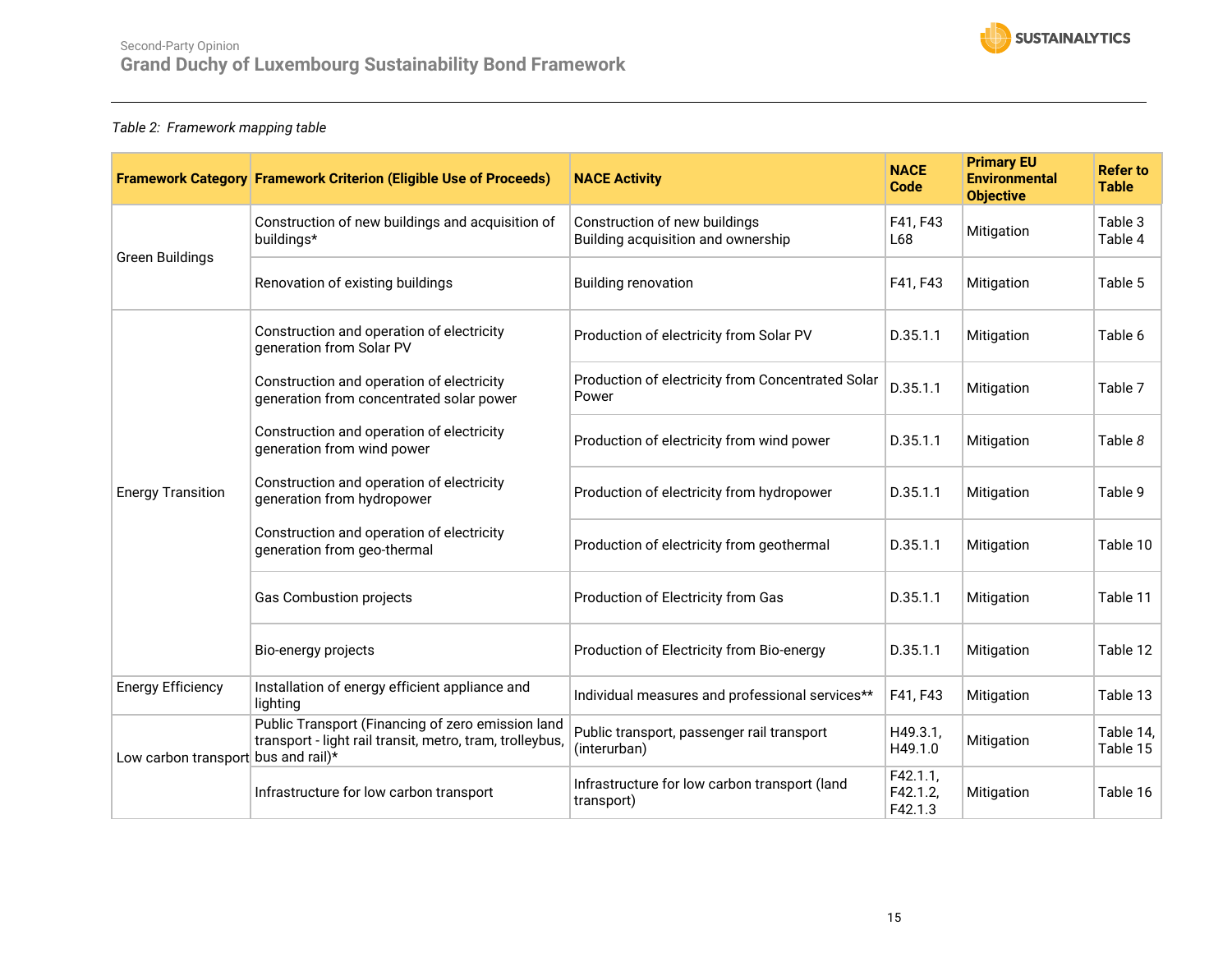

# Second-Party Opinion **Grand Duchy of Luxembourg Sustainability Bond Framework**

| Protection of the<br>environment  | Collection and transport of non-hazardous waste                                                                   | Separate collection and transport of non-<br>hazardous waste in source segregated fractions | E38.1.1 | Mitigation | Table 17 |
|-----------------------------------|-------------------------------------------------------------------------------------------------------------------|---------------------------------------------------------------------------------------------|---------|------------|----------|
|                                   | Composting of Bio-waste                                                                                           | Composting of bio-waste                                                                     | E38.2.1 | Mitigation | Table 18 |
|                                   | Material recovery                                                                                                 | Material recovery from non-hazardous waste                                                  | E38.3.2 | Mitigation | Table 19 |
|                                   | Protection and restoration of terrestrial and inland<br>freshwater ecosystems, biodiversity, habitats and<br>soil | Criterion does not map to an EU activity and has<br>not been assessed                       |         |            |          |
|                                   | Development of energy efficient water and<br>wastewater management systems                                        | Water collection, treatment and supply                                                      | E36.0.0 | Mitigation | Table 20 |
| Water and waste-<br>water         | Construction or extension of centralized<br>wastewater treatment systems                                          | Centralized wastewater treatment                                                            | E37.0.0 | Mitigation | Table 21 |
|                                   | Support the development of water and wastewater<br>management systems (to improve water quality)                  | Centralized wastewater treatment **                                                         | E37.0.0 | Water      | Table 22 |
| <b>Climate Finance and</b><br>R&D | Mobilise and support investment in international<br>climate finance                                               | Criterion does not map to an EU activity and has<br>not been assessed                       |         |            |          |
|                                   | Support research, development and innovation<br>focusing on climate change mitigation and<br>adaptation           | Criterion does not map to an EU activity and has<br>not been assessed                       |         |            |          |

\*Framework activity mapped to more than one EU activity

\*\* The current EU Taxonomy does not describe specific screening criteria for these activities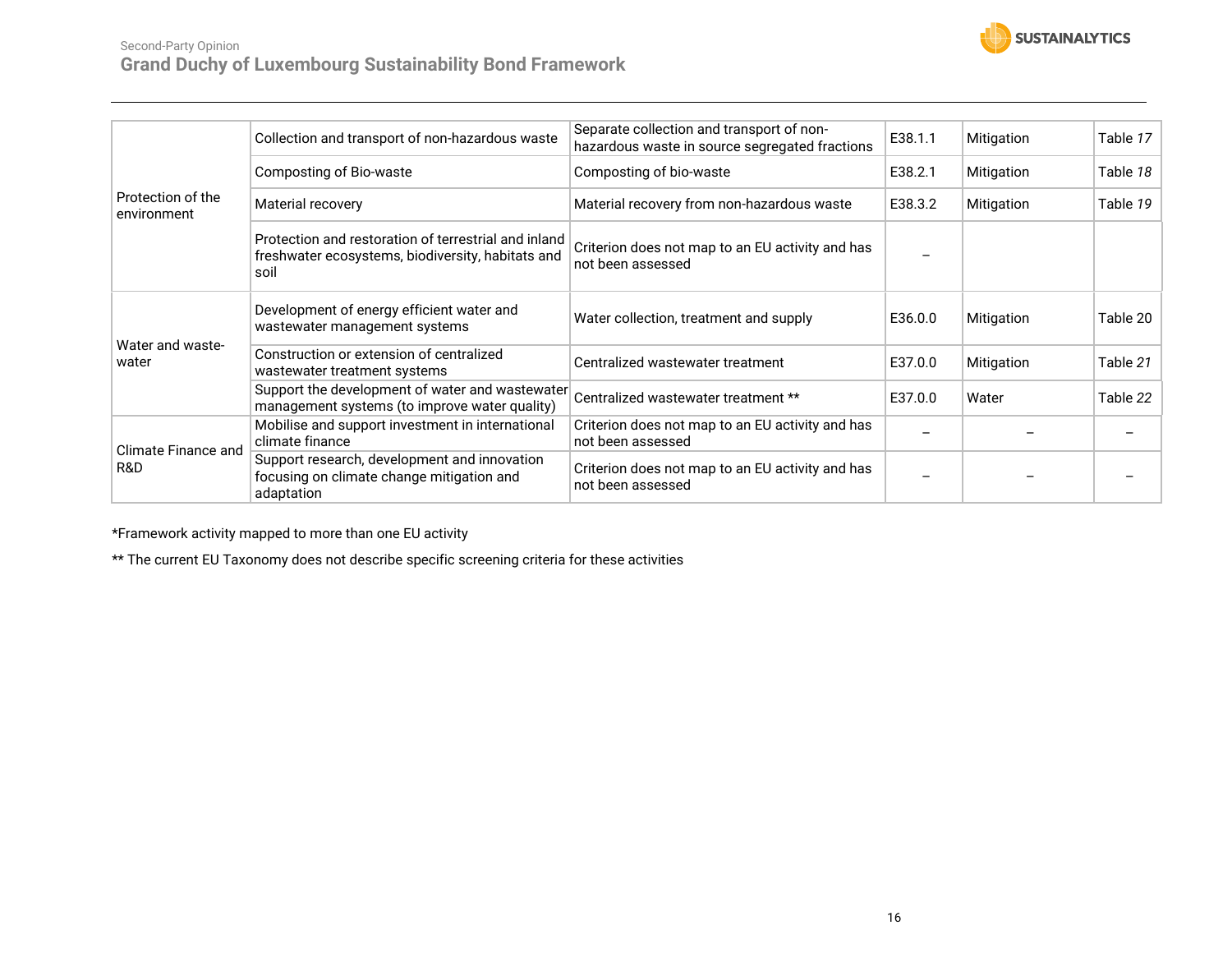![](_page_16_Picture_1.jpeg)

# **Appendix 2: Comprehensive EU Taxonomy Alignment Assessment**

The tables below provide a detailed assessment of the alignment of The Grand Duchy of Luxembourg's Framework criteria with the EU Taxonomy's TSC and DNSH criteria for the relevant NACE activity.

<span id="page-16-1"></span><span id="page-16-0"></span>

|                  | <b>Framework criterion assessed</b>  | Construction of new buildings and acquisition of buildings                                                                                                                                                                                                                                                                                                                                                                                                                                                                                                                                      |                                                                                                                                                                                                                                                                                                                                                                                                                                                                                                                                                                                                                                                                                                                                                                                                                                                                                                      |         |
|------------------|--------------------------------------|-------------------------------------------------------------------------------------------------------------------------------------------------------------------------------------------------------------------------------------------------------------------------------------------------------------------------------------------------------------------------------------------------------------------------------------------------------------------------------------------------------------------------------------------------------------------------------------------------|------------------------------------------------------------------------------------------------------------------------------------------------------------------------------------------------------------------------------------------------------------------------------------------------------------------------------------------------------------------------------------------------------------------------------------------------------------------------------------------------------------------------------------------------------------------------------------------------------------------------------------------------------------------------------------------------------------------------------------------------------------------------------------------------------------------------------------------------------------------------------------------------------|---------|
|                  | <b>Relevant EU Taxonomy Activity</b> | <b>Construction of new buildings</b>                                                                                                                                                                                                                                                                                                                                                                                                                                                                                                                                                            |                                                                                                                                                                                                                                                                                                                                                                                                                                                                                                                                                                                                                                                                                                                                                                                                                                                                                                      |         |
| <b>NACE Code</b> |                                      | F41, F43                                                                                                                                                                                                                                                                                                                                                                                                                                                                                                                                                                                        |                                                                                                                                                                                                                                                                                                                                                                                                                                                                                                                                                                                                                                                                                                                                                                                                                                                                                                      |         |
|                  |                                      | <b>EU Technical Screening Criteria</b>                                                                                                                                                                                                                                                                                                                                                                                                                                                                                                                                                          | <b>Alignment with Technical Screening Criteria</b>                                                                                                                                                                                                                                                                                                                                                                                                                                                                                                                                                                                                                                                                                                                                                                                                                                                   |         |
| Mitigation       |                                      | New construction is eligible if the net primary energy demand is at least<br>20% lower than specified by the relevant NZEB requirements.                                                                                                                                                                                                                                                                                                                                                                                                                                                        | The eligibility criteria under the Framework specifies that all new<br>construction (built post 31 December 2020) will have primary<br>energy demand at least 20% lower than specified by the Grand<br>Duchy of Luxembourg's NZEB.                                                                                                                                                                                                                                                                                                                                                                                                                                                                                                                                                                                                                                                                   | Aligned |
|                  |                                      | <b>DNSH Criteria</b>                                                                                                                                                                                                                                                                                                                                                                                                                                                                                                                                                                            | <b>Alignment with DNSH Criteria</b>                                                                                                                                                                                                                                                                                                                                                                                                                                                                                                                                                                                                                                                                                                                                                                                                                                                                  |         |
| Adaptation       | characteristics:                     | Activity to reduce material physical climate risks and have the following<br>both current weather variability and future climate change,<br>including uncertainty<br>is based on robust analysis of available climate data and<br>projections across a range of future scenarios<br>is consistent with the expected lifetime of the activity<br>Existing activities, to implementation measures aimed at reducing<br>climate risks, which may be phased and executed over a period of<br>time of up to 5 years. New activities to implement measures at the<br>time of design and construction. | The Grand Duchy of Luxembourg's 'Strategie und Aktionsplan für<br>die Anpassung an den Klimawandel in Luxemburg (2018-2023)'44,<br>is a National Adaptation Strategy (NAS) which is part of the EU's<br>Climate Change Adaptation Strategy. This Strategy assess the<br>effects of climate change on the Grand Duchy of Luxembourg<br>based on past climate data and observations as well as future<br>projections. Based on these observations the Grand Duchy of<br>Luxembourg has developed total of 42 measures for 13 different<br>sectors to minimize expected negative impact of climate change.<br>For each measure, a responsible entity for the implementation is<br>designated and the implementation is planned for a five year<br>period - 2018-2023.<br>Sustainalytics' confirms the 13 sectors covered by the NAS (2018-<br>2023) encompasses the eligible criteria of the Framework. | Aligned |

<sup>44</sup>Grand Duchy of Luxembourg, Strategie und Aktionsplan für die Anpassung an den Klimawandel in Luxemburg (2018-2023), at[: https://amenagement-territoire.public.lu/dam](https://amenagement-territoire.public.lu/dam-assets/fr/affaires_europeennes_internationales/programmes_UE/projets_realises_par_dater/climate_change_strategien_raumplanung_de/climate-change-strategien-raumplanung-de.pdf)[assets/fr/affaires\\_europeennes\\_internationales/programmes\\_UE/projets\\_realises\\_par\\_dater/climate\\_change\\_strategien\\_raumplanung\\_de/climate-change-strategien-raumplanung](https://amenagement-territoire.public.lu/dam-assets/fr/affaires_europeennes_internationales/programmes_UE/projets_realises_par_dater/climate_change_strategien_raumplanung_de/climate-change-strategien-raumplanung-de.pdf)[de.pdf](https://amenagement-territoire.public.lu/dam-assets/fr/affaires_europeennes_internationales/programmes_UE/projets_realises_par_dater/climate_change_strategien_raumplanung_de/climate-change-strategien-raumplanung-de.pdf)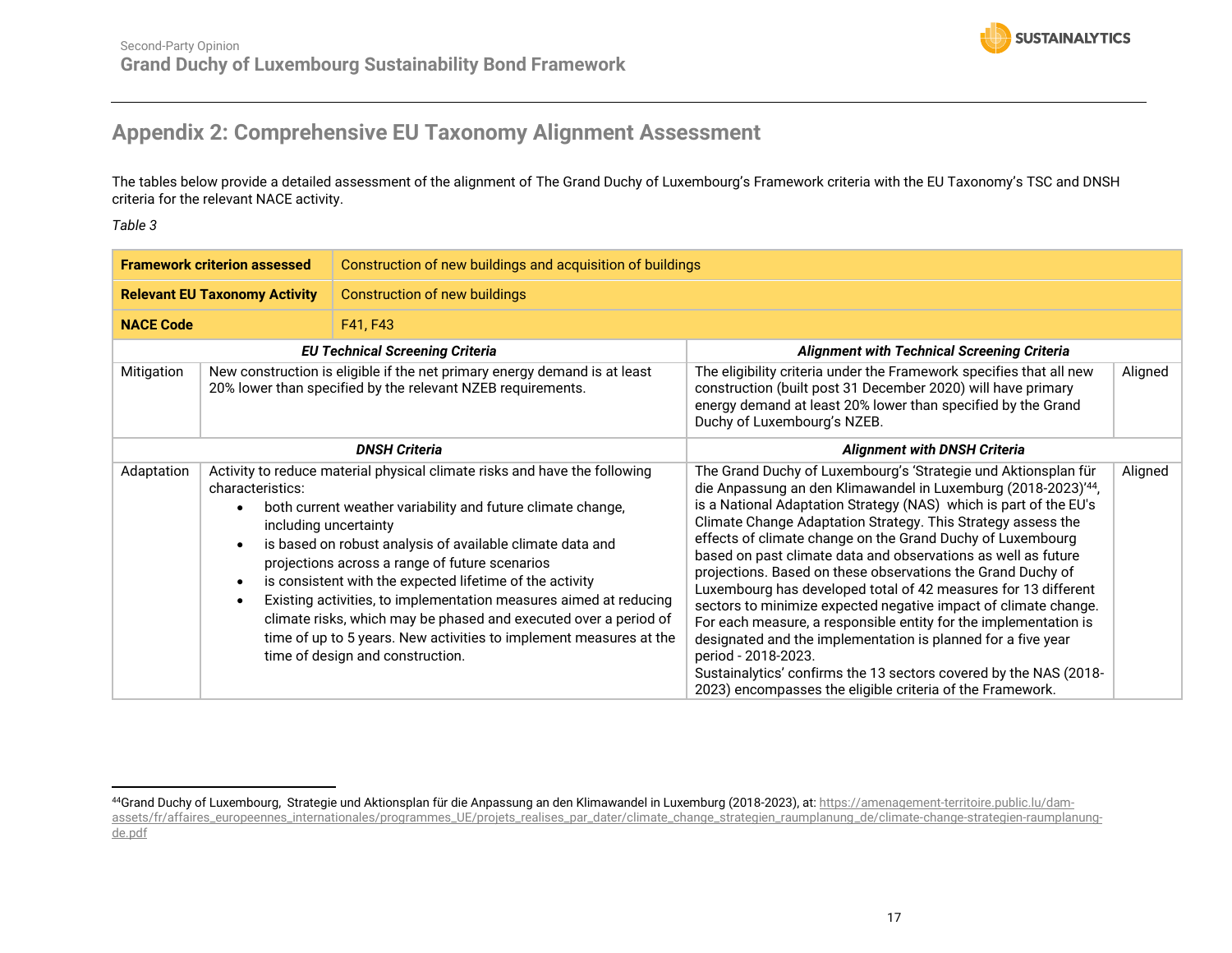![](_page_17_Picture_1.jpeg)

|                     | Activity to support system adaptation:<br>The activity does not lead to increased climate risks for others or<br>hamper adaptation elsewhere.<br>The activity is consistent with sectoral, regional, and/or national<br>$\bullet$<br>adaptation efforts<br>Consideration should be given to the viability of 'green' or 'nature-<br>$\bullet$<br>based-solutions' over 'grey' measures to address adaptation                                                                                                                                                                        | The Grand Duchy confirms that the sector-based<br>approach within its NAS (2018-2023) ensures<br>consistency among the different adaptation measures to<br>prevent one sector to hamper adaptation elsewhere.<br>The Grand Duchy confirm that NAS is consistent with<br>national and regional adaptation effort (as mentioned<br>above it is a part of the EU's Climate Change Adaptation<br>Strategy)<br>The Issuer confirms that systematic use of natural<br>solutions has been specified through various the<br>different plans and strategies, some of which are the<br>National Adaptation Strategy (2018-2023) as well as the<br>National Adaptation Plan, the National Plan for Nature<br>Protection (2017-2021), the River basin management<br>plan (2015-2021), the Flood risk management plan<br>(2015-2021) etc. | Aligned              |
|---------------------|-------------------------------------------------------------------------------------------------------------------------------------------------------------------------------------------------------------------------------------------------------------------------------------------------------------------------------------------------------------------------------------------------------------------------------------------------------------------------------------------------------------------------------------------------------------------------------------|------------------------------------------------------------------------------------------------------------------------------------------------------------------------------------------------------------------------------------------------------------------------------------------------------------------------------------------------------------------------------------------------------------------------------------------------------------------------------------------------------------------------------------------------------------------------------------------------------------------------------------------------------------------------------------------------------------------------------------------------------------------------------------------------------------------------------|----------------------|
| Water               | All relevant water appliances must be in the top 2 classes for water<br>consumption of the EU Water Label.                                                                                                                                                                                                                                                                                                                                                                                                                                                                          | The eligibility criteria under the Framework specifies that<br>expenditures related to the construction of green buildings will be<br>eligible only when all relevant new water appliances are in the top<br>2 classes for water consumption of the EU Water Label.                                                                                                                                                                                                                                                                                                                                                                                                                                                                                                                                                          | Aligned              |
| Circular<br>Economy | At least 80% (by weight) of the non-hazardous construction and demolition<br>waste generated on the construction site must be prepared for re-use,<br>recycle, or other material recovery (Naturally occurring material defined in<br>category 17 05 04 in the EU waste list432 are excluded from this<br>requirement)"                                                                                                                                                                                                                                                             | The Grand Duchy of Luxembourg's Law of March 21, 2012 on<br>waste management <sup>45</sup> , in Article 14 stipulates that by 2020, 70% of<br>construction and demolition waste generated must be reused,<br>recycled or other material recovery formulas must be<br>implemented.                                                                                                                                                                                                                                                                                                                                                                                                                                                                                                                                            | Partially<br>Aligned |
| Pollution           | It is ensured that building components and materials do not<br>$\bullet$<br>contain asbestos nor substances of very high concern as<br>identified on the basis of the "Authorisation List" of the REACH<br>Regulation.<br>If the new construction is located on a potentially contaminated<br>$\bullet$<br>site (brownfield site), the site must be subject to an investigation<br>for potential contaminants, for example using standard BS<br>10175.425<br>Non-road mobile machinery used on the construction site should<br>comply with the requirements of the NRMM Directive." | Grand Duchy of Luxembourg has the following laws and<br>regulation for the implementation of REACH - Law of 16<br>December 2011 on the registration, evaluation and<br>authorization of chemical substances as well as the<br>classification, labeling and packaging of chemical<br>substances, and mixtures and Grand-ducal regulation of<br>December 16, 2011 concerning safety data sheets<br>containing information relating to dangerous substances<br>and preparations. <sup>46</sup> Marketing and commercialization of                                                                                                                                                                                                                                                                                               | Aligned              |

<sup>45</sup> Grand Duchy of Luxembourg, Law of March 21, 2012 on waste management, (accessed on 13 May 2020), at[: http://legilux.public.lu/eli/etat/leg/loi/2012/03/21/n1/jo](http://legilux.public.lu/eli/etat/leg/loi/2012/03/21/n1/jo)

<sup>46</sup> Grand Duchy of Luxembourg, Helpdesk Luxembourg REACH and CLP, REACH Legislation, (accessed on 13 May 2020), at[: https://www.reach.lu/fr/legislation-mise-en](https://www.reach.lu/fr/legislation-mise-en-oeuvre/legislation-reach/)[oeuvre/legislation-reach/](https://www.reach.lu/fr/legislation-mise-en-oeuvre/legislation-reach/)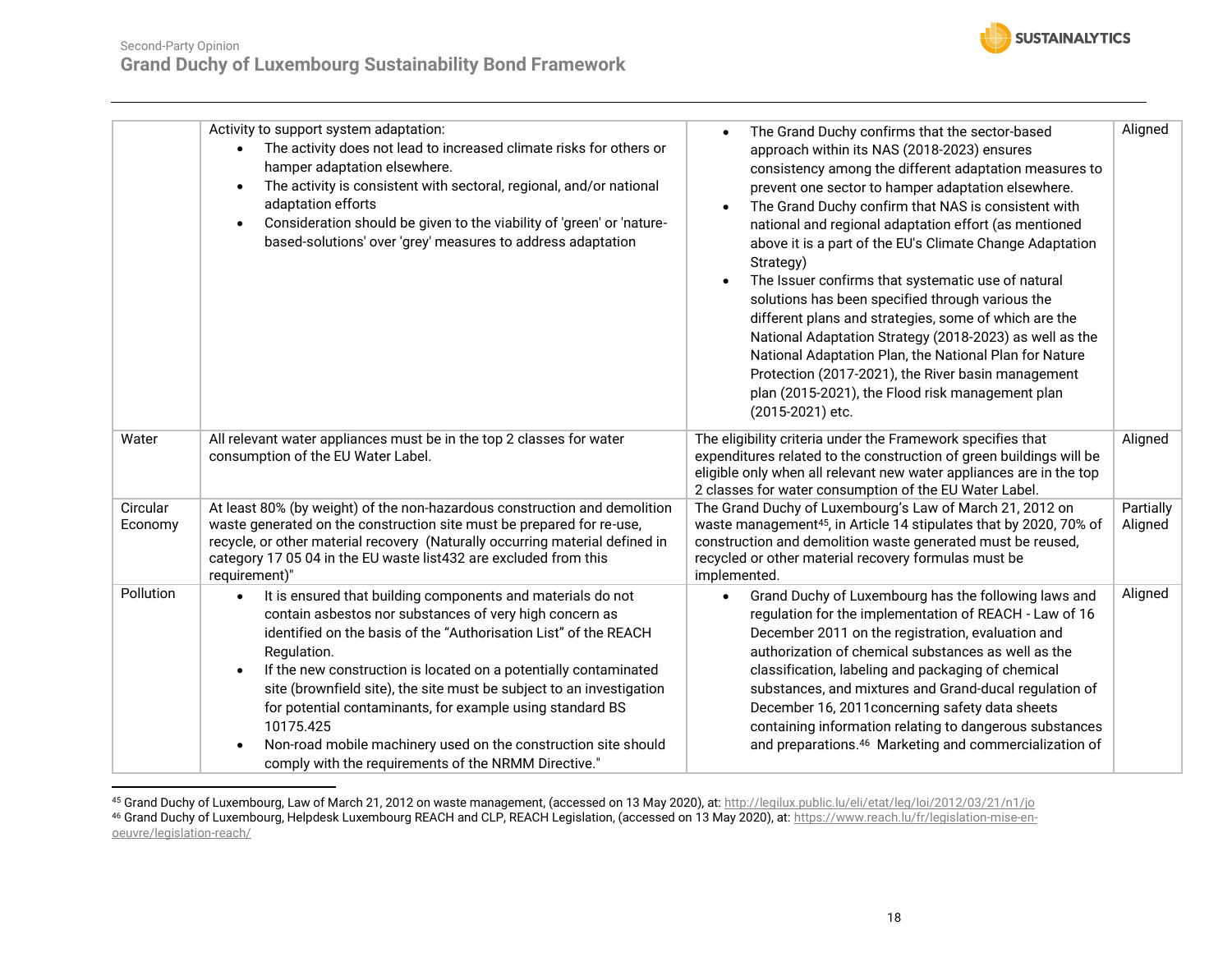![](_page_18_Picture_1.jpeg)

|                 |                                                                                                                                                                                                                                                                                                                                                                                                                                                                                                                                                                                                                                                                                                                                                                                                                                                                                                                                 | Asbestos is prohibited in the Grand Duchy of<br>Luxembourg. <sup>47</sup><br>Issuer confirms that the Grand Duchy of Luxembourg<br>has a register of potentially contaminated sites<br>maintained by the Unité Surveillance et évaluation de<br>l'environnement (Ministry of Environment). In cases<br>where investigation is necessary to check whether a site<br>has pollution of the soil, the subsoil or the groundwater<br>the Unité Surveillance et évaluation de l'environnement<br>recommends that these investigations be carried out by<br>approved organizations. <sup>48</sup><br>NRMM Regulation is applicable to the Grand Duchy of<br>Luxembourg.                                                                                                                                                                                                                                                                                                                |                      |
|-----------------|---------------------------------------------------------------------------------------------------------------------------------------------------------------------------------------------------------------------------------------------------------------------------------------------------------------------------------------------------------------------------------------------------------------------------------------------------------------------------------------------------------------------------------------------------------------------------------------------------------------------------------------------------------------------------------------------------------------------------------------------------------------------------------------------------------------------------------------------------------------------------------------------------------------------------------|---------------------------------------------------------------------------------------------------------------------------------------------------------------------------------------------------------------------------------------------------------------------------------------------------------------------------------------------------------------------------------------------------------------------------------------------------------------------------------------------------------------------------------------------------------------------------------------------------------------------------------------------------------------------------------------------------------------------------------------------------------------------------------------------------------------------------------------------------------------------------------------------------------------------------------------------------------------------------------|----------------------|
| Eco-<br>systems | The new construction must not be built on protected natural areas,<br>$\bullet$<br>e.g.: Natura 2000, UNESCO World Heritage and Key Biodiversity<br>Areas (KBAs), or equivalent outside the EU as defined by UNESCO<br>and / or the International Union for Conservation of Nature (IUCN)<br>under the following categories: Strict Nature Reserve, Wilderness<br>Area, National Park<br>The new construction must not be built on arable or greenfield<br>land of recognised high biodiversity value and land that serves as<br>habitat of endangered flora and fauna) listed on the European Red<br>List and /or the IUCN Red List.<br>At least 80% of all timber products used must have been either<br>$\bullet$<br>recycled/reused or sourced from sustainably managed forests as<br>certified by third-party certification audits performed by accredited<br>certification bodies, e.g. FSC/PEFC standards or equivalent" | Article 6 of the Law of 18 July 2018 on the protection of<br>nature and natural resources specifies rules pertaining to<br>new constructions in protected areas / ecologically<br>sensitive areas.<br>The Grand Duchy of Luxembourg confirms that generally<br>construction is authorized only if site is located on the<br>what is called as the 'Le plan d'aménagement général' or<br>the General Development Plan. Law of July 19, 2004 on<br>municipal and urban development, outlines the<br>requirements of how General Development Plans may be<br>drafted and consideration is to be given to protection of<br>nature and natural resources as well as sustainable<br>development. 49<br>the Grand Duchy of Luxembourg 's Guide Pour<br>L'élaboration De L'inventaire Des Matériaux De<br>Construction Lors De La Déconstruction D'un Bâtiment <sup>50</sup><br>(The Preparation of The Inventory Of Construction<br>Materials During The Deconstruction Of A Building) | Partially<br>Aligned |

<sup>47</sup> Institut de Formation Sectoriel du Bâtiment S.A, Asbest in Gebäuden, 2013, at:<https://aaa.public.lu/dam-assets/fr/publication/brochures/amiante/amiante-de.pdf> 48 Grand Duchy of Luxembourg, Portail de l'environnement, (accessed on 29 May 2020), at[: https://environnement.public.lu/fr/natur/sol/cadastre-des-anciennes-decharges-et-des](https://environnement.public.lu/fr/natur/sol/cadastre-des-anciennes-decharges-et-des-sols-contamines.html)[sols-contamines.html](https://environnement.public.lu/fr/natur/sol/cadastre-des-anciennes-decharges-et-des-sols-contamines.html)

<sup>49</sup> Grand Duchy of Luxembourg, Law of July 19, 2004 on municipal and urban development, (accessed on 29 May 2020), at[: http://legilux.public.lu/eli/etat/leg/loi/2004/07/19/n1/jo](http://legilux.public.lu/eli/etat/leg/loi/2004/07/19/n1/jo) <sup>50</sup> The Government of Grand Duchy of Luxembourg, Guide Pour L'élaboration De L'inventaire Des Matériaux De Construction Lors De La Déconstruction D'un Bâtiment, (accessed on 29

May 2020), at[: https://environnement.public.lu/dam-assets/documents/offall\\_a\\_ressourcen/d%C3%A9chets-inertes/18349-07-MVV-Brochures-Anleitung-Inventar-C01.pdf](https://environnement.public.lu/dam-assets/documents/offall_a_ressourcen/d%C3%A9chets-inertes/18349-07-MVV-Brochures-Anleitung-Inventar-C01.pdf)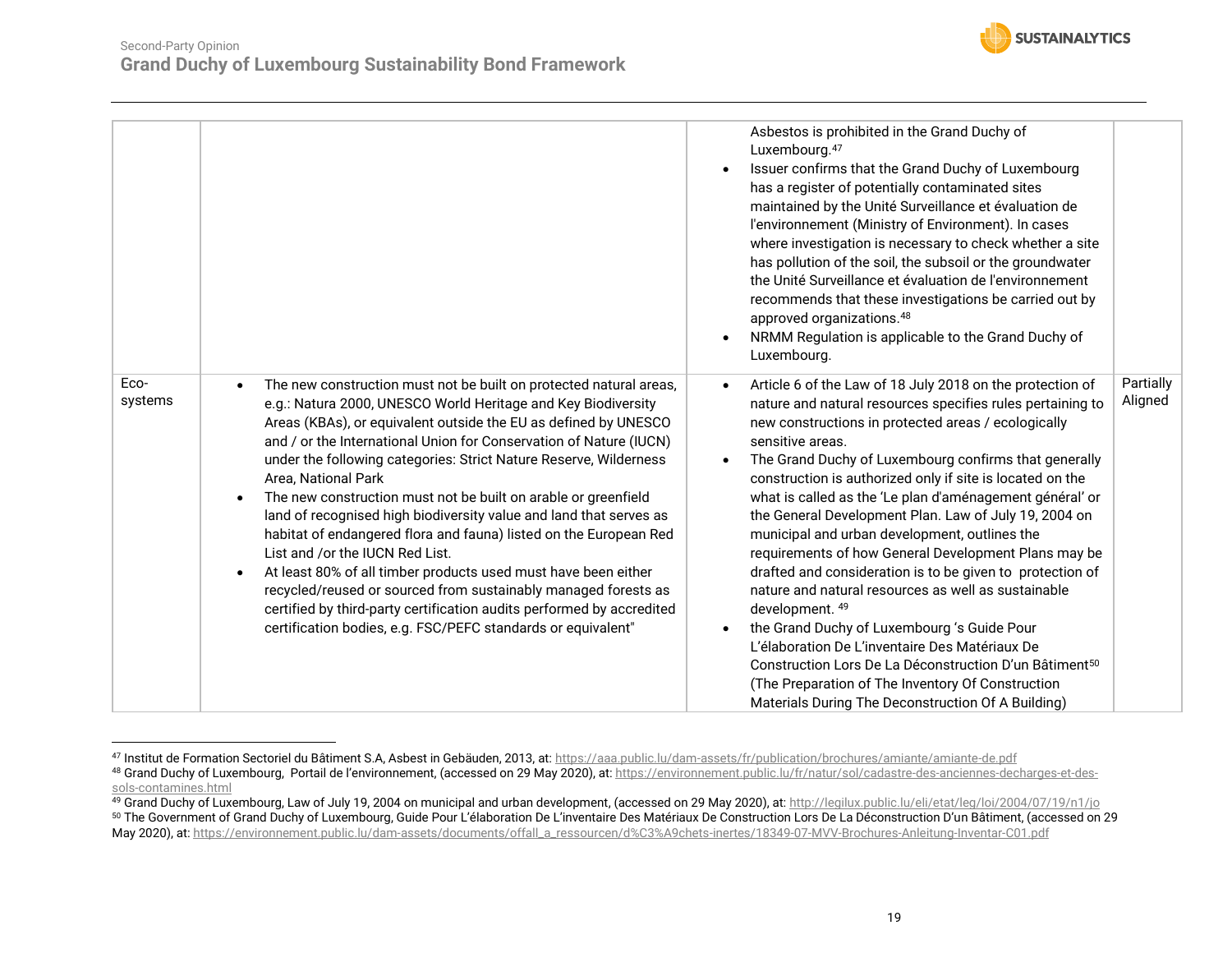![](_page_19_Picture_0.jpeg)

|  | provides recommendations to help avoid, reuse and<br>recycling of construction and demolition waste, however,<br>it does not provide percentage requirements to use<br>recycled/reused or certified wood products. |  |
|--|--------------------------------------------------------------------------------------------------------------------------------------------------------------------------------------------------------------------|--|
|--|--------------------------------------------------------------------------------------------------------------------------------------------------------------------------------------------------------------------|--|

<span id="page-19-0"></span>

|                             | Construction of new buildings and acquisition of buildings<br><b>Framework Activity assessed</b> |                                                                                                                                                                                                                                                                                                                                                                                 |                                                                                                                                                                                                                                                                                                                                                                                                                                                                                                            |         |
|-----------------------------|--------------------------------------------------------------------------------------------------|---------------------------------------------------------------------------------------------------------------------------------------------------------------------------------------------------------------------------------------------------------------------------------------------------------------------------------------------------------------------------------|------------------------------------------------------------------------------------------------------------------------------------------------------------------------------------------------------------------------------------------------------------------------------------------------------------------------------------------------------------------------------------------------------------------------------------------------------------------------------------------------------------|---------|
| <b>Relevant EU Activity</b> |                                                                                                  | Building acquisition and ownership                                                                                                                                                                                                                                                                                                                                              |                                                                                                                                                                                                                                                                                                                                                                                                                                                                                                            |         |
| <b>NACE Code</b>            |                                                                                                  | L68                                                                                                                                                                                                                                                                                                                                                                             |                                                                                                                                                                                                                                                                                                                                                                                                                                                                                                            |         |
|                             |                                                                                                  | <b>EU Technical Screening Criteria</b>                                                                                                                                                                                                                                                                                                                                          | <b>Alignment with Technical Screening Criteria</b>                                                                                                                                                                                                                                                                                                                                                                                                                                                         |         |
| Mitigation                  | Existing buildings are eligible if:<br><b>Energy Demand</b>                                      | For those built before 31 December 2020 they fall into the top<br>15% of the local existing stock in terms of operational Primary<br>For those built after 31 December 2020, they comply with the<br>criteria for 'Construction of new buildings Large non-residential<br>buildings must also demonstrate efficient building operations<br>through dedicated energy management" | This EU Taxonomy mitigation criteria are met by the use of<br>proceeds eligibility criteria outlined in the Framework.                                                                                                                                                                                                                                                                                                                                                                                     | Aligned |
|                             |                                                                                                  | <b>DNSH Criteria</b>                                                                                                                                                                                                                                                                                                                                                            | <b>Alignment with DNSH Criteria</b>                                                                                                                                                                                                                                                                                                                                                                                                                                                                        |         |
| Adaptation                  |                                                                                                  | Adaptation criteria are the same across all activities. See Table 3 above.                                                                                                                                                                                                                                                                                                      |                                                                                                                                                                                                                                                                                                                                                                                                                                                                                                            | Aligned |
| Pollution                   |                                                                                                  | If any of the new construction is located on a potentially contaminated<br>site, demonstrate procedures to ensure that the site must be subject to<br>an investigation for potential contaminants?                                                                                                                                                                              | Issuer confirms that the Grand Duchy of Luxembourg has a<br>register of potentially contaminated sites maintained by the Unité<br>Surveillance et évaluation de l'environnement (Ministry of<br>Environment). In cases where investigation is necessary to check<br>whether a site has pollution of the soil, the subsoil or the<br>groundwater the Unité Surveillance et évaluation de<br>l'environnement recommends that these investigations be carried<br>out by approved organizations. <sup>51</sup> | Aligned |

<sup>&</sup>lt;sup>51</sup> Grand Duchy of Luxembourg, Portail de l'environnement, (accessed on 29 May 2020), at: <u>https://environnement.public.lu/fr/natur/sol/cadastre-des-anciennes-decharges-et-des-</u> [sols-contamines.html](https://environnement.public.lu/fr/natur/sol/cadastre-des-anciennes-decharges-et-des-sols-contamines.html)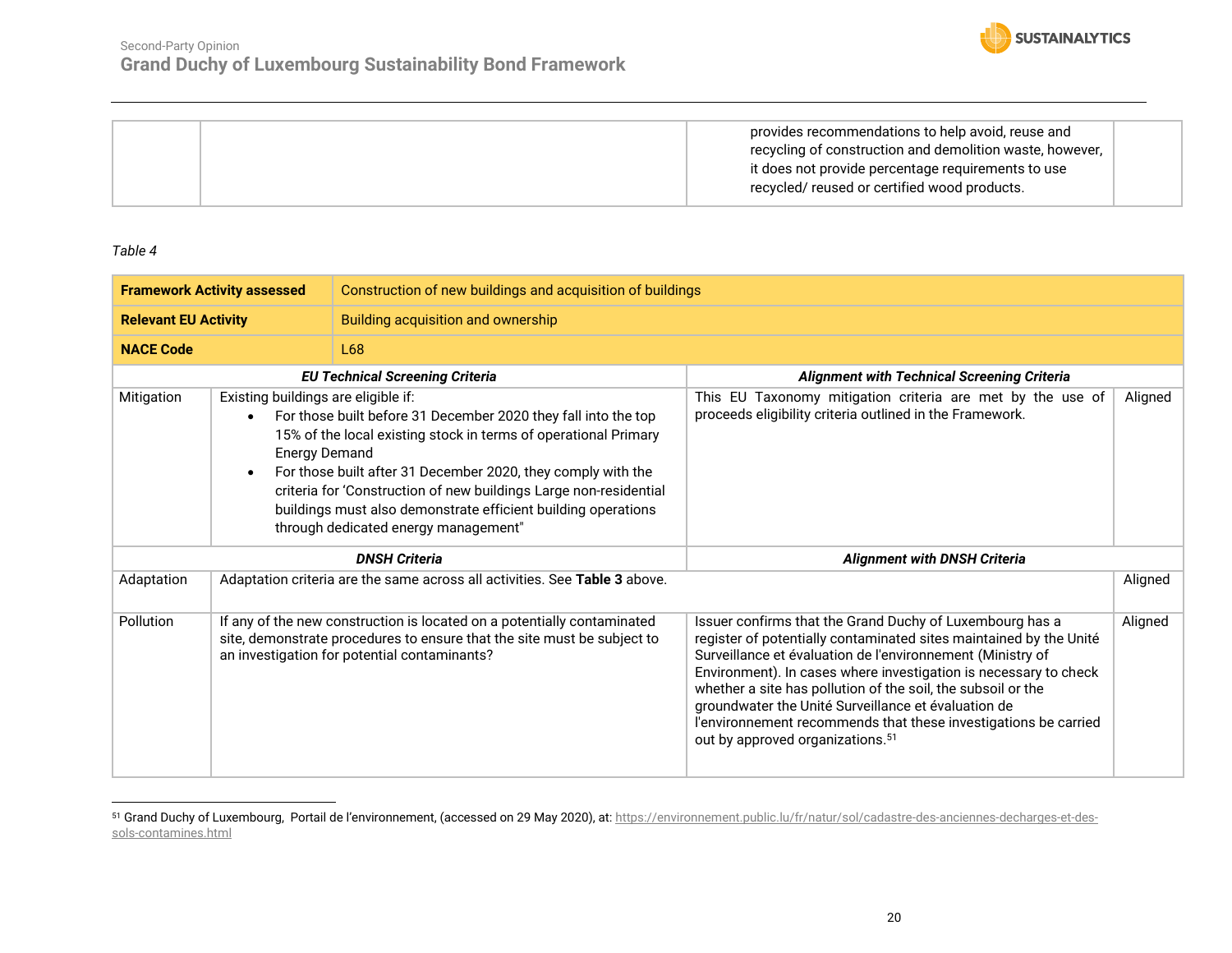![](_page_20_Picture_1.jpeg)

| Eco-systems | The building must not be built on protected natural areas,<br><b>UNESCO World Heritage and Key Biodiversity Areas (KBAs)</b><br>The building must not be built on arable or greenfield land of<br>recognised high biodiversity value and land that serves as<br>habitat of endangered species (flora and fauna) listed on the<br>European Red List and / or the IUCN Red List. | Article 6 of the Law of 18 July 2018 on the protection of<br>nature and natural resources specifies rules pertaining to<br>new constructions in protected areas / ecologically<br>sensitive areas<br>The Grand Duchy of Luxembourg confirms that generally<br>construction is authorized only if site is located on the<br>what is called as the 'Le plan d'aménagement général' or<br>the General Development Plan. Law of July 19, 2004 on<br>municipal and urban development, outlines the<br>requirements of how General Development Plans may be<br>drafted and consideration is to be given to protection of<br>nature and natural resources as well as sustainable<br>development. <sup>52</sup> | Aligned |
|-------------|--------------------------------------------------------------------------------------------------------------------------------------------------------------------------------------------------------------------------------------------------------------------------------------------------------------------------------------------------------------------------------|---------------------------------------------------------------------------------------------------------------------------------------------------------------------------------------------------------------------------------------------------------------------------------------------------------------------------------------------------------------------------------------------------------------------------------------------------------------------------------------------------------------------------------------------------------------------------------------------------------------------------------------------------------------------------------------------------------|---------|

<span id="page-20-0"></span>

| <b>Framework Activity assessed</b>                                                       |                                                                                                                                                                                                                                                                                                                       | Renovation of existing buildings                                                                                                               |                                                                                                                                    |         |  |
|------------------------------------------------------------------------------------------|-----------------------------------------------------------------------------------------------------------------------------------------------------------------------------------------------------------------------------------------------------------------------------------------------------------------------|------------------------------------------------------------------------------------------------------------------------------------------------|------------------------------------------------------------------------------------------------------------------------------------|---------|--|
| <b>Relevant EU Activity</b>                                                              |                                                                                                                                                                                                                                                                                                                       | <b>Building renovation</b>                                                                                                                     |                                                                                                                                    |         |  |
| <b>NACE Code</b>                                                                         |                                                                                                                                                                                                                                                                                                                       | F41, F43                                                                                                                                       |                                                                                                                                    |         |  |
|                                                                                          |                                                                                                                                                                                                                                                                                                                       | <b>EU Technical Screening Criteria</b>                                                                                                         | <b>Alignment with Technical Screening Criteria</b>                                                                                 |         |  |
| Mitigation                                                                               | Building renovation is eligible if:<br>It is compliant with the requirements of a ""major renovation"" as<br>defined in the relevant regulation implementing the EPBD and<br>meets the EPBD's requirements for cost-optimal minimum<br>energy performance, or<br>It leads to a 30% reduction in primary energy demand |                                                                                                                                                | The listed EU Taxonomy mitigation criteria are met by the use of<br>proceeds eligibility criteria outlined in the Framework.       | Aligned |  |
| <b>DNSH Criteria</b>                                                                     |                                                                                                                                                                                                                                                                                                                       |                                                                                                                                                | <b>Alignment with DNSH Criteria</b>                                                                                                |         |  |
| Adaptation criteria are the same across all activities. See Table 3 above.<br>Adaptation |                                                                                                                                                                                                                                                                                                                       |                                                                                                                                                |                                                                                                                                    | Aligned |  |
| Water                                                                                    |                                                                                                                                                                                                                                                                                                                       | All relevant NEW water appliances (shower solutions, mixer showers,<br>shower outlets, taps, WC suites, WC bowls and flushing cisterns, urinal | The eligibility criteria under the Framework specifies that<br>expenditures related to the construction of green buildings will be | Aligned |  |

<sup>52</sup> Grand Duchy of Luxembourg, Law of July 19, 2004 on municipal and urban development, (accessed on 29 May 2020), at[: http://legilux.public.lu/eli/etat/leg/loi/2004/07/19/n1/jo](http://legilux.public.lu/eli/etat/leg/loi/2004/07/19/n1/jo)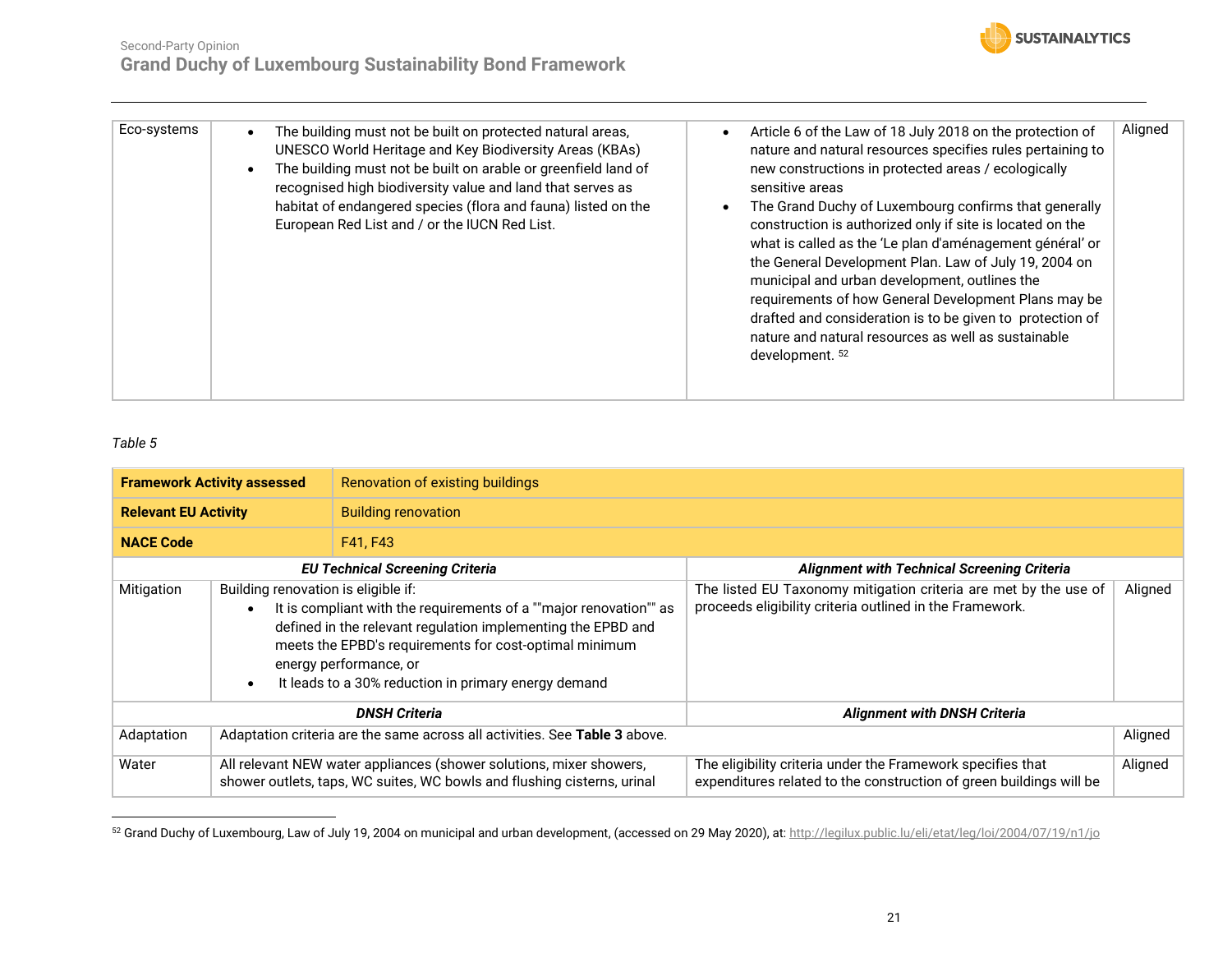![](_page_21_Picture_0.jpeg)

![](_page_21_Picture_1.jpeg)

|                     | bowls and flushing systems, bathtubs) must be in the top 2 classes for<br>water consumption of the EU Water Label.                                                                                                                                                                                                                                                                                                                                           | eligible only when all relevant new water appliances are in the top<br>2 classes for water consumption of the EU Water Label.                                                                                                                                                                                                                                                                                                                                                                                                                                                                                                                                                                                                                                                                     |                      |  |
|---------------------|--------------------------------------------------------------------------------------------------------------------------------------------------------------------------------------------------------------------------------------------------------------------------------------------------------------------------------------------------------------------------------------------------------------------------------------------------------------|---------------------------------------------------------------------------------------------------------------------------------------------------------------------------------------------------------------------------------------------------------------------------------------------------------------------------------------------------------------------------------------------------------------------------------------------------------------------------------------------------------------------------------------------------------------------------------------------------------------------------------------------------------------------------------------------------------------------------------------------------------------------------------------------------|----------------------|--|
| Circular<br>Economy | At least 80% (by weight) of the non-hazardous construction and<br>demolition waste generated on the construction site must be prepared for<br>re-use, recycle, or other material recovery (Naturally occurring material<br>defined in category 17 05 04 in the EU waste list432 are excluded from<br>this requirement)"                                                                                                                                      | The Grand Duchy of Luxembourg's Law of March 21, 2012 on<br>waste management, <sup>53</sup> in Article 14 stipulates that by 2020, 70% of<br>construction and demolition waste generated must be reused,<br>recycled or other material recovery formulas must be<br>implemented.                                                                                                                                                                                                                                                                                                                                                                                                                                                                                                                  | Partially<br>Aligned |  |
| Pollution           | It is ensured that building components and materials do not<br>contain asbestos nor substances of very high concern as<br>identified on the basis of the "Authorisation List" of the REACH<br>Regulation.<br>Before starting the renovation work, a building survey must be<br>carried out in accordance with national legislation<br>Non-road mobile machinery used on the construction site should<br>comply with the requirements of the NRMM Directive." | Grand Duchy of Luxembourg has the following laws and<br>regulation for the implementation of REACH - Law of 16<br>December 2011 on the registration, evaluation and<br>authorization of chemical substances as well as the<br>classification, labeling and packaging of chemical<br>substances, and mixtures and Grand-ducal regulation of<br>December 16, 2011 concerning safety data sheets<br>containing information relating to dangerous substances<br>and preparations. <sup>54</sup> Marketing and commercialization of<br>Asbestos is prohibited in the Grand Duchy of<br>Luxembourg. <sup>55</sup><br>Issuer confirms that each building renovation subsidized<br>by the Government, an energy audit is mandatory.<br>NRMM Regulation is applicable to the Grand Duchy of<br>Luxembourg. | Aligned              |  |
| Eco-systems         | If the renovation project covers more than 1000 m2 of floor area over one<br>or more buildings: At least 80% of all timber products used in the<br>renovation are from recycled/reused or sourced from sustainably<br>managed forests as certified by third-party certification audits performed<br>by accredited certification bodies, e.g. FSC/PEFC standards or equivalent                                                                                | The Grand Duchy of Luxembourg 's Guide Pour L'élaboration De<br>L'inventaire Des Matériaux De Construction Lors De La<br>Déconstruction D'un Bâtiment (The Preparation of The Inventory<br>Of Construction Materials During The Deconstruction Of A<br>Building) provides recommendations to help avoid, reuse and<br>recycling of construction and demolition waste, however, it does<br>not provide percentage requirements to use recycled/reused or<br>certified wood products.                                                                                                                                                                                                                                                                                                               | Partially<br>Aligned |  |

<span id="page-21-0"></span><sup>53</sup> Grand Duchy of Luxembourg, Law of March 21, 2012 on waste management, (accessed on 13 May 2020), at[: http://legilux.public.lu/eli/etat/leg/loi/2012/03/21/n1/jo](http://legilux.public.lu/eli/etat/leg/loi/2012/03/21/n1/jo)

<sup>54</sup> Grand Duchy of Luxembourg, Helpdesk Luxembourg REACH and CLP, REACH Legislation, (accessed on 13 May 2020), at[: https://www.reach.lu/fr/legislation-mise-en](https://www.reach.lu/fr/legislation-mise-en-oeuvre/legislation-reach/)[oeuvre/legislation-reach/](https://www.reach.lu/fr/legislation-mise-en-oeuvre/legislation-reach/)

<sup>&</sup>lt;sup>55</sup> Institut de Formation Sectoriel du Bâtiment S.A, Asbest in Gebäuden, 2013, at: <u>https://aaa.public.lu/dam-assets/fr/publication/brochures/amiante/amiante-de.pdf</u>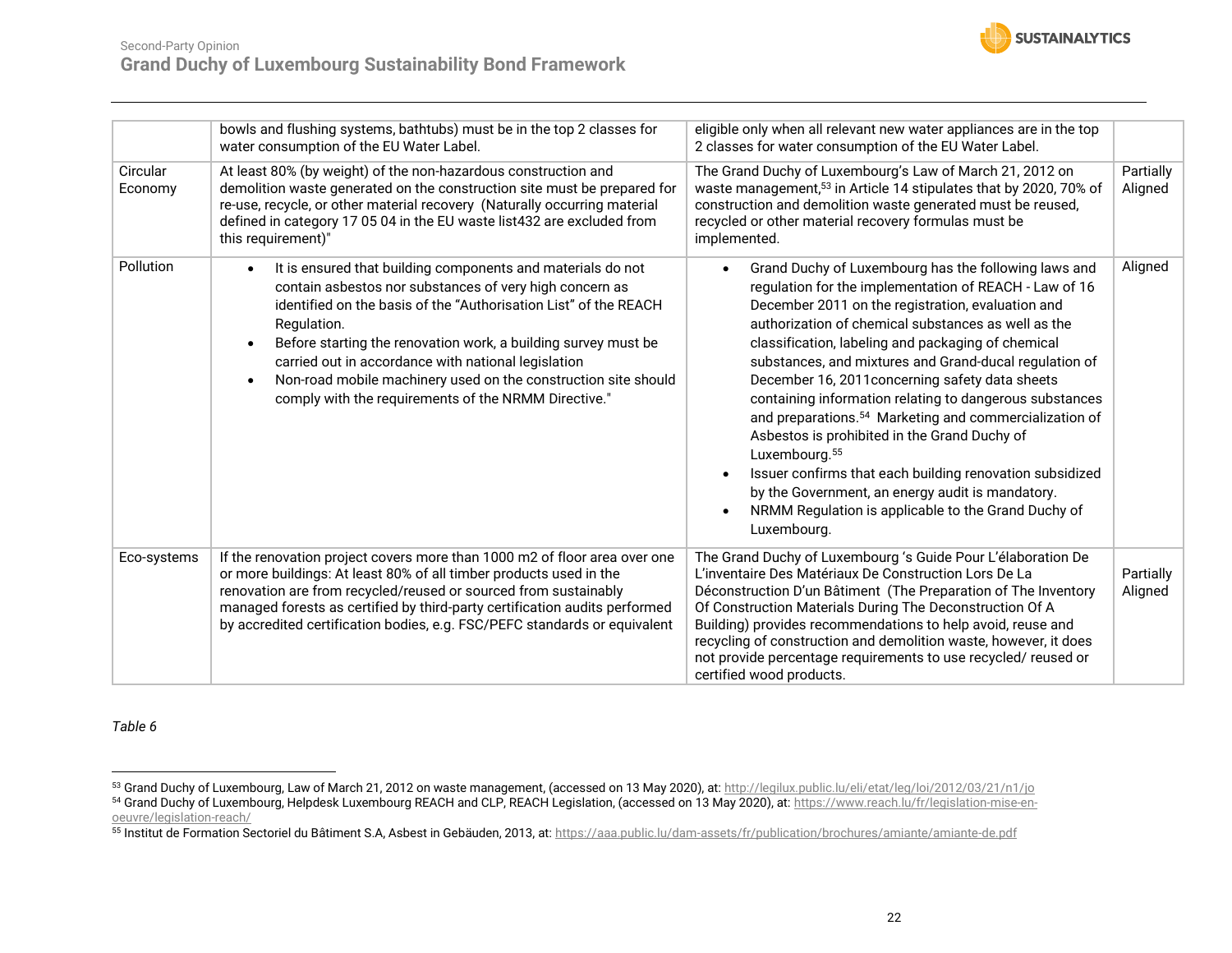![](_page_22_Picture_0.jpeg)

| <b>Framework Activity assessed</b>                            |                                                                                                                                         | Construction and operation of electricity generation from Solar PV                                                                                                                                                                                                                                                                                                                                                                                                                                                                                                                                                                |                                                                                                                                                                                                                                                                                                                                                                                                                                                                                                                                                                                                                                                                             |                      |
|---------------------------------------------------------------|-----------------------------------------------------------------------------------------------------------------------------------------|-----------------------------------------------------------------------------------------------------------------------------------------------------------------------------------------------------------------------------------------------------------------------------------------------------------------------------------------------------------------------------------------------------------------------------------------------------------------------------------------------------------------------------------------------------------------------------------------------------------------------------------|-----------------------------------------------------------------------------------------------------------------------------------------------------------------------------------------------------------------------------------------------------------------------------------------------------------------------------------------------------------------------------------------------------------------------------------------------------------------------------------------------------------------------------------------------------------------------------------------------------------------------------------------------------------------------------|----------------------|
| <b>EU Activity</b><br>Production of electricity from Solar PV |                                                                                                                                         |                                                                                                                                                                                                                                                                                                                                                                                                                                                                                                                                                                                                                                   |                                                                                                                                                                                                                                                                                                                                                                                                                                                                                                                                                                                                                                                                             |                      |
| <b>NACE Code</b>                                              |                                                                                                                                         | D.35.1.1                                                                                                                                                                                                                                                                                                                                                                                                                                                                                                                                                                                                                          |                                                                                                                                                                                                                                                                                                                                                                                                                                                                                                                                                                                                                                                                             |                      |
|                                                               |                                                                                                                                         | <b>EU Technical Screening Criteria</b>                                                                                                                                                                                                                                                                                                                                                                                                                                                                                                                                                                                            | <b>Alignment with Technical Screening Criteria</b>                                                                                                                                                                                                                                                                                                                                                                                                                                                                                                                                                                                                                          |                      |
| Mitigation                                                    | All Solar PV technology are eligible and currently derogated from<br>performing a Product Carbon Footprint or GHG lifecycle assessment. |                                                                                                                                                                                                                                                                                                                                                                                                                                                                                                                                                                                                                                   | Eligible by default                                                                                                                                                                                                                                                                                                                                                                                                                                                                                                                                                                                                                                                         | Aligned              |
|                                                               |                                                                                                                                         | <b>DNSH Criteria</b>                                                                                                                                                                                                                                                                                                                                                                                                                                                                                                                                                                                                              | <b>Alignment with DNSH Criteria</b>                                                                                                                                                                                                                                                                                                                                                                                                                                                                                                                                                                                                                                         |                      |
| Adaptation                                                    |                                                                                                                                         | Adaptation criteria are the same across all activities. See Table 3 above.                                                                                                                                                                                                                                                                                                                                                                                                                                                                                                                                                        |                                                                                                                                                                                                                                                                                                                                                                                                                                                                                                                                                                                                                                                                             | Aligned              |
| Circular<br>Economy                                           | the components.                                                                                                                         | Ensure durability and easy dismantling, refurbishment, and<br>recycling in alignment with 'Manufacture of Renewable Energy<br>Equipment' for DNSH criteria.2<br>Ensure reparability through accessibility and exchangeability of                                                                                                                                                                                                                                                                                                                                                                                                  | The eligibility criteria under the Framework specifies that<br>$\bullet$<br>expenditures related to the production of electricity from<br>Solar PV will be considered eligible only when durability<br>and easy dismantling, reparability through accessibility<br>and exchangeability of the components, refurbishment,<br>and recycling is assured. One way of demonstrating this<br>would be through approved sourcing or certifications                                                                                                                                                                                                                                 | Aligned              |
| Eco-systems                                                   | $\bullet$<br>applicable laws.<br>$\bullet$<br>$\overline{\phantom{a}}$                                                                  | Ensure completion of Environmental Impact Assessment (EIA)<br>as per applicable laws / directives<br>Sites located near to biodiversity-sensitive areas, ensure<br>appropriate assessment has been conducted in alignment with<br>For sites located near biodiversity- sensitive areas ensure that:<br>site-level biodiversity management plan exists and is<br>implemented in alignment with applicable standards - EU<br>Directives on Environmental Impact Assessment and<br><b>Strategic Environmental Assessment</b><br>all necessary mitigation measures are in place to reduce the<br>impacts on species and habitats; and | Projects in the Grand Duchy of Luxembourg that are<br>$\bullet$<br>subject to an EIA by default are defined under Grand-<br>Ducal Regulation of 15 May 2018 establishing the lists of<br>projects subject to an environmental impact<br>assessment. <sup>56</sup> However, under this regulation, production<br>of electricity from solar PV is not an activity which<br>requires EIA to be performed.<br>The Grand Duchy of Luxembourg's Law of 18 July 2018<br>$\bullet$<br>on the protection of nature and natural resources, 57<br>states that prior to any project authorization from the<br>competent minister is required in order not to affect<br>protected areas. | Partially<br>Aligned |

 $^{56}$  Grand Duchy of Luxembourg, Grand-Ducal Regulation of 15 May 2018 establishing the lists of projects subject to an environmental impact assessment, (accessed on 13 May 2020), at:<http://legilux.public.lu/eli/etat/leg/rgd/2018/05/15/a399/jo#j>

 $^{57}$  Grand Duchy of Luxembourg, Law of 18 July 2018 concerning the protection of nature and natural resources, (accessed on 13 May 2020), at: <http://legilux.public.lu/eli/etat/leg/loi/2018/07/18/a771/jo>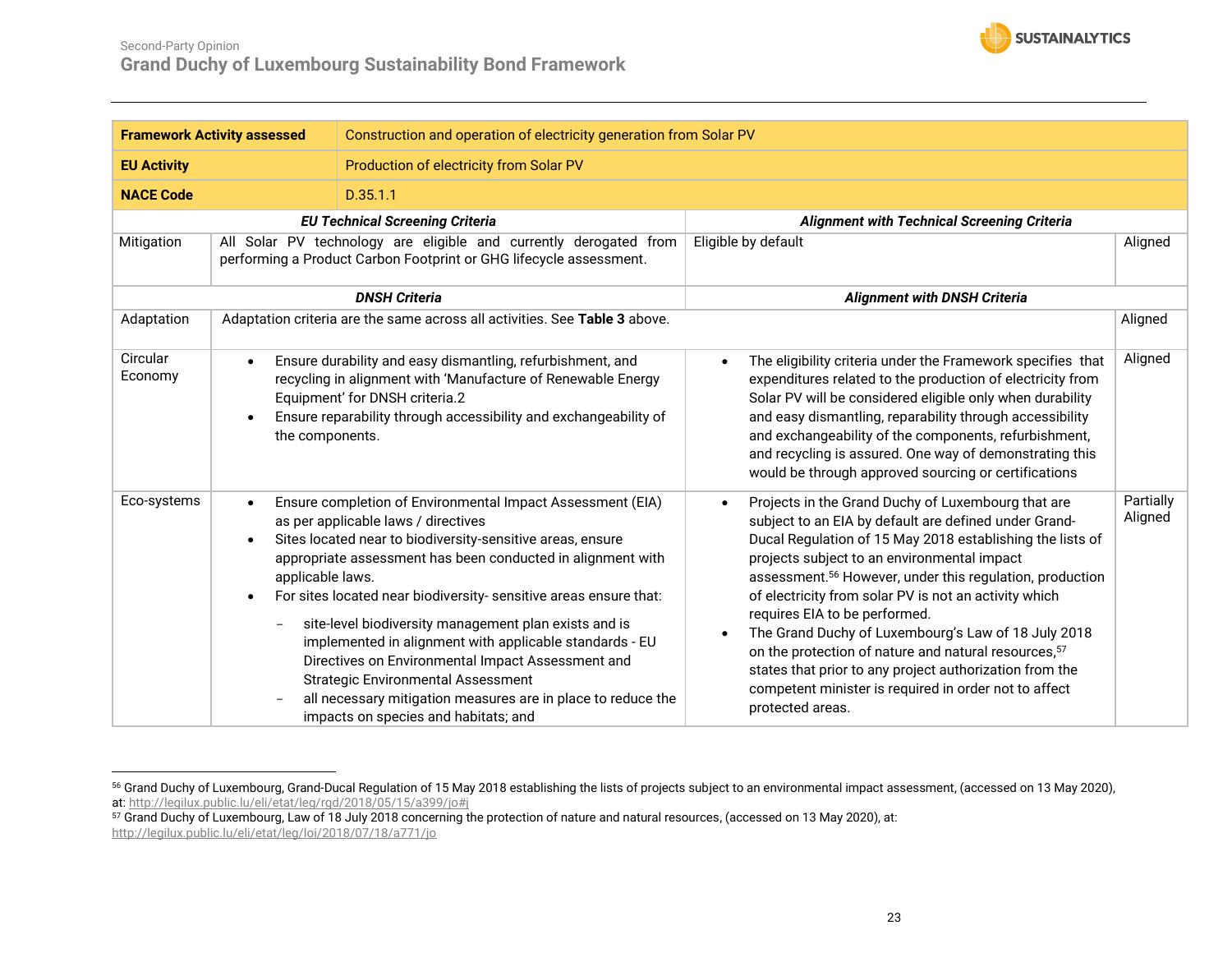![](_page_23_Picture_1.jpeg)

| a robust, appropriately designed and long-term biodiversity<br>monitoring and evaluation programme exists and is<br>implemented | The Grand Duchy of Luxembourg's Law of 18 July 2018<br>on the protection of nature and natural resources <sup>58</sup> states<br>that prior to any project authorization from the competent<br>minister, protective measures have to be put in place in<br>order to guarantee the protection of nature and natural<br>resources. This takes into account the current state of<br>biodiversity and ecosystems and is in line with the<br>objectives defined in the European Union's "Biodiversity<br>2020" strategy |
|---------------------------------------------------------------------------------------------------------------------------------|--------------------------------------------------------------------------------------------------------------------------------------------------------------------------------------------------------------------------------------------------------------------------------------------------------------------------------------------------------------------------------------------------------------------------------------------------------------------------------------------------------------------|

<span id="page-23-0"></span>

| <b>Framework Activity assessed</b> |                                                                                                                                                            | Construction and operation of electricity generation from concentrated solar power                                                                                                                 |                                                                                                                                                                                                                                                                                                                                                                                                                                                             |         |  |
|------------------------------------|------------------------------------------------------------------------------------------------------------------------------------------------------------|----------------------------------------------------------------------------------------------------------------------------------------------------------------------------------------------------|-------------------------------------------------------------------------------------------------------------------------------------------------------------------------------------------------------------------------------------------------------------------------------------------------------------------------------------------------------------------------------------------------------------------------------------------------------------|---------|--|
| <b>EU Activity</b>                 |                                                                                                                                                            | Production of electricity from Concentrated Solar Power                                                                                                                                            |                                                                                                                                                                                                                                                                                                                                                                                                                                                             |         |  |
| <b>NACE Code</b>                   |                                                                                                                                                            | D.35.1.1                                                                                                                                                                                           |                                                                                                                                                                                                                                                                                                                                                                                                                                                             |         |  |
|                                    |                                                                                                                                                            | <b>EU Technical Screening Criteria</b>                                                                                                                                                             | <b>Alignment with Technical Screening Criteria</b>                                                                                                                                                                                                                                                                                                                                                                                                          |         |  |
| Mitigation                         | All Concentrated Solar Power technology are eligible and currently<br>derogated from performing a Product Carbon Footprint or GHG lifecycle<br>assessment. |                                                                                                                                                                                                    | Eligible by default                                                                                                                                                                                                                                                                                                                                                                                                                                         | Aligned |  |
|                                    |                                                                                                                                                            | <b>DNSH Criteria</b>                                                                                                                                                                               | <b>Alignment with DNSH Criteria</b>                                                                                                                                                                                                                                                                                                                                                                                                                         |         |  |
| Adaptation                         |                                                                                                                                                            | Adaptation criteria are the same across all activities. See Table 3 above.                                                                                                                         |                                                                                                                                                                                                                                                                                                                                                                                                                                                             | Aligned |  |
| Water                              | $\bullet$                                                                                                                                                  | Identify and manage risks related to water quality and<br>consumption, including the implementation of management<br>plans developed with relevant stakeholders<br>Comply with EU water regulation | The Grand Duchy of Luxembourg's law of 19 December<br>$\bullet$<br>2008 on water resources <sup>59</sup> states that prior to any project<br>authorization of the competent minister, protective<br>measures have to be put in place in order to guarantee<br>national water protection.<br>The Grand Duchy of Luxembourg's law of 19 December<br>$\bullet$<br>2008 on water resources complies with the requirements<br>listed in the EU water regulation. | Aligned |  |

 $^{58}$  Grand Duchy of Luxembourg, Law of 18 July 2018 concerning the protection of nature and natural resources, (accessed on 13 May 2020), at: <http://legilux.public.lu/eli/etat/leg/loi/2018/07/18/a771/jo>

<sup>&</sup>lt;sup>59</sup> Grand Duchy of Luxembourg, Law of 19 December 2008 on water, (accessed on 13 May 2020), at: <u>http://eli.legilux.public.lu/eli/etat/leg/loi/2008/12/19/n17/jo</u>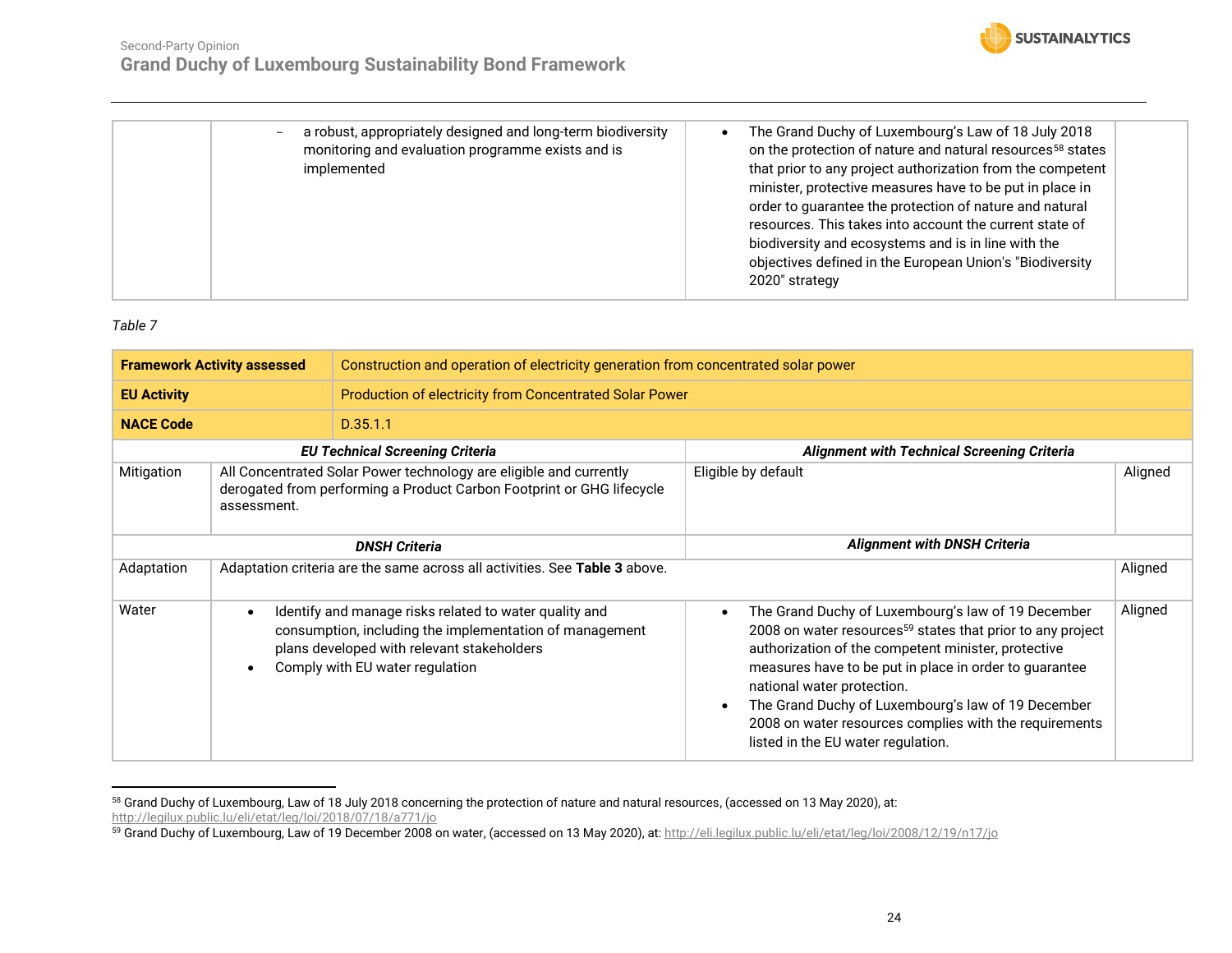![](_page_24_Picture_0.jpeg)

| Circular<br>Economy | Ensure CSP installations have been designed and manufactured<br>for high durability, easy dismantling, refurbishment, and<br>recycling<br>In line with 'Manufacture of Renewable Energy Equipment' for<br>DNSH criteria - Embodied carbon emissions to represent less<br>than 50% of the total carbon emissions saved by the use of the<br>energy efficient equipment. 60                                                                                                                                                                                                                                                                                                                                                                                                                | The Grand Duchy of Luxembourg was unable to<br>$\bullet$<br>demonstrate alignment to this criterion<br>Sustainalytics is of the opinion that due to the mature<br>$\bullet$<br>nature of concentrated solar power technology this<br>criterion is fulfilled.                                                                                                                                                                                                                                                                                                                                                                                                                                                                                                                                                                                                                                                                                                                                                                                                                                                                                                                                                       | Partially<br>Aligned |
|---------------------|------------------------------------------------------------------------------------------------------------------------------------------------------------------------------------------------------------------------------------------------------------------------------------------------------------------------------------------------------------------------------------------------------------------------------------------------------------------------------------------------------------------------------------------------------------------------------------------------------------------------------------------------------------------------------------------------------------------------------------------------------------------------------------------|--------------------------------------------------------------------------------------------------------------------------------------------------------------------------------------------------------------------------------------------------------------------------------------------------------------------------------------------------------------------------------------------------------------------------------------------------------------------------------------------------------------------------------------------------------------------------------------------------------------------------------------------------------------------------------------------------------------------------------------------------------------------------------------------------------------------------------------------------------------------------------------------------------------------------------------------------------------------------------------------------------------------------------------------------------------------------------------------------------------------------------------------------------------------------------------------------------------------|----------------------|
| Eco-systems         | Ensure completion of Environmental Impact Assessment (EIA)<br>as per applicable laws / directives<br>Sites located near to biodiversity-sensitive areas, ensure<br>appropriate assessment has been conducted in alignment with<br>applicable laws.<br>For sites located near biodiversity- sensitive areas ensure that:<br>site-level biodiversity management plan exists and is<br>implemented in alignment with applicable standards - EU<br>Directives on Environmental Impact Assessment and<br><b>Strategic Environmental Assessment</b><br>all necessary mitigation measures are in place to reduce the<br>impacts on species and habitats; and<br>a robust, appropriately designed and long-term biodiversity<br>monitoring and evaluation programme exists and is<br>implemented | Projects in the Grand Duchy of Luxembourg that are<br>$\bullet$<br>subject to an EIA by default are defined under Grand-<br>Ducal Regulation of 15 May 2018 establishing the lists of<br>projects subject to an environmental impact<br>assessment. <sup>61</sup> However, under this regulation, production<br>of electricity CSP installations is not an activity which<br>requires EIA to be performed.<br>The Grand Duchy of Luxembourg's Law of 18 July 2018<br>$\bullet$<br>on the protection of nature and natural resources <sup>62</sup> ,<br>states that prior to any project authorization from the<br>competent minister is required in order not to affect<br>protected areas.<br>The Grand Duchy of Luxembourg's Law of 18 July 2018<br>on the protection of nature and natural resources <sup>63</sup> states<br>that prior to any project authorization from the competent<br>minister, protective measures have to be put in place in<br>order to guarantee the protection of nature and natural<br>resources. This takes into account the current state of<br>biodiversity and ecosystems and is in line with the<br>objectives defined in the European Union's "Biodiversity<br>2020" strategy. | Partially<br>Aligned |

 $^{60}$  Carbon emissions and savings at the end-of-life stage are not included in the assessment for this criteria.

 $^{61}$  Grand Duchy of Luxembourg, Grand-Ducal Regulation of 15 May 2018 establishing the lists of projects subject to an environmental impact assessment, (accessed on 13 May 2020), at:<http://legilux.public.lu/eli/etat/leg/rgd/2018/05/15/a399/jo#j>

<sup>62</sup> Grand Duchy of Luxembourg, Law of 18 July 2018 concerning the protection of nature and natural resources, (accessed on 13 May 2020), at: <http://legilux.public.lu/eli/etat/leg/loi/2018/07/18/a771/jo>

 $^{63}$  Grand Duchy of Luxembourg, Law of 18 July 2018 concerning the protection of nature and natural resources, (accessed on 13 May 2020), at: <http://legilux.public.lu/eli/etat/leg/loi/2018/07/18/a771/jo>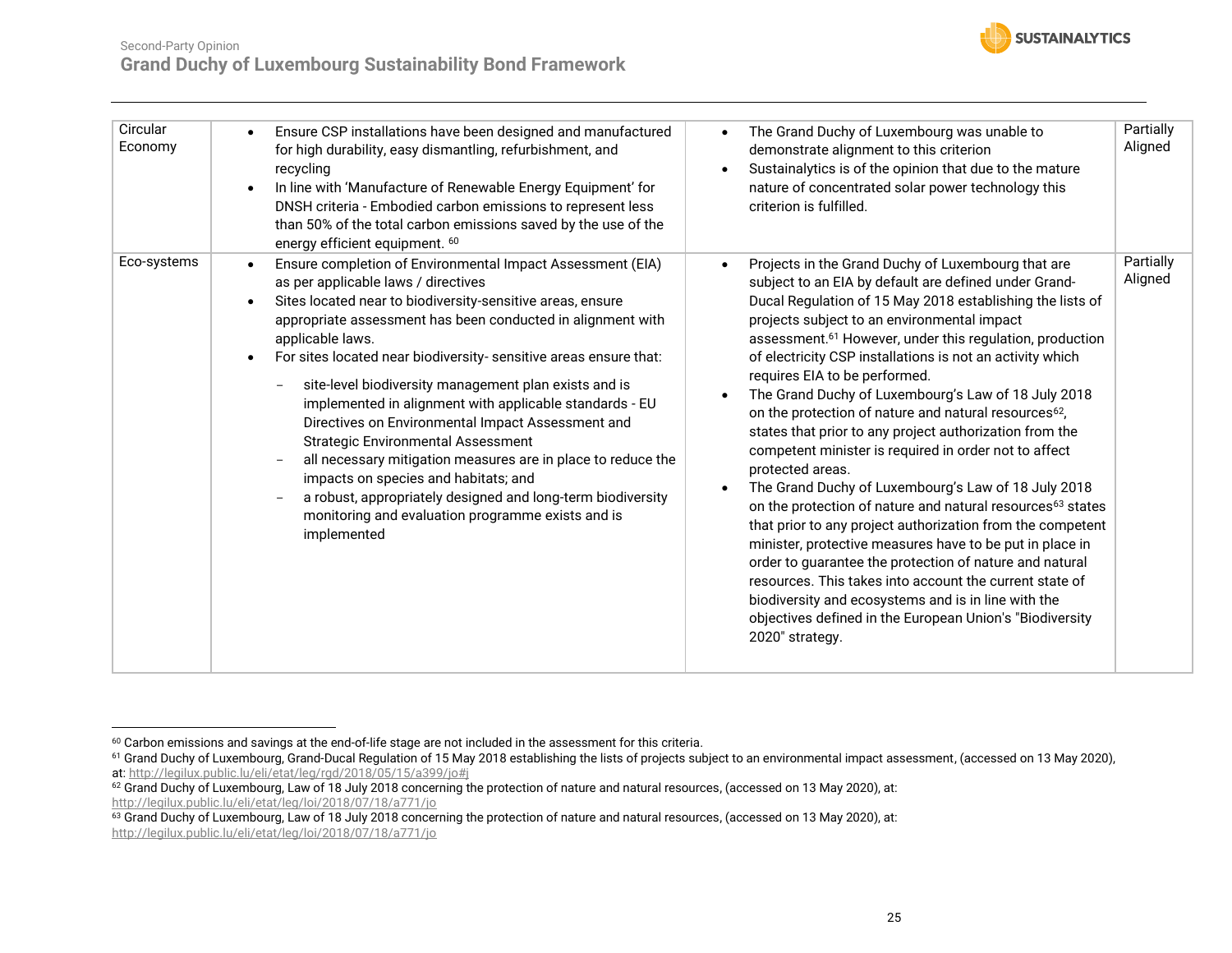![](_page_25_Picture_1.jpeg)

<span id="page-25-0"></span>

| <b>Framework Activity assessed</b> |                  | Construction and operation of electricity generation from wind power                                                                                                                               |                                                                                                                                                                                                                                                                                                                                                                                                                                  |         |  |
|------------------------------------|------------------|----------------------------------------------------------------------------------------------------------------------------------------------------------------------------------------------------|----------------------------------------------------------------------------------------------------------------------------------------------------------------------------------------------------------------------------------------------------------------------------------------------------------------------------------------------------------------------------------------------------------------------------------|---------|--|
| <b>EU Activity</b>                 |                  | Production of electricity from wind power                                                                                                                                                          |                                                                                                                                                                                                                                                                                                                                                                                                                                  |         |  |
| <b>NACE Code</b>                   |                  | D.35.1.1                                                                                                                                                                                           |                                                                                                                                                                                                                                                                                                                                                                                                                                  |         |  |
|                                    |                  | <b>EU Technical Screening Criteria</b>                                                                                                                                                             | <b>Alignment with Technical Screening Criteria</b>                                                                                                                                                                                                                                                                                                                                                                               |         |  |
| Mitigation                         |                  | All Wind Power technology are eligible and currently derogated from<br>performing a Product Carbon Footprint or GHG lifecycle assessment.                                                          | Eligible by default                                                                                                                                                                                                                                                                                                                                                                                                              | Aligned |  |
|                                    |                  | <b>DNSH Criteria</b>                                                                                                                                                                               | <b>Alignment with DNSH Criteria</b>                                                                                                                                                                                                                                                                                                                                                                                              |         |  |
| Adaptation                         |                  | Adaptation criteria are the same across all activities. See Table 3 above.                                                                                                                         |                                                                                                                                                                                                                                                                                                                                                                                                                                  | Aligned |  |
| Water                              |                  | Identify and manage risks related to water quality and<br>consumption, including the implementation of management<br>plans developed with relevant stakeholders<br>Comply with EU water regulation | The Grand Duchy of Luxembourg's law of 19 December<br>$\bullet$<br>2008 on water resources states that prior to any project<br>authorization of the competent minister, protective<br>measures have to be put in place in order to guarantee<br>national water protection.<br>The Grand Duchy of Luxembourg's law of 19 December<br>2008 on water resources complies with the requirements<br>listed in the EU water regulation. | Aligned |  |
| Circular<br>Economy                | decommissioning. | State ambition to maximise recycling at end of life based on waste<br>management plans, dismantling/decommissioning processes at time of                                                           | The eligibility criteria under the Framework specifies that<br>$\bullet$<br>expenditures related to the production of electricity from<br>wind power will be considered eligible only when<br>ensuring recycling at end of life based on waste<br>management plans, dismantling/decommissioning<br>processes at time of decommissioning. One way of<br>demonstrating this would be through contractual<br>agreements             | Aligned |  |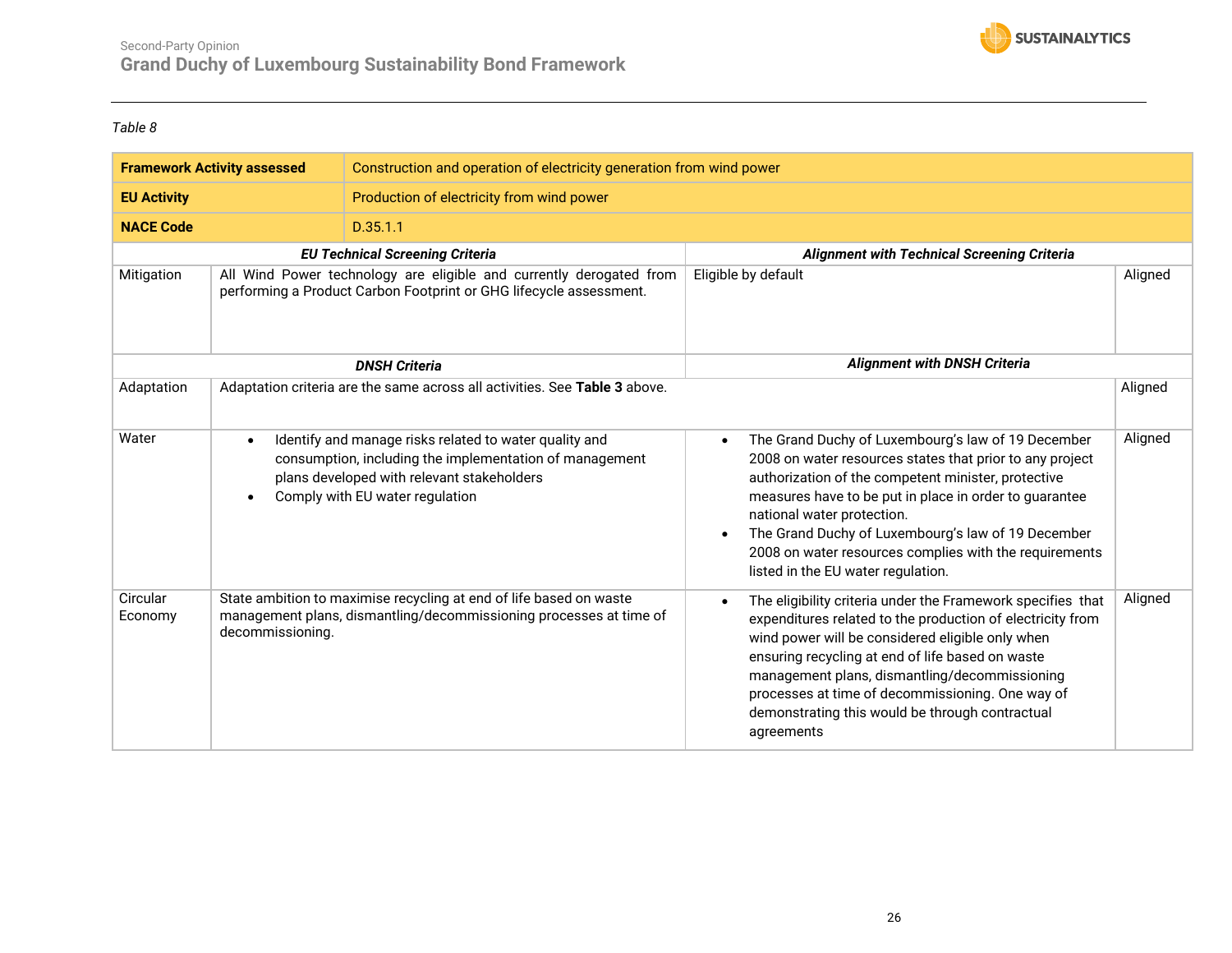#### Second-Party Opinion **Grand Duchy of Luxembourg Sustainability Bond Framework**

![](_page_26_Picture_1.jpeg)

| Eco-systems | Ensure completion of Environmental Impact Assessment (EIA)<br>as per applicable laws / directives<br>Sites located near to biodiversity-sensitive areas, ensure<br>appropriate assessment has been conducted in alignment with<br>applicable laws.<br>For sites located near biodiversity- sensitive areas ensure that:<br>site-level biodiversity management plan exists and is<br>implemented in alignment with applicable standards - EU<br>Directives on Environmental Impact Assessment and<br><b>Strategic Environmental Assessment</b><br>all necessary mitigation measures are in place to reduce the<br>impacts on species and habitats; and<br>a robust, appropriately designed and long-term biodiversity<br>monitoring and evaluation programme exists and is<br>implemented | Projects in the Grand Duchy of Luxembourg that are<br>subject to an EIA by default are defined under Grand-<br>Ducal Regulation of 15 May 2018 establishing the lists of<br>projects subject to an environmental impact<br>assessment <sup>64</sup> . Under this regulation wind farms (>2 wind<br>turbines with a total power of more than 100 kVA) are<br>subject to undertake impact assessment on a case-by-<br>case basis.<br>The Grand Duchy of Luxembourg's Law of 18 July 2018<br>on the protection of nature and natural resources <sup>65</sup> ,<br>states that prior to any project authorization from the<br>competent minister is required in order not to affect<br>protected areas.<br>The Grand Duchy of Luxembourg's Law of 18 July 2018<br>on the protection of nature and natural resources <sup>66</sup> states<br>that prior to any project authorization from the competent<br>minister, protective measures have to be put in place in<br>order to guarantee the protection of nature and natural<br>resources. This takes into account the current state of<br>biodiversity and ecosystems and is in line with the<br>objectives defined in the European Union's "Biodiversity"<br>2020" strategy. | Aligned |
|-------------|------------------------------------------------------------------------------------------------------------------------------------------------------------------------------------------------------------------------------------------------------------------------------------------------------------------------------------------------------------------------------------------------------------------------------------------------------------------------------------------------------------------------------------------------------------------------------------------------------------------------------------------------------------------------------------------------------------------------------------------------------------------------------------------|-----------------------------------------------------------------------------------------------------------------------------------------------------------------------------------------------------------------------------------------------------------------------------------------------------------------------------------------------------------------------------------------------------------------------------------------------------------------------------------------------------------------------------------------------------------------------------------------------------------------------------------------------------------------------------------------------------------------------------------------------------------------------------------------------------------------------------------------------------------------------------------------------------------------------------------------------------------------------------------------------------------------------------------------------------------------------------------------------------------------------------------------------------------------------------------------------------------------------------|---------|

<span id="page-26-0"></span>

| <b>Framework criterion assessed</b> | Construction and operation of electricity generation from hydropower                         |  |
|-------------------------------------|----------------------------------------------------------------------------------------------|--|
| <b>EU Activity</b>                  | Production of electricity from hydropower                                                    |  |
| <b>NACE Code</b>                    | D.35.1.1                                                                                     |  |
|                                     | <b>Alignment with Technical Screening Criteria</b><br><b>EU Technical Screening Criteria</b> |  |

<sup>&</sup>lt;sup>64</sup> Grand Duchy of Luxembourg, Grand-Ducal Regulation of 15 May 2018 establishing the lists of projects subject to an environmental impact assessment, (accessed on 13 May 2020), at:<http://legilux.public.lu/eli/etat/leg/rgd/2018/05/15/a399/jo#j>

<sup>&</sup>lt;sup>65</sup> Grand Duchy of Luxembourg, Law of 18 July 2018 concerning the protection of nature and natural resources, (accessed on 13 May 2020), at: <http://legilux.public.lu/eli/etat/leg/loi/2018/07/18/a771/jo>

 $^{66}$  Grand Duchy of Luxembourg, Law of 18 July 2018 concerning the protection of nature and natural resources, (accessed on 13 May 2020), at: <http://legilux.public.lu/eli/etat/leg/loi/2018/07/18/a771/jo>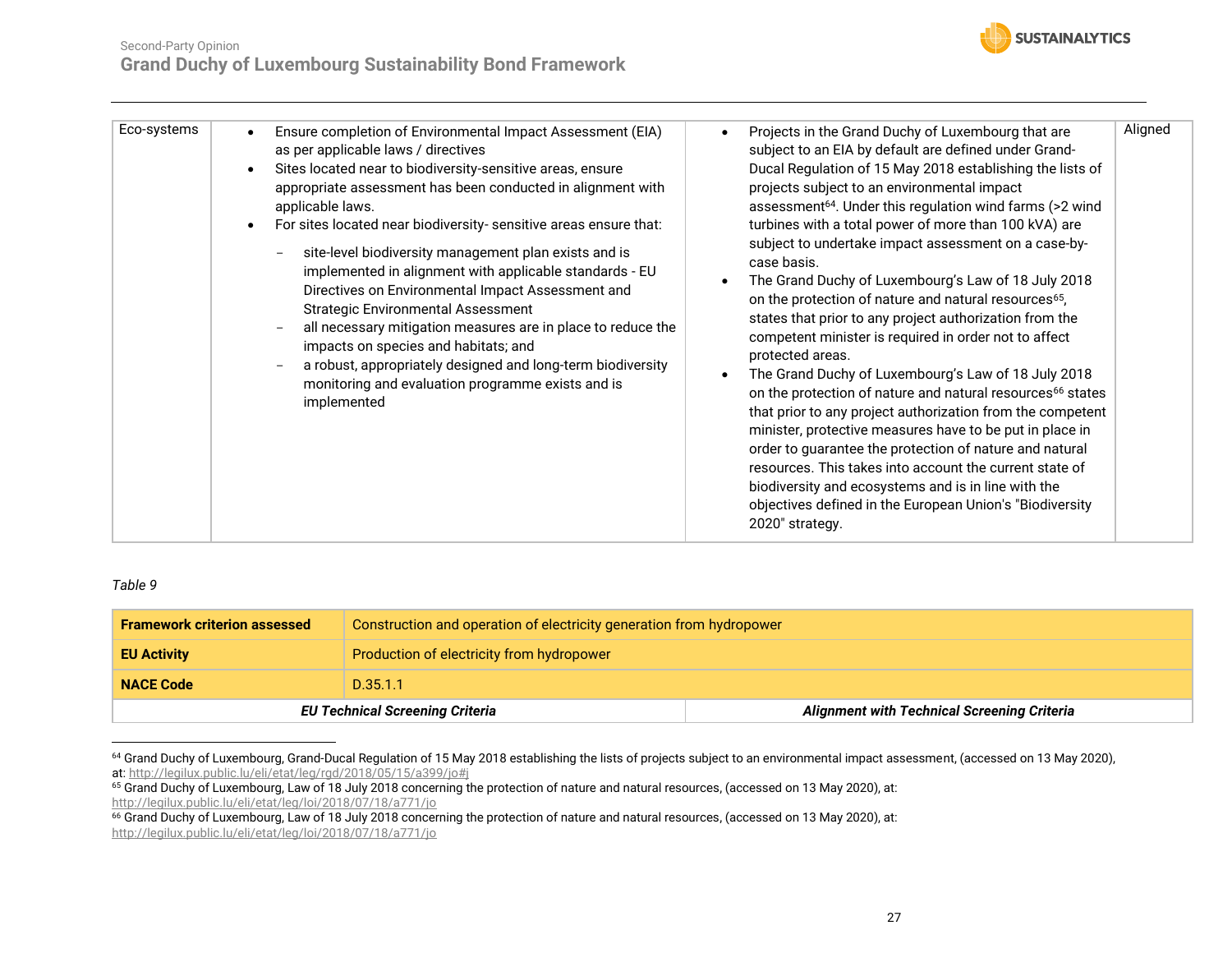![](_page_27_Picture_1.jpeg)

| Mitigation  | LCE assessment to be conducted using an ISO140067 or GHG<br>Protocol-compliant tool, such as G-res or IEA Hydro Framework.<br>The taxonomy specifies that the PCF assessment is subject to<br>review                                                                                                                                                                                                                                                                                                                                                                                                                                                                                                                  | As per the Framework the issuer commits to calculate allocated<br>emissions as per the allocation methodology developed by<br>UNESCO/IHA and embedded in the G-res tool and IEA Hydro<br>Framework.                                                                                                                                                                                                                                                                                                                                                                                                                                                                                                                                                           | Aligned |
|-------------|-----------------------------------------------------------------------------------------------------------------------------------------------------------------------------------------------------------------------------------------------------------------------------------------------------------------------------------------------------------------------------------------------------------------------------------------------------------------------------------------------------------------------------------------------------------------------------------------------------------------------------------------------------------------------------------------------------------------------|---------------------------------------------------------------------------------------------------------------------------------------------------------------------------------------------------------------------------------------------------------------------------------------------------------------------------------------------------------------------------------------------------------------------------------------------------------------------------------------------------------------------------------------------------------------------------------------------------------------------------------------------------------------------------------------------------------------------------------------------------------------|---------|
|             | <b>DNSH Criteria</b>                                                                                                                                                                                                                                                                                                                                                                                                                                                                                                                                                                                                                                                                                                  | <b>Alignment with DNSH Criteria</b>                                                                                                                                                                                                                                                                                                                                                                                                                                                                                                                                                                                                                                                                                                                           |         |
| Adaptation  | Adaptation criteria are the same across all activities. See Table 3 above.                                                                                                                                                                                                                                                                                                                                                                                                                                                                                                                                                                                                                                            |                                                                                                                                                                                                                                                                                                                                                                                                                                                                                                                                                                                                                                                                                                                                                               | Aligned |
| Water       | For new projects and for extension of existing projects ensure:<br>River Basin Management Plan (as outlined in the EU Water<br>$\bullet$<br>Framework Directive) has been (or is to be) implemented<br>There is compliance with the conditions outlines in article 4(7) of<br>$\bullet$<br>the EU Water Framework Directive<br>Construction of new hydropower does not lead to increase<br>fragmentation of rivers,<br>Construction of small hydropower (<10MW) should be avoided.<br>$\bullet$<br>Operational Impacts: Confirm if operation of the hydro power<br>plant must adhere to the principles of the UNECE Convention on<br>the Protection and Use of Transboundary, Watercourses and<br>International Lakes | Installations and works modifying the hydrological<br>$\bullet$<br>regime of surface waters, in particular those intended<br>for the production of hydroelectric energy, are subject<br>to a permission according to Art.23 of the Water Law<br>(19th December 2008) which is based on the EU Water<br>Framework Directive.<br>Issuer confirms that there is no construction of new<br>$\bullet$<br>hydroelectric power stations. The existing power<br>stations are being developed in order to recreate<br>ecological continuity.<br>The Grand Duchy of Luxembourg signed the UNECE<br>Convention on the Protection and Use of<br>Transboundary, Watercourses and International Lakes <sup>67</sup><br>on May 20, 1992 and it was ratified on June 7, 1994. | Aligned |
| Pollution   | Establishing a River Basin Management Plan (as outlined in the EU Water<br>Framework Directive) and ensure compliance with applicable EU<br>regulations.                                                                                                                                                                                                                                                                                                                                                                                                                                                                                                                                                              | Article 52 of the Grand Duchy of Luxembourg's law of<br>$\bullet$<br>19 December 2008 on water resources <sup>68</sup> specifies the<br>procedure for the preparation and content of river basin<br>management plans. Currently, the second river basin<br>management plan is in force for the period 2015-2021.                                                                                                                                                                                                                                                                                                                                                                                                                                              | Aligned |
| Eco-systems | Ensure completion of Environmental Impact Assessment (EIA)<br>as per applicable laws / directives                                                                                                                                                                                                                                                                                                                                                                                                                                                                                                                                                                                                                     | Projects in the Grand Duchy of Luxembourg that are<br>$\bullet$<br>subject to an EIA by default are defined under Grand-<br>Ducal Regulation of 15 May 2018 establishing the lists<br>of projects subject to an environmental impact                                                                                                                                                                                                                                                                                                                                                                                                                                                                                                                          | Aligned |

<sup>67</sup> Grand Duchy of Luxembourg, Law of March 22, 1994 approving the Convention on the Protection and Use of Transboundary Watercourses and International Lakes, (accessed on 13 May 2020), at[: http://legilux.public.lu/eli/etat/leg/loi/1994/03/22/n1/jo](http://legilux.public.lu/eli/etat/leg/loi/1994/03/22/n1/jo)

<sup>&</sup>lt;sup>68</sup> Grand Duchy of Luxembourg, Law of 19 December 2008 on water, (accessed on 13 May 2020), at: <u>http://eli.legilux.public.lu/eli/etat/leg/loi/2008/12/19/n17/jo</u>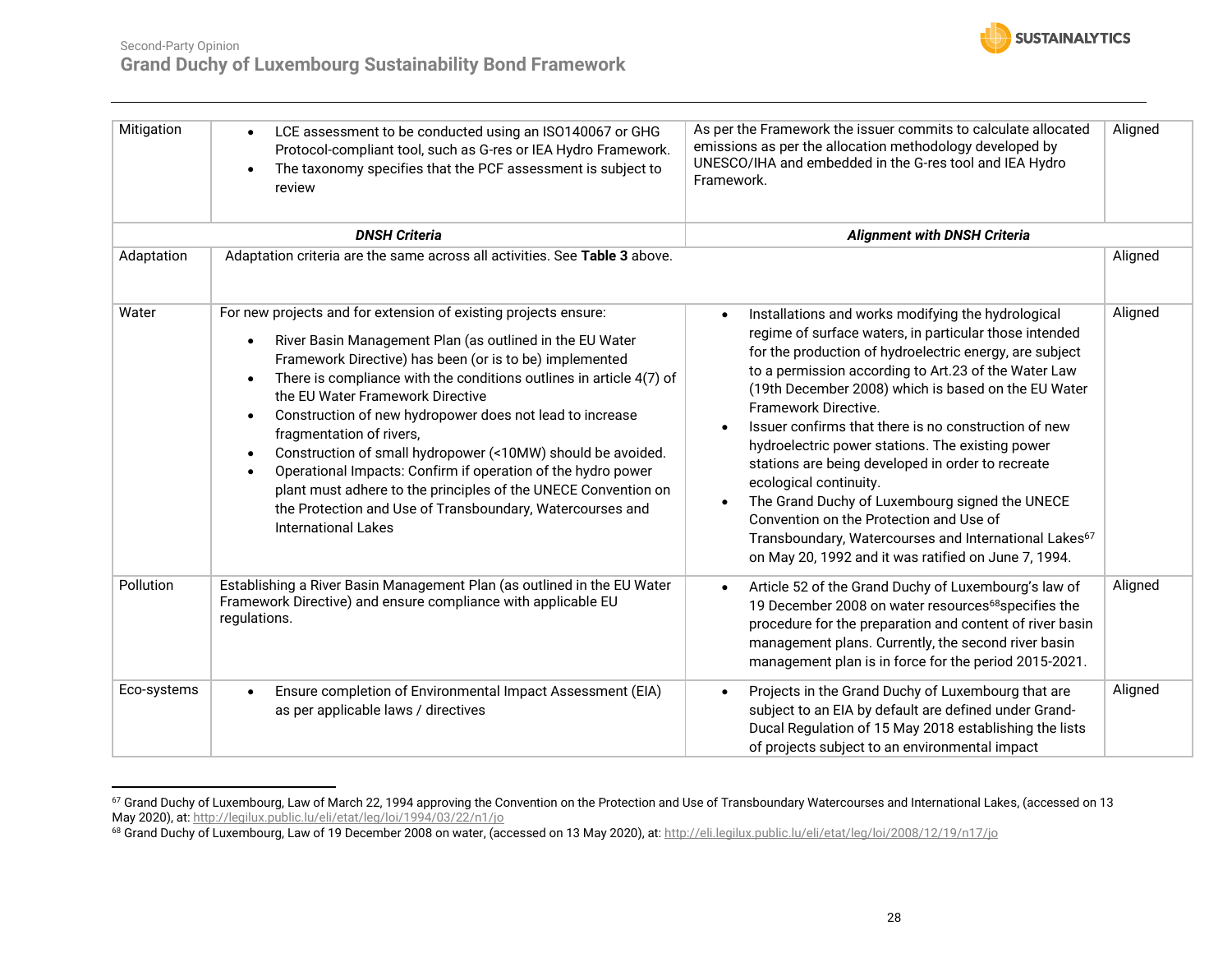![](_page_28_Picture_1.jpeg)

| assessment <sup>69</sup> . Under this regulation Installations for the<br>Sites located near to biodiversity-sensitive areas, ensure<br>appropriate assessment has been conducted in alignment with<br>production of hydroelectric power are subject to<br>undertake impact assessment on a case-by-case basis.<br>applicable laws.<br>The Grand Duchy of Luxembourg's Law of 18 July 2018<br>For sites located near biodiversity- sensitive areas ensure that:<br>on the protection of nature and natural resources <sup>70</sup> ,<br>site-level biodiversity management plan exists and is<br>states that prior to any project authorization from the<br>implemented in alignment with applicable standards - EU<br>competent minister is required in order not to affect<br>Directives on Environmental Impact Assessment and<br>protected areas.<br><b>Strategic Environmental Assessment</b><br>The Grand Duchy of Luxembourg's Law of 18 July 2018<br>all necessary mitigation measures are in place to reduce the<br>on the protection of nature and natural resources <sup>71</sup><br>impacts on species and habitats; and<br>states that prior to any project authorization from the<br>a robust, appropriately designed and long-term biodiversity<br>competent minister, protective measures have to be put<br>monitoring and evaluation programme exists and is<br>in place in order to guarantee the protection of nature<br>implemented<br>and natural resources. This takes into account the<br>current state of biodiversity and ecosystems and is in<br>line with the objectives defined in the European Union's<br>"Biodiversity 2020" strategy. |  |
|----------------------------------------------------------------------------------------------------------------------------------------------------------------------------------------------------------------------------------------------------------------------------------------------------------------------------------------------------------------------------------------------------------------------------------------------------------------------------------------------------------------------------------------------------------------------------------------------------------------------------------------------------------------------------------------------------------------------------------------------------------------------------------------------------------------------------------------------------------------------------------------------------------------------------------------------------------------------------------------------------------------------------------------------------------------------------------------------------------------------------------------------------------------------------------------------------------------------------------------------------------------------------------------------------------------------------------------------------------------------------------------------------------------------------------------------------------------------------------------------------------------------------------------------------------------------------------------------------------------------------------------------------------------------|--|
|                                                                                                                                                                                                                                                                                                                                                                                                                                                                                                                                                                                                                                                                                                                                                                                                                                                                                                                                                                                                                                                                                                                                                                                                                                                                                                                                                                                                                                                                                                                                                                                                                                                                      |  |

<span id="page-28-0"></span>

| <b>Framework criterion assessed</b>                                                                                                        |  | Construction and operation of electricity generation from Geothermal |                                                                                                                                                                                                       |         |
|--------------------------------------------------------------------------------------------------------------------------------------------|--|----------------------------------------------------------------------|-------------------------------------------------------------------------------------------------------------------------------------------------------------------------------------------------------|---------|
| <b>EU Activity</b>                                                                                                                         |  | Production of electricity from Geothermal                            |                                                                                                                                                                                                       |         |
| <b>NACE Code</b>                                                                                                                           |  | D.35.1.1                                                             |                                                                                                                                                                                                       |         |
| <b>EU Technical Screening Criteria</b>                                                                                                     |  |                                                                      | <b>Alignment with Technical Screening Criteria</b>                                                                                                                                                    |         |
| An ISO 14067 or a GHG Protocol Product Lifecycle Standard-compliant<br>Mitigation<br>Product Carbon Footprint (PCF) assessment is required |  |                                                                      | As per the Framework the Issuer commits to measure life cycle<br>emissions using an ISO 14067 or a GHG Protocol Product<br>Lifecycle Standard-compliant Product Carbon Footprint (PCF)<br>assessment. | Aligned |
| <b>DNSH Criteria</b>                                                                                                                       |  |                                                                      | <b>Alignment with DNSH Criteria</b>                                                                                                                                                                   |         |

<sup>&</sup>lt;sup>69</sup> Grand Duchy of Luxembourg, Grand-Ducal Regulation of 15 May 2018 establishing the lists of projects subject to an environmental impact assessment, (accessed on 13 May 2020), at:<http://legilux.public.lu/eli/etat/leg/rgd/2018/05/15/a399/jo#j>

<sup>70</sup> Grand Duchy of Luxembourg, Law of 18 July 2018 concerning the protection of nature and natural resources, (accessed on 13 May 2020), at: <http://legilux.public.lu/eli/etat/leg/loi/2018/07/18/a771/jo>

 $^{71}$  Grand Duchy of Luxembourg, Law of 18 July 2018 concerning the protection of nature and natural resources, (accessed on 13 May 2020), at: <http://legilux.public.lu/eli/etat/leg/loi/2018/07/18/a771/jo>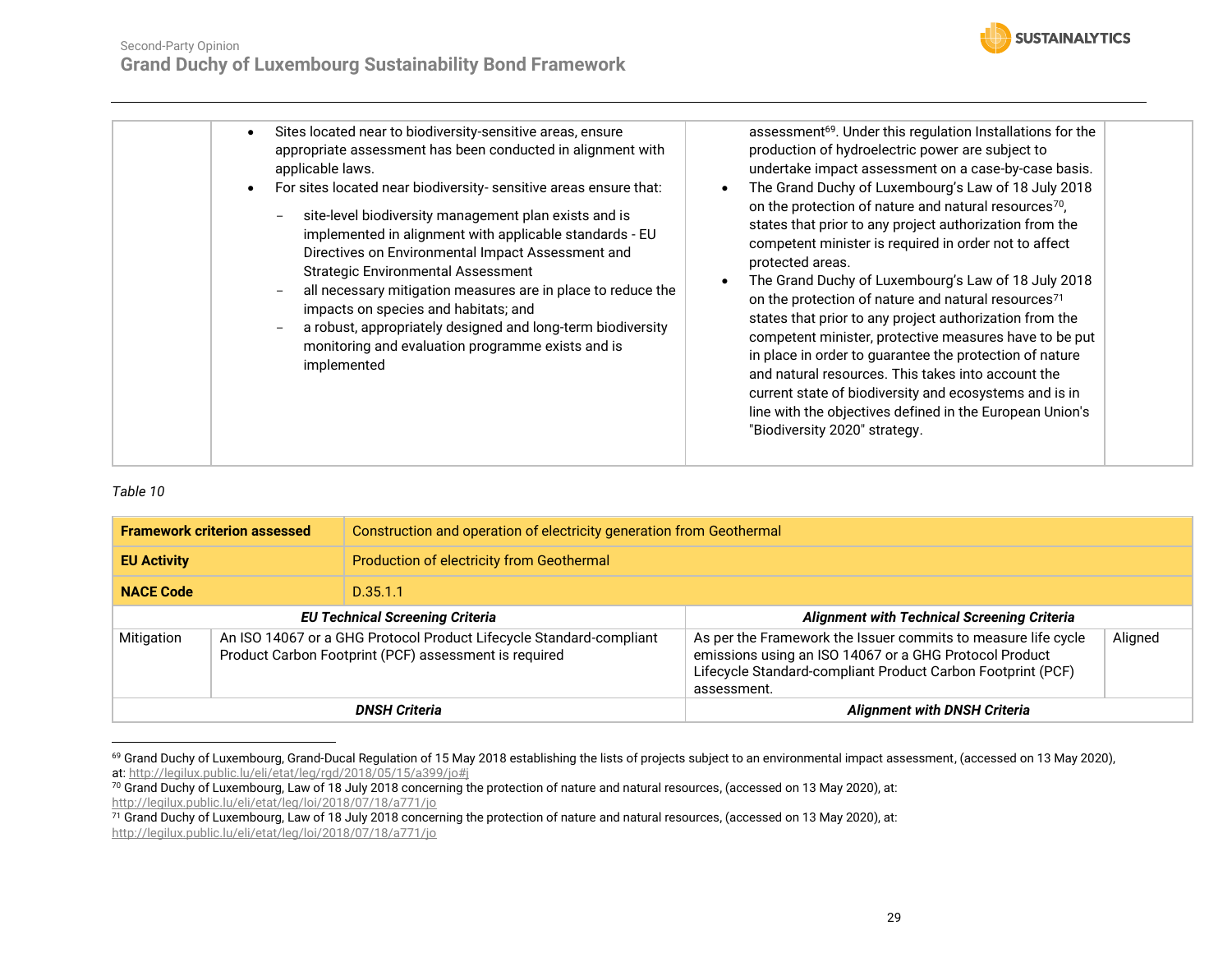![](_page_29_Picture_1.jpeg)

| Adaptation | Adaptation criteria are the same across all activities. See Table 3 above.                                                                                                                                                                                                                                                                                                                                                                                                      |                                                                                                                                                                                                                                                                                                                                                                                                                                                                                                                                                                                                                                                                                                                                                                                                                                                                                                                                                                                                                                                                                                                                                                                       | Aligned              |
|------------|---------------------------------------------------------------------------------------------------------------------------------------------------------------------------------------------------------------------------------------------------------------------------------------------------------------------------------------------------------------------------------------------------------------------------------------------------------------------------------|---------------------------------------------------------------------------------------------------------------------------------------------------------------------------------------------------------------------------------------------------------------------------------------------------------------------------------------------------------------------------------------------------------------------------------------------------------------------------------------------------------------------------------------------------------------------------------------------------------------------------------------------------------------------------------------------------------------------------------------------------------------------------------------------------------------------------------------------------------------------------------------------------------------------------------------------------------------------------------------------------------------------------------------------------------------------------------------------------------------------------------------------------------------------------------------|----------------------|
| Water      | Identify and manage risks related to water quality and<br>consumption, including the implementation of management<br>plans developed with relevant stakeholders<br>Comply with EU water regulation                                                                                                                                                                                                                                                                              | The Grand Duchy of Luxembourg's law of 19 December<br>$\bullet$<br>2008 on water resources states that prior to any project<br>authorization of the competent minister, protective<br>measures have to be put in place in order to guarantee<br>national water protection.<br>The Grand Duchy of Luxembourg's law of 19 December<br>$\bullet$<br>2008 on water resources complies with the<br>requirements listed in the EU water regulation.                                                                                                                                                                                                                                                                                                                                                                                                                                                                                                                                                                                                                                                                                                                                         | Aligned              |
| Pollution  | Discharges to water bodies to comply with the EU regulatory<br>framework<br>If operations of high-enthalpy geothermal energy systems are<br>$\bullet$<br>included, ensure adequate abatement systems are in place to<br>comply with existing EU Air Quality Legislation and BAT<br>Ensure thermal anomalies associated with the discharge of<br>$\bullet$<br>waste heat do not exceed 3°K for groundwater environments or<br>1.5°K for surface water environments, respectively | As per Article 23 of the Grand Duchy of Luxembourg's<br>$\bullet$<br>Water Law (19th December 2008), the direct or indirect<br>discharge of water of any kind into surface water or<br>groundwater is subject to authorization by the Minister.<br>Issuer confirms that The protection of the water bodies<br>(ground- and surface water bodies) and especially the<br>drinking water resources has to be guaranteed.<br>Under the 'Nomenclature et Classification des<br>Établissements Classés' legislation, regulation<br>pertaining to emission from geothermal energy<br>production has not been addressed.<br>As per Article 23 of the Grand Duchy of Luxembourg's<br>Water Law (19th December 2008, he removal of<br>thermal energy from surface and groundwater and<br>rejection of thermal energy to surface and groundwater<br>are subject to authorization by the relevant minister.<br>The issuer confirms that the use of groundwater for<br>cooling/heating is prohibited and procedures to avoid<br>thermal anomalies to surface water and to groundwater<br>(due to discharge of waste heat into soil) are also<br>subject to authorization by the relevant minister. | Partially<br>Aligned |
| Ecosystems | Ensure completion of Environmental Impact Assessment (EIA)<br>as per applicable laws / directives<br>Sites located near to biodiversity-sensitive areas, ensure<br>appropriate assessment has been conducted in alignment with<br>applicable laws.                                                                                                                                                                                                                              | Projects in the Grand Duchy of Luxembourg that are<br>subject to an EIA by default are defined under Grand-<br>Ducal Regulation of 15 May 2018 establishing the lists<br>of projects subject to an environmental impact                                                                                                                                                                                                                                                                                                                                                                                                                                                                                                                                                                                                                                                                                                                                                                                                                                                                                                                                                               | Aligned              |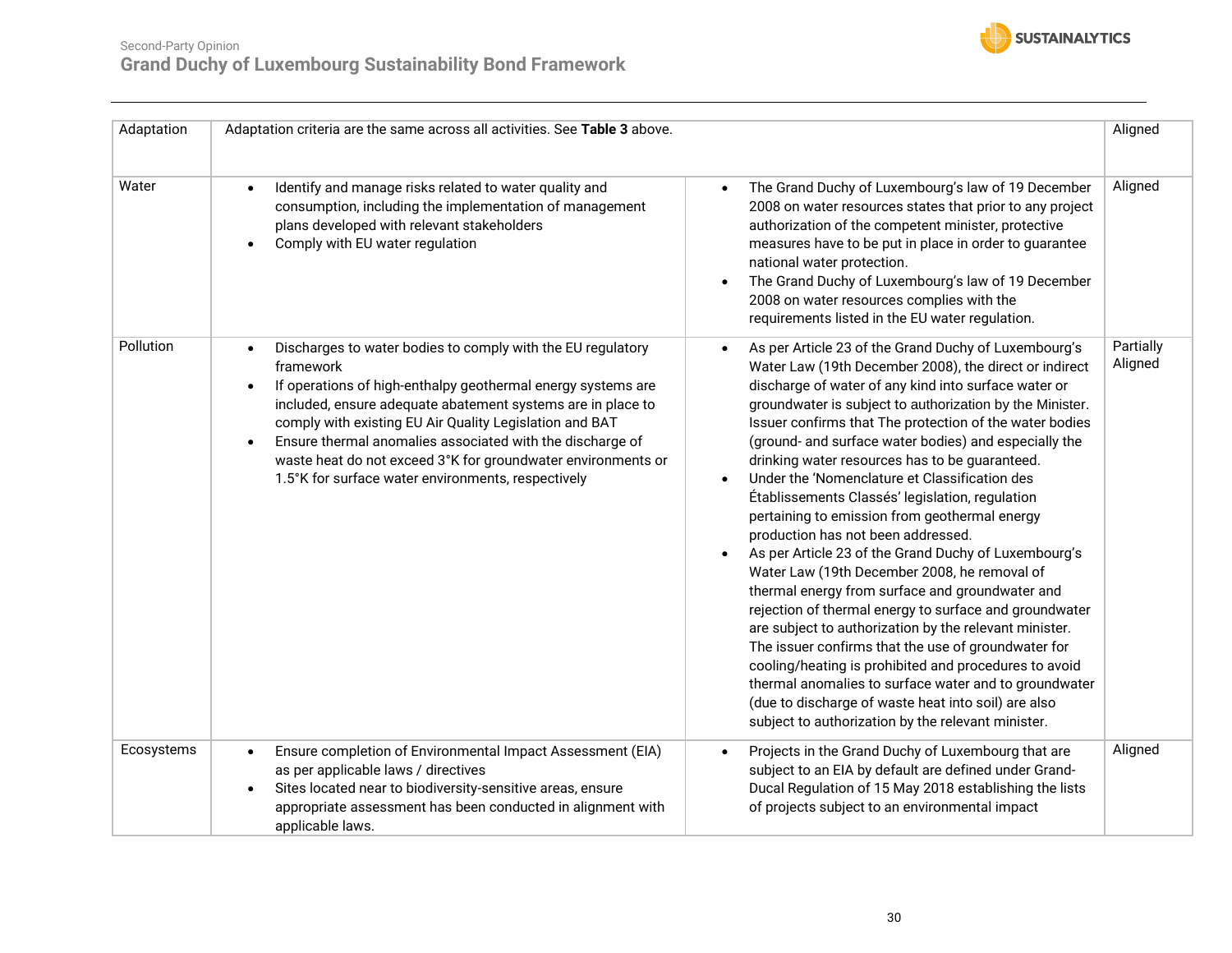![](_page_30_Picture_1.jpeg)

| For sites located near biodiversity- sensitive areas ensure that:<br>$\bullet$<br>site-level biodiversity management plan exists and is<br>implemented in alignment with applicable standards - EU<br>Directives on Environmental Impact Assessment and<br><b>Strategic Environmental Assessment</b><br>all necessary mitigation measures are in place to reduce the<br>impacts on species and habitats; and<br>a robust, appropriately designed and long-term biodiversity<br>monitoring and evaluation programme exists and is<br>implemented | assessment <sup>72</sup> . Under this regulation geothermal<br>installation (with thermal absorption power > 30 kW)<br>are subject to undertake impact assessment on a case-<br>by-case basis.<br>The Grand Duchy of Luxembourg's Law of 18 July 2018<br>on the protection of nature and natural resources <sup>73</sup> ,<br>states that prior to any project authorization from the<br>competent minister is required in order not to affect<br>protected areas.<br>The Grand Duchy of Luxembourg's Law of 18 July 2018<br>on the protection of nature and natural resources <sup>74</sup><br>states that prior to any project authorization from the<br>competent minister, protective measures have to be put<br>in place in order to guarantee the protection of nature<br>and natural resources. This takes into account the<br>current state of biodiversity and ecosystems and is in<br>line with the objectives defined in the European Union's<br>"Biodiversity 2020" strategy. |
|-------------------------------------------------------------------------------------------------------------------------------------------------------------------------------------------------------------------------------------------------------------------------------------------------------------------------------------------------------------------------------------------------------------------------------------------------------------------------------------------------------------------------------------------------|-------------------------------------------------------------------------------------------------------------------------------------------------------------------------------------------------------------------------------------------------------------------------------------------------------------------------------------------------------------------------------------------------------------------------------------------------------------------------------------------------------------------------------------------------------------------------------------------------------------------------------------------------------------------------------------------------------------------------------------------------------------------------------------------------------------------------------------------------------------------------------------------------------------------------------------------------------------------------------------------|

<span id="page-30-0"></span>

| <b>Framework criterion assessed</b> | <b>Gas combustion projects</b>            |                                                    |
|-------------------------------------|-------------------------------------------|----------------------------------------------------|
| <b>EU Activity</b>                  | <b>Production of Electricity from Gas</b> |                                                    |
| <b>NACE Code</b>                    | D.35.1.1                                  |                                                    |
|                                     | <b>EU Technical Screening Criteria</b>    | <b>Alignment with Technical Screening Criteria</b> |

<sup>72</sup> Grand Duchy of Luxembourg, Grand-Ducal Regulation of 15 May 2018 establishing the lists of projects subject to an environmental impact assessment, (accessed on 13 May 2020), at:<http://legilux.public.lu/eli/etat/leg/rgd/2018/05/15/a399/jo#j>

<sup>&</sup>lt;sup>73</sup> Grand Duchy of Luxembourg, Law of 18 July 2018 concerning the protection of nature and natural resources, (accessed on 13 May 2020), at: <http://legilux.public.lu/eli/etat/leg/loi/2018/07/18/a771/jo>

 $^{74}$  Grand Duchy of Luxembourg, Law of 18 July 2018 concerning the protection of nature and natural resources, (accessed on 13 May 2020), at: <http://legilux.public.lu/eli/etat/leg/loi/2018/07/18/a771/jo>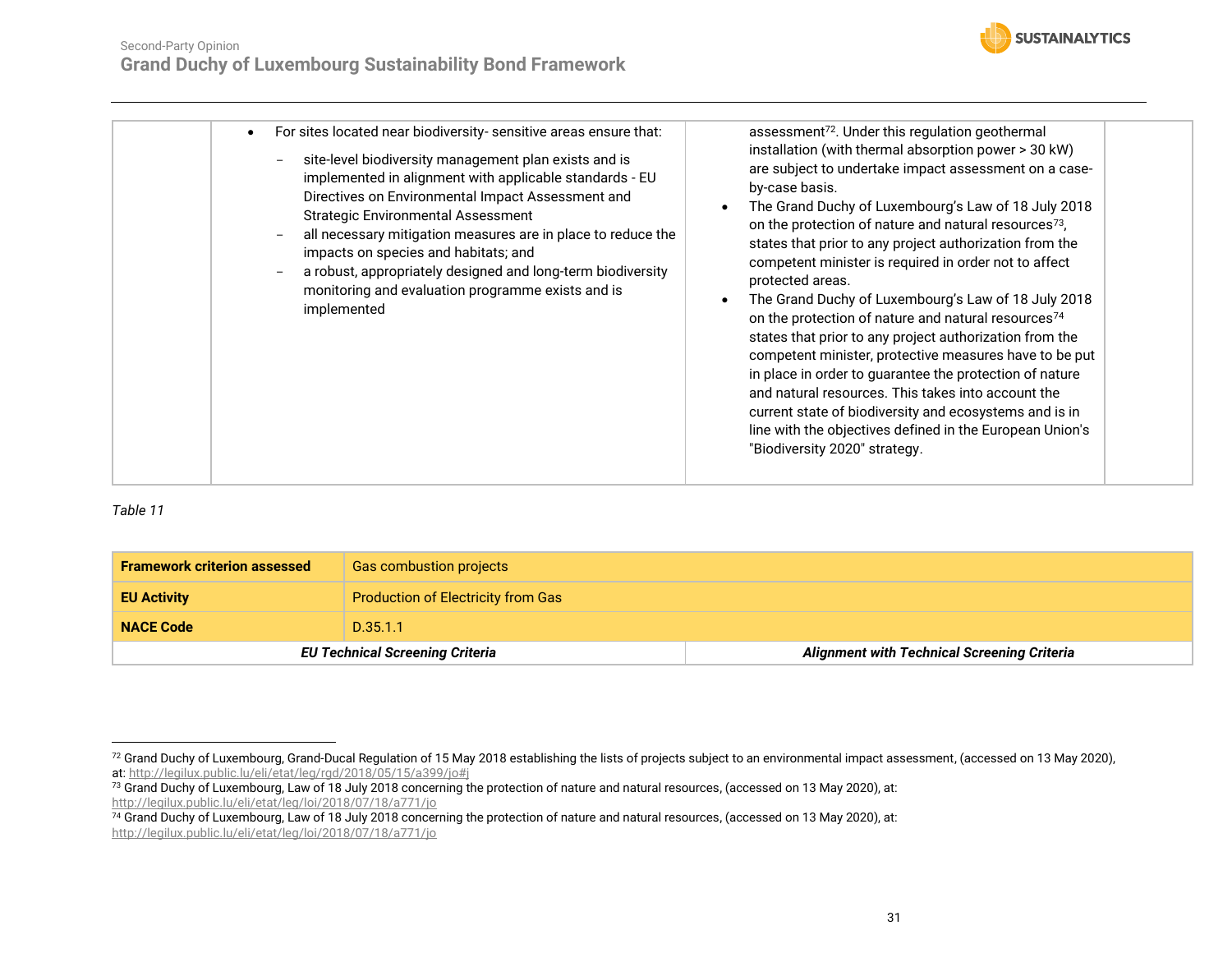![](_page_31_Picture_1.jpeg)

| Mitigation | Facilities operating at life cycle emissions lower than<br>100gCO2e/kWh, declining to 0gCO2e/kWh by 2050, are eligible.<br>A full Product Carbon Footprint (PCF) shall be applied and shall<br>$\bullet$<br>be subjected to review. This assessment should include actual<br>physical measurements, i.e. methane leakage measurements<br>across gas extraction, transport and storage systems | The eligibility criteria under the Framework specifies<br>$\bullet$<br>that life cycle impacts, including actual physical<br>measurements for producing 1 kWh of electricity will be<br>below the declining threshold of 100gCO2e/kWh<br>The Grand Duchy of Luxembourg confirms that Product<br>$\bullet$<br>Carbon Footprint assessment will be undertaken for<br>gas combustion projects.                                                                             | Aligned              |
|------------|-----------------------------------------------------------------------------------------------------------------------------------------------------------------------------------------------------------------------------------------------------------------------------------------------------------------------------------------------------------------------------------------------|-------------------------------------------------------------------------------------------------------------------------------------------------------------------------------------------------------------------------------------------------------------------------------------------------------------------------------------------------------------------------------------------------------------------------------------------------------------------------|----------------------|
|            | <b>DNSH Criteria</b>                                                                                                                                                                                                                                                                                                                                                                          | <b>Alignment with DNSH Criteria</b>                                                                                                                                                                                                                                                                                                                                                                                                                                     |                      |
| Adaptation | Adaptation criteria are the same across all activities. See Table 3 above.                                                                                                                                                                                                                                                                                                                    |                                                                                                                                                                                                                                                                                                                                                                                                                                                                         | Aligned              |
| Water      | Identify and manage risks related to water quality and<br>consumption, including the implementation of management<br>plans developed with relevant stakeholders<br>Comply with EU water regulation                                                                                                                                                                                            | The Grand Duchy of Luxembourg's law of 19 December<br>$\bullet$<br>2008 on water resources states that prior to any project<br>authorization of the competent minister, protective<br>measures have to be put in place in order to guarantee<br>national water protection.<br>The Grand Duchy of Luxembourg's law of 19 December<br>2008 on water resources complies with the<br>requirements listed in the EU water regulation.                                        | Aligned              |
| Pollution  | Ensure emissions to air, water and soil are prevented / minimized by<br>employing the techniques included in the Best Available Techniques<br>Reference Documents.                                                                                                                                                                                                                            | The Grand Duchy of Luxembourg states that according<br>$\bullet$<br>to size of the installations, different legislations are<br>applicable. The Issuer confirms that the Law on<br>'établissements classés' transposes EU's Industrial<br>Emission Directive (2010/75/EU) as well as its BAT.<br>Furthermore, issuer states that permits for combustion<br>plants must be obtained to ensure their compliance<br>with the relevant EU legislation on combustion plants. | Aligned              |
| Ecosystems | Ensure completion of Environmental Impact Assessment (EIA)<br>as per applicable laws / directives<br>Sites located near to biodiversity-sensitive areas, ensure<br>appropriate assessment has been conducted in alignment with<br>applicable laws.<br>For sites located near biodiversity- sensitive areas ensure that:                                                                       | Projects in the Grand Duchy of Luxembourg that are<br>$\bullet$<br>subject to an EIA by default are defined under Grand-<br>Ducal Regulation of 15 May 2018 establishing the lists<br>of projects subject to an environmental impact<br>assessment <sup>75</sup> . Under this regulation Industrial<br>installations for the production of electrical energy are                                                                                                        | Partially<br>Aligned |

 $^{75}$  Grand Duchy of Luxembourg, Grand-Ducal Regulation of 15 May 2018 establishing the lists of projects subject to an environmental impact assessment, (accessed on 13 May 2020), at:<http://legilux.public.lu/eli/etat/leg/rgd/2018/05/15/a399/jo#j>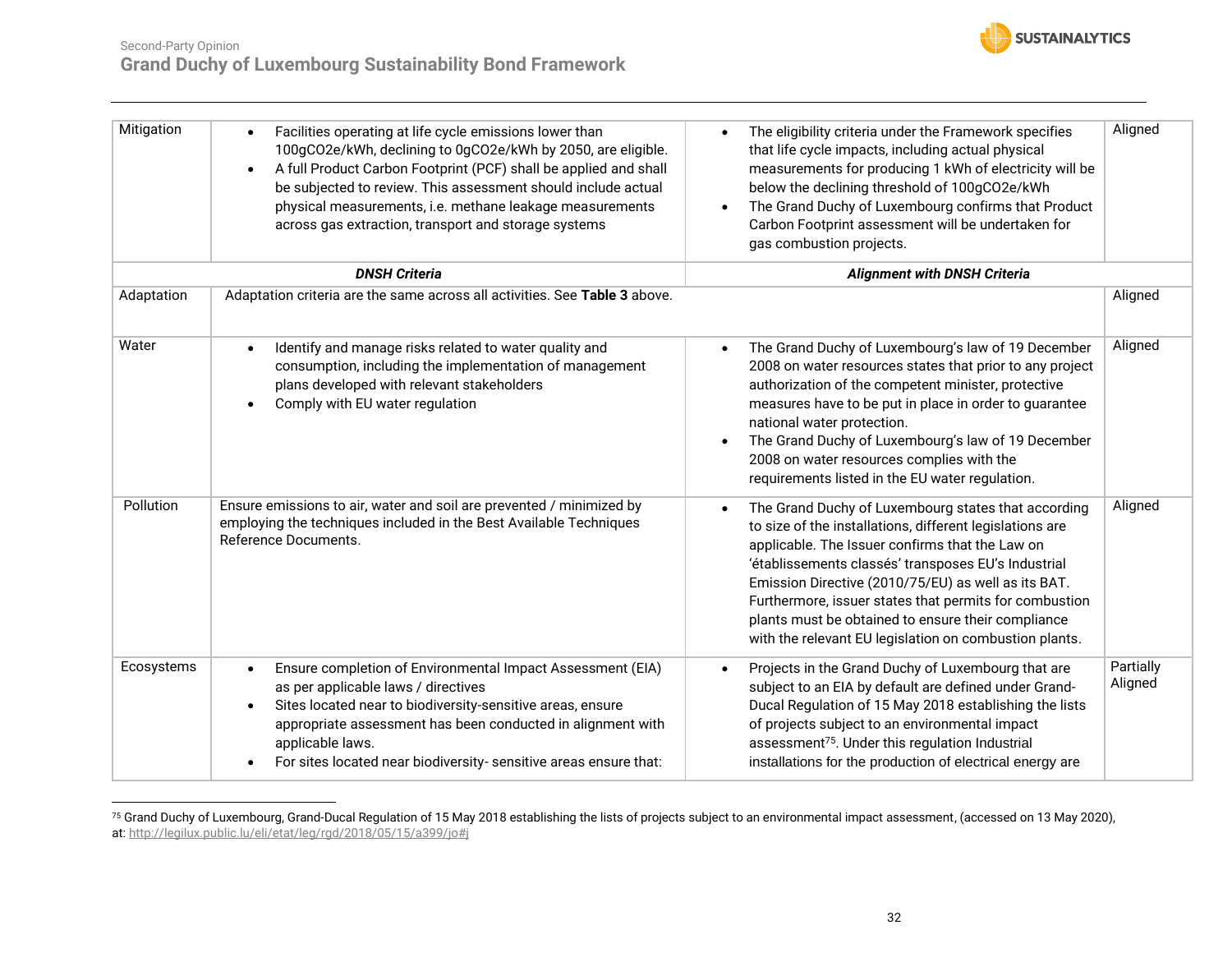![](_page_32_Picture_1.jpeg)

| site-level biodiversity management plan exists and is<br>implemented in alignment with applicable standards - EU<br>Directives on Environmental Impact Assessment and<br><b>Strategic Environmental Assessment</b><br>all necessary mitigation measures are in place to reduce the<br>impacts on species and habitats; and<br>a robust, appropriately designed and long-term biodiversity<br>monitoring and evaluation programme exists and is<br>implemented | subject to undertake impact assessment on a case-by-<br>case basis.<br>The Grand Duchy of Luxembourg's Law of 18 July 2018<br>on the protection of nature and natural resources <sup>76</sup> ,<br>states that prior to any project authorization from the<br>competent minister is required in order not to affect<br>protected areas.<br>The Grand Duchy of Luxembourg's Law of 18 July 2018<br>on the protection of nature and natural resources <sup>77</sup><br>states that prior to any project authorization from the<br>competent minister, protective measures have to be put<br>in place in order to guarantee the protection of nature<br>and natural resources. This takes into account the<br>current state of biodiversity and ecosystems and is in<br>line with the objectives defined in the European Union's<br>"Biodiversity 2020" strategy. |
|---------------------------------------------------------------------------------------------------------------------------------------------------------------------------------------------------------------------------------------------------------------------------------------------------------------------------------------------------------------------------------------------------------------------------------------------------------------|----------------------------------------------------------------------------------------------------------------------------------------------------------------------------------------------------------------------------------------------------------------------------------------------------------------------------------------------------------------------------------------------------------------------------------------------------------------------------------------------------------------------------------------------------------------------------------------------------------------------------------------------------------------------------------------------------------------------------------------------------------------------------------------------------------------------------------------------------------------|
|                                                                                                                                                                                                                                                                                                                                                                                                                                                               |                                                                                                                                                                                                                                                                                                                                                                                                                                                                                                                                                                                                                                                                                                                                                                                                                                                                |

<span id="page-32-0"></span>

| <b>Framework criterion assessed</b> |                                                                                                                                                                                                                                      | Bio-energy projects                       |                                                                                                                          |         |
|-------------------------------------|--------------------------------------------------------------------------------------------------------------------------------------------------------------------------------------------------------------------------------------|-------------------------------------------|--------------------------------------------------------------------------------------------------------------------------|---------|
| <b>EU Activity</b>                  |                                                                                                                                                                                                                                      | Production of Electricity from Bio-energy |                                                                                                                          |         |
| <b>NACE Code</b>                    |                                                                                                                                                                                                                                      | D.35.1.1                                  |                                                                                                                          |         |
| <b>Technical Screening Criteria</b> |                                                                                                                                                                                                                                      |                                           | <b>Alignment with Technical Screening Criteria</b>                                                                       |         |
| Mitigation                          | Must achieve at least 80% of GHG emissions-reduction in<br>relation to the relative fossil fuel comparator set out in RED II<br>Feedstock must be compliant to the criteria on the Manufacture<br>of Biomass, Biogas and Biofuels.78 |                                           | This EU Taxonomy mitigation criteria is met by the use<br>of proceeds eligibility criteria outlined in the<br>Framework. | Aligned |

<sup>76</sup> Grand Duchy of Luxembourg, Law of 18 July 2018 concerning the protection of nature and natural resources, (accessed on 13 May 2020), at: <http://legilux.public.lu/eli/etat/leg/loi/2018/07/18/a771/jo>

<sup>77</sup> Grand Duchy of Luxembourg, Law of 18 July 2018 concerning the protection of nature and natural resources, (accessed on 13 May 2020), at: <http://legilux.public.lu/eli/etat/leg/loi/2018/07/18/a771/jo>

<sup>&</sup>lt;sup>78</sup> Eligible criteria: Produced from a feedstock listed in Part A of Annex IX of Directive (EU) 2018/2001 or Produced via anaerobic digestion of organic material not covered under sections 5.3 and 5.5, provided that a monitoring plan for methane leakage from relevant facilities is in place and any digestate produced is used as fertilizer/soil improver.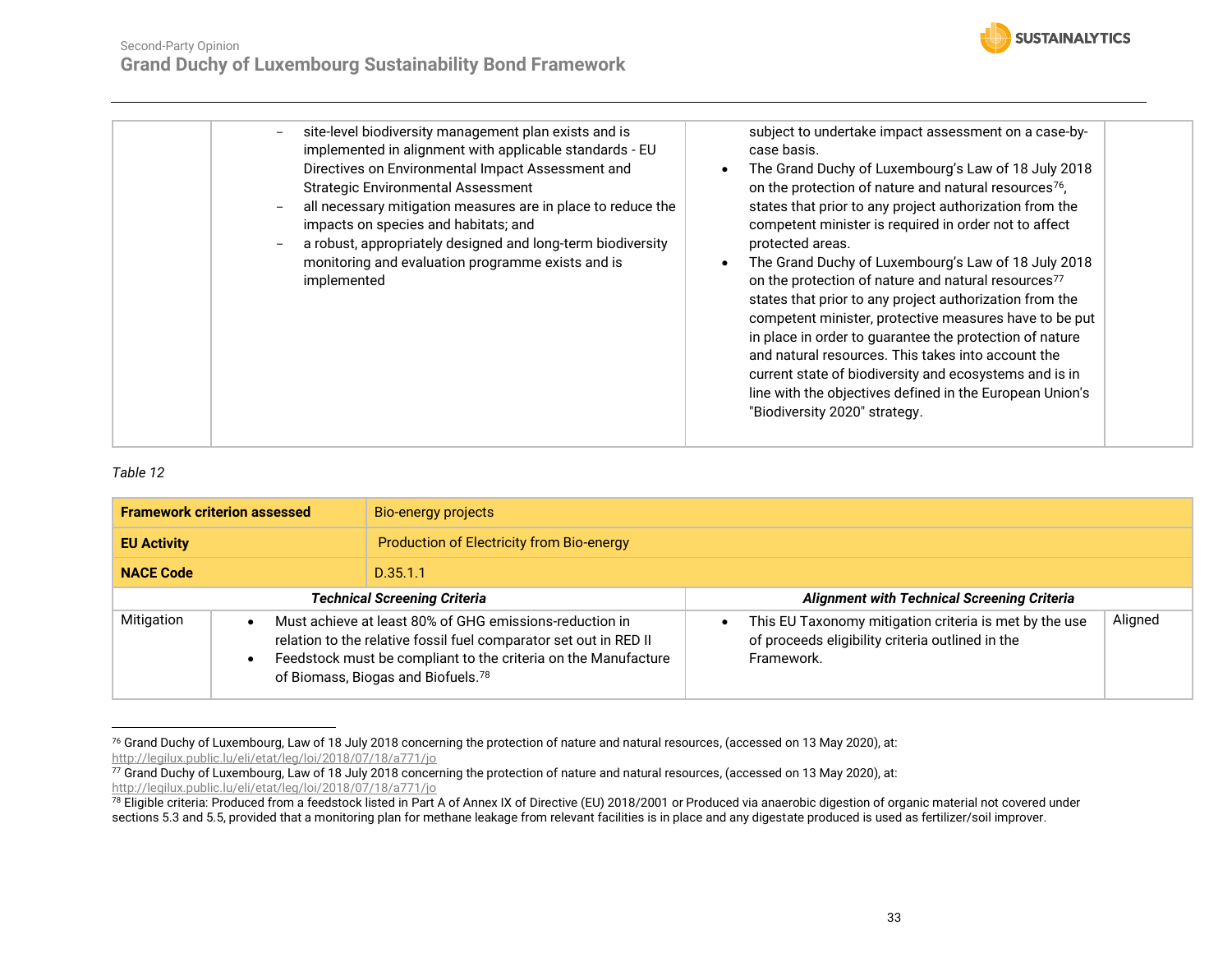![](_page_33_Picture_0.jpeg)

|                     |                                                                                                                                                                                                                                                                                                                                  | Issuer confirms that feedstock for production of<br>bioenergy will through anerobic digestion of sewage<br>sludge                                                                                                                                                                                                                                                                                                                |                      |
|---------------------|----------------------------------------------------------------------------------------------------------------------------------------------------------------------------------------------------------------------------------------------------------------------------------------------------------------------------------|----------------------------------------------------------------------------------------------------------------------------------------------------------------------------------------------------------------------------------------------------------------------------------------------------------------------------------------------------------------------------------------------------------------------------------|----------------------|
|                     | <b>DNSH Criteria</b>                                                                                                                                                                                                                                                                                                             | <b>Alignment with DNSH Criteria</b>                                                                                                                                                                                                                                                                                                                                                                                              |                      |
| Adaptation          | Adaptation criteria are the same across all activities. See Table 3 above.                                                                                                                                                                                                                                                       |                                                                                                                                                                                                                                                                                                                                                                                                                                  | Aligned              |
| Water               | Identify and manage risks related to water quality and<br>consumption, including the implementation of management<br>plans developed with relevant stakeholders<br>Comply with EU water regulation                                                                                                                               | The Grand Duchy of Luxembourg's law of 19 December<br>$\bullet$<br>2008 on water resources states that prior to any project<br>authorization of the competent minister, protective<br>measures have to be put in place in order to guarantee<br>national water protection.<br>The Grand Duchy of Luxembourg's law of 19 December<br>2008 on water resources complies with the<br>requirements listed in the EU water regulation. | Aligned              |
| Circular<br>Economy | Implement measures concerning waste management required<br>under the Industrial Emissions Directive, relying to the extent<br>possible on the Joint Research Center's BAT Reference<br>Document for Large Combustion Plants. These requirements<br>apply for installations with a total rated thermal input of 50 MW<br>or more. | Issuer confirms that all installations including those for<br>Bio-energy projects need to have a permit according to<br>the 'Etablissements classes' legislation; and need to<br>fulfil all EU BAT BREFS mentioned therein.                                                                                                                                                                                                      | Aligned              |
| Pollution           | Ensure emissions to air, water and soil are prevented /<br>minimized by employing the techniques included in the Best<br>Available Techniques Reference Documents.                                                                                                                                                               | Same as above, Issuer confirms that all installations<br>including those for Bio-energy projects need to have a<br>permit according to the 'Etablissements classes'<br>legislation as well as fulfil all EU BAT BREFS mentioned<br>therein.                                                                                                                                                                                      | Aligned              |
| Ecosystems          | Ensure completion of Environmental Impact Assessment (EIA)<br>as per applicable laws / directives<br>Sites located near to biodiversity-sensitive areas, ensure<br>appropriate assessment has been conducted in alignment with<br>applicable laws.                                                                               | Projects in the Grand Duchy of Luxembourg that are<br>$\bullet$<br>subject to an EIA by default are defined under Grand-<br>Ducal Regulation of 15 May 2018 establishing the lists<br>of projects subject to an environmental impact<br>assessment <sup>79</sup> . However, under this regulation,                                                                                                                               | Partially<br>Aligned |

 $^{79}$  Grand Duchy of Luxembourg, Grand-Ducal Regulation of 15 May 2018 establishing the lists of projects subject to an environmental impact assessment, (accessed on 13 May 2020), at:<http://legilux.public.lu/eli/etat/leg/rgd/2018/05/15/a399/jo#j>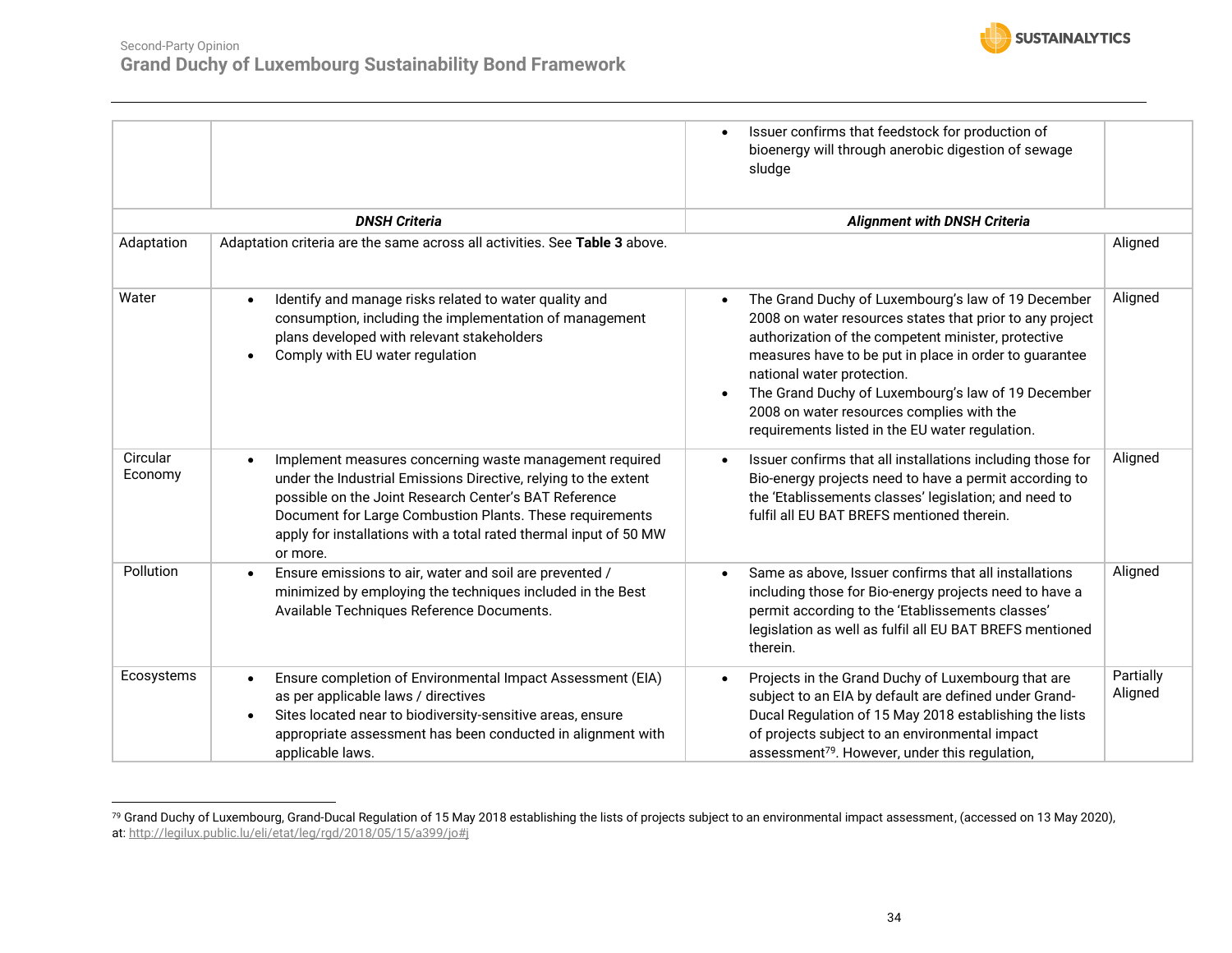![](_page_34_Picture_1.jpeg)

<span id="page-34-0"></span>

| <b>Framework criterion assessed</b>                                           |  | Installation of energy efficient appliance and lighting*                   |                                                    |         |  |
|-------------------------------------------------------------------------------|--|----------------------------------------------------------------------------|----------------------------------------------------|---------|--|
| <b>EU Activity</b>                                                            |  | Individual measures and professional services                              |                                                    |         |  |
| <b>NACE Code</b>                                                              |  | D.35.30                                                                    |                                                    |         |  |
| <b>Technical Screening Criteria</b>                                           |  |                                                                            | <b>Alignment with Technical Screening Criteria</b> |         |  |
| Installation of LED lighting appliances and systems is eligible<br>Mitigation |  |                                                                            |                                                    |         |  |
|                                                                               |  | <b>DNSH Criteria</b>                                                       | <b>Alignment with DNSH Criteria</b>                |         |  |
| Adaptation                                                                    |  | Adaptation criteria are the same across all activities. See Table 3 above. |                                                    | Aligned |  |

 $^{80}$  Grand Duchy of Luxembourg, Law of 18 July 2018 concerning the protection of nature and natural resources, (accessed on 13 May 2020), at: <http://legilux.public.lu/eli/etat/leg/loi/2018/07/18/a771/jo>

 $^\mathrm{81}$  Grand Duchy of Luxembourg, Law of 18 July 2018 concerning the protection of nature and natural resources, (accessed on 13 May 2020), at: <http://legilux.public.lu/eli/etat/leg/loi/2018/07/18/a771/jo>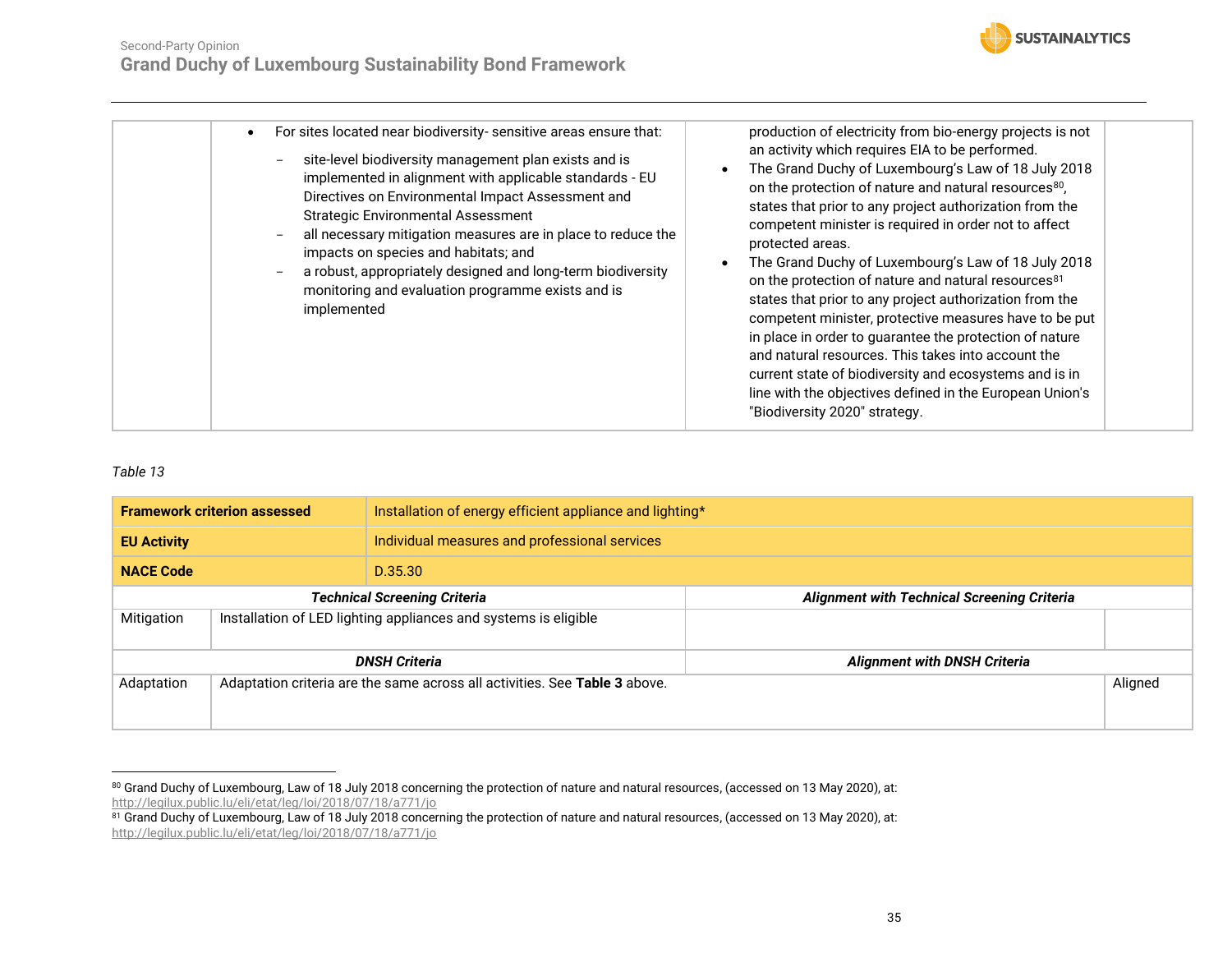Sustainalytics has assessed this criteria of the Framework.

![](_page_35_Picture_1.jpeg)

| <b>Pollution</b>                                                                                                                                                            | It is ensured that building components and materials do not contain<br>asbestos nor substances of very high concern as identified on the basis<br>of the "Authorisation List" of the REACH Regulation. | Grand Duchy of Luxembourg has the following laws and<br>regulation for the implementation of REACH - Law of 16<br>December 2011 on the registration, evaluation and<br>authorization of chemical substances as well as the<br>classification, labeling and packaging of chemical<br>substances, and mixtures and Grand-ducal regulation<br>of December 16, 2011 concerning safety data sheets<br>containing information relating to dangerous<br>substances and preparations. <sup>82</sup> Marketing and<br>commercialization of Asbestos is prohibited in the<br>Grand Duchy of Luxembourg. | Aligned |  |
|-----------------------------------------------------------------------------------------------------------------------------------------------------------------------------|--------------------------------------------------------------------------------------------------------------------------------------------------------------------------------------------------------|-----------------------------------------------------------------------------------------------------------------------------------------------------------------------------------------------------------------------------------------------------------------------------------------------------------------------------------------------------------------------------------------------------------------------------------------------------------------------------------------------------------------------------------------------------------------------------------------------|---------|--|
|                                                                                                                                                                             | * As there is no economic activity within the EU Taxonomy which describes the installation of energy-efficient street lighting, Sustainalytics has determined that referencing                         |                                                                                                                                                                                                                                                                                                                                                                                                                                                                                                                                                                                               |         |  |
| the criteria for "Individual Measures and Professional Services", which the Technical Annex includes within the area of Construction and Real Estate Activities, NACE codes |                                                                                                                                                                                                        |                                                                                                                                                                                                                                                                                                                                                                                                                                                                                                                                                                                               |         |  |
|                                                                                                                                                                             |                                                                                                                                                                                                        |                                                                                                                                                                                                                                                                                                                                                                                                                                                                                                                                                                                               |         |  |
|                                                                                                                                                                             | F41 and F43. Specifically, section 8.3 of the Technical Annex describes individual measures which may be eligible as green, and it is against these standards which                                    |                                                                                                                                                                                                                                                                                                                                                                                                                                                                                                                                                                                               |         |  |

<span id="page-35-0"></span>

|                                                                                          | <b>Framework criterion assessed</b><br><b>Public Transport</b>                                                                          |                                                                                                                              |         |
|------------------------------------------------------------------------------------------|-----------------------------------------------------------------------------------------------------------------------------------------|------------------------------------------------------------------------------------------------------------------------------|---------|
| <b>EU Activity</b>                                                                       | <b>Public transport</b>                                                                                                                 |                                                                                                                              |         |
| <b>NACE Code</b>                                                                         | H49.3.1                                                                                                                                 |                                                                                                                              |         |
|                                                                                          | <b>Technical Screening Criteria</b>                                                                                                     | <b>Alignment with Technical Screening Criteria</b>                                                                           |         |
| Mitigation                                                                               | Public land transport activities are eligible if:<br>They are zero direct emissions, or<br>Fleets have emission lesser than 50gCO2e/pkm | The listed EU Taxonomy mitigation criteria are met by the use of<br>proceeds eligibility criteria outlined in the Framework. | Aligned |
|                                                                                          | <b>DNSH Criteria</b>                                                                                                                    | <b>Alignment with DNSH Criteria</b>                                                                                          |         |
| Adaptation<br>Adaptation criteria are the same across all activities. See Table 3 above. |                                                                                                                                         |                                                                                                                              | Aligned |

<sup>&</sup>lt;sup>82</sup> Grand Duchy of Luxembourg, Helpdesk Luxembourg REACH and CLP, REACH Legislation, (accessed on 13 May 2020), at: <u>https://www.reach.lu/fr/legislation-mise-en-</u> [oeuvre/legislation-reach/](https://www.reach.lu/fr/legislation-mise-en-oeuvre/legislation-reach/)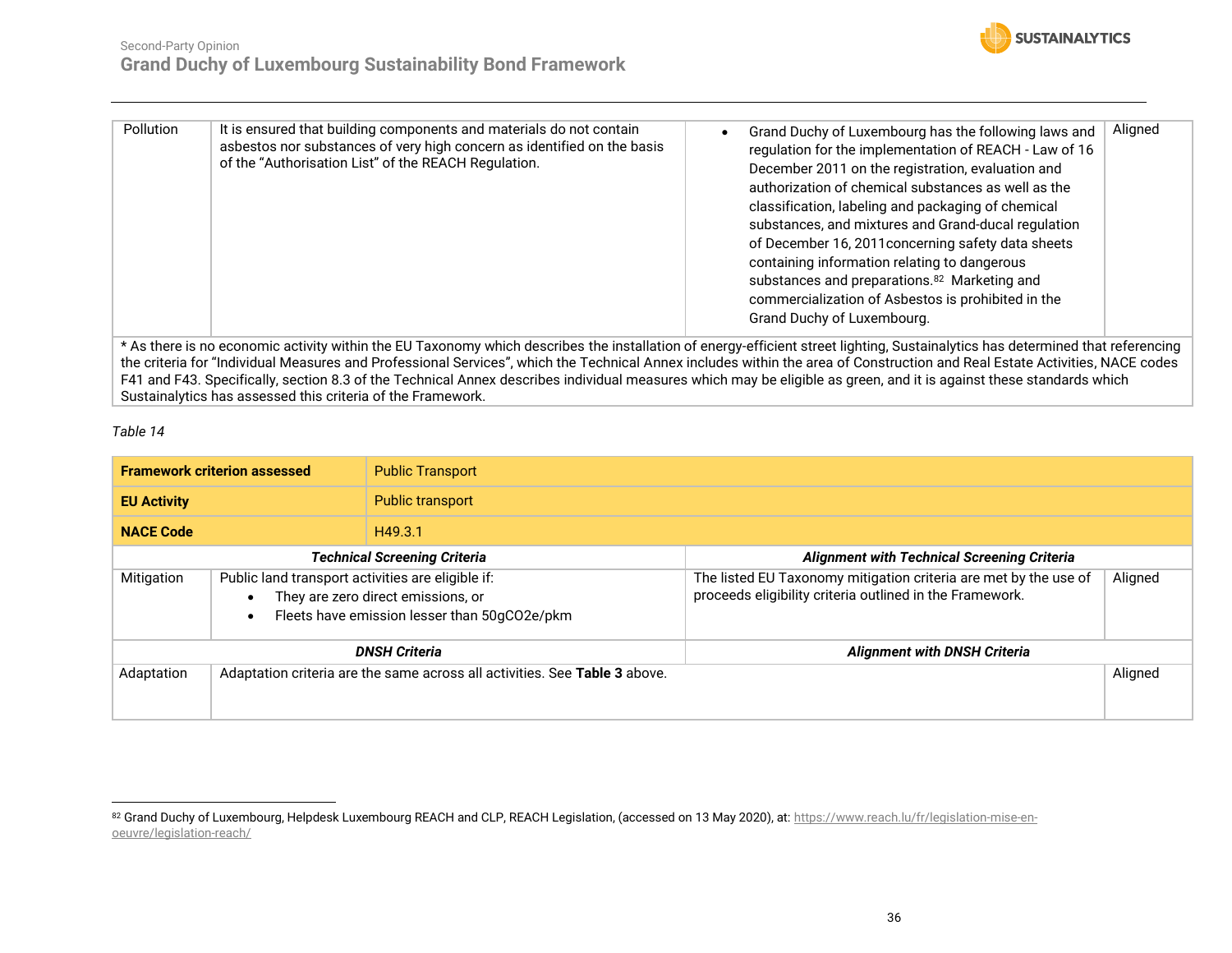![](_page_36_Picture_0.jpeg)

| Circular<br>Economy | Regarding both maintenance and end-of-life management of<br>vehicles or rolling stock, compliance with EU and national<br>legislation on hazardous waste generation, management and<br>treatment.<br>Compliance with Directive 2000/53/EC ("End-of-life of vehicles<br>Directive") only for vehicle types M1 and N1 (busses are out of<br>scope of the Directive)                                                                                                                                                                                                                                                                                                                                     | The Grand-Ducal regulation of 17 March 2003 on end-<br>$\bullet$<br>of-life vehicles <sup>83</sup> lays down measures aimed at reducing<br>waste from vehicles, end-of-life vehicles and their<br>components by setting up collection systems and<br>reusing, recycling and other forms of recovery from<br>end-of-life vehicles and their components.<br>The Grand-Ducal regulation of 17 March 2003 on end-<br>$\bullet$<br>of-life vehicles addresses the topics of the directive<br>2000/53 and transpose them into Luxembourg<br>legislation.                                                                                                                  | Aligned              |
|---------------------|-------------------------------------------------------------------------------------------------------------------------------------------------------------------------------------------------------------------------------------------------------------------------------------------------------------------------------------------------------------------------------------------------------------------------------------------------------------------------------------------------------------------------------------------------------------------------------------------------------------------------------------------------------------------------------------------------------|---------------------------------------------------------------------------------------------------------------------------------------------------------------------------------------------------------------------------------------------------------------------------------------------------------------------------------------------------------------------------------------------------------------------------------------------------------------------------------------------------------------------------------------------------------------------------------------------------------------------------------------------------------------------|----------------------|
| Pollution           | Buses must comply with the current Euro VID and from 2022, the<br>Euro VIE stage. Railcars, locomotives must comply with latest<br>applicable standards (currently stage 5) of Non-Road Mobile<br><b>Machinery Regulation</b><br>Vehicle tires to comply with<br>EU Tyre labelling regulation and,<br>noise requirements set by Regulation (EC) No 661/2009.<br>compliance with Regulation (EU) No 540/2014351 on the sound<br>level of motor vehicles and of replacement silencing systems<br>will be achieved.<br>Ensure noise and vibrations of rolling stock is minimized, with<br>the goals of achieving the thresholds on pass-by noise in dB in<br>line with Regulation 1304/2014 Noise TSI.84 | The Grand Duchy of Luxembourg was unable to<br>$\bullet$<br>demonstrate alignment to this criterion<br>Issuer has confirmed hat tire manufacturers comply<br>with this regulation. In addition, Société Nationale de<br>Contrôle Technique <sup>85</sup> regularly inspects vehicles in the<br>Grand Duchy of Luxembourg for several aspects related<br>to safety and pollution.<br>Issuer confirms/indicates that tire manufacturers<br>comply with this regulation. In addition, Société<br>Nationale de Contrôle Technique <sup>86</sup> regularly inspects<br>vehicles.<br>1304/2014 regulation is applicable and enforced in the<br>Grand Duchy of Luxembourg. | Partially<br>aligned |

<span id="page-36-0"></span>

| <b>Framework criterion assessed</b> | <b>Public Transport</b>               |
|-------------------------------------|---------------------------------------|
| <b>EU Activity</b>                  | Passenger rail transport (interurban) |

 $^{83}$  Grand Duchy of Luxembourg, Grand-Ducal regulation of 17 March 2003 on end-of-life vehicles, (accessed on 13th May 2020), at: <http://legilux.public.lu/eli/etat/leg/rgd/2003/03/17/n2/jo>

<sup>84</sup> Electric locomotives <84dB at 80km/h & <99 at 250 km/h; Diesel locomotives <85 at 80km/h; Electric multiple units <80dB at 80km/h & <95 at 250 km/h; Diesel Multiple Units <81dB at 80km/h & <96 at 250 km/h; Coaches <79dB at 80km/h; Wagons <83dB at 80km/h

<sup>&</sup>lt;sup>85</sup> Société Nationale de Contrôle Technique, The SNCT, (accessed on 13<sup>th</sup> May 2020), at: <u>https://www.snct.lu/la-snct/missions</u>

<sup>&</sup>lt;sup>86</sup> Société Nationale de Contrôle Technique, The SNCT, (accessed on 13<sup>th</sup> May 2020), at: <u>https://www.snct.lu/la-snct/missions</u>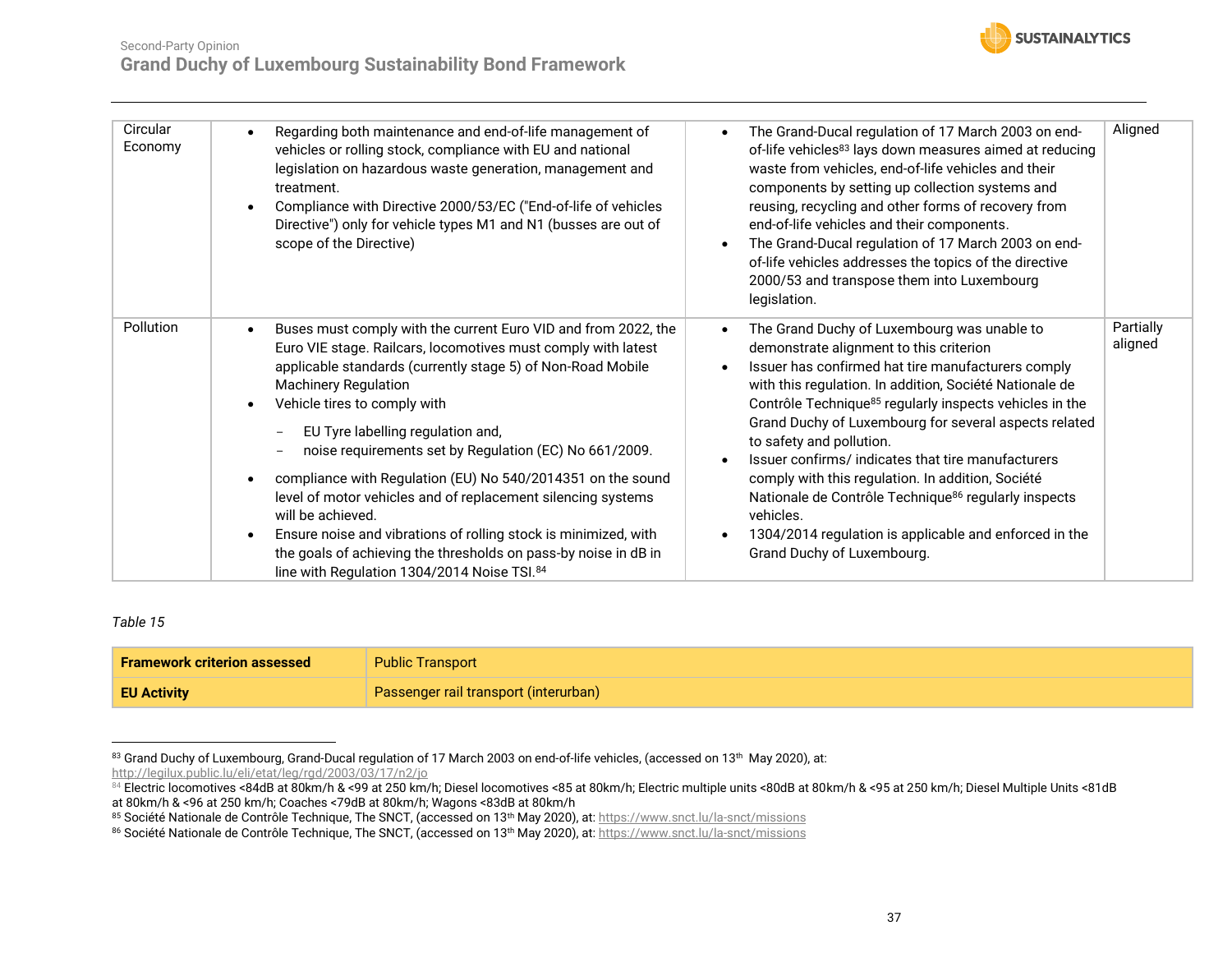![](_page_37_Picture_1.jpeg)

| <b>NACE Code</b>    | H49.1.0                                                                                                                                                                                                                                                                       |                                                                                                                                                                                                                                                                                                                                       |         |
|---------------------|-------------------------------------------------------------------------------------------------------------------------------------------------------------------------------------------------------------------------------------------------------------------------------|---------------------------------------------------------------------------------------------------------------------------------------------------------------------------------------------------------------------------------------------------------------------------------------------------------------------------------------|---------|
|                     | <b>Technical Screening Criteria</b>                                                                                                                                                                                                                                           | <b>Alignment with Technical Screening Criteria</b>                                                                                                                                                                                                                                                                                    |         |
| Mitigation          | Interurban passenger rail is eligible if:                                                                                                                                                                                                                                     | The listed EU Taxonomy mitigation criteria are met by the use of                                                                                                                                                                                                                                                                      | Aligned |
|                     | Trains are zero-emission, or<br>$\bullet$                                                                                                                                                                                                                                     | proceeds eligibility criteria outlined in the Framework.                                                                                                                                                                                                                                                                              |         |
|                     | Trains have emissions of less than 50g CO2e per passenger km<br>$\bullet$                                                                                                                                                                                                     |                                                                                                                                                                                                                                                                                                                                       |         |
|                     | <b>DNSH Criteria</b>                                                                                                                                                                                                                                                          | <b>Alignment with DNSH Criteria</b>                                                                                                                                                                                                                                                                                                   |         |
| Adaptation          | Adaptation criteria are the same across all activities. See Table 3 above.                                                                                                                                                                                                    |                                                                                                                                                                                                                                                                                                                                       | Aligned |
| Circular<br>Economy | Ensure proper waste management both at the use phase (maintenance)<br>and the end-of-life for the rolling stock, e.g. reuse and recycle of parts like<br>batteries, in compliance with EU and national legislation on hazardous<br>waste generation, management and treatment | The Grand-Ducal regulation of 17 March 2003 on end-of-life<br>vehicles <sup>87</sup> lays down measures aimed at reducing waste from<br>vehicles, end-of-life vehicles and their components by setting up<br>collection systems and reusing, recycling and other forms of<br>recovery from end-of-life vehicles and their components. | Aligned |
| Pollution           | Engines to comply with latest applicable standards (currently<br>$\bullet$<br>stage V) of Non-Road Mobile Machinery Regulation<br>Minimise noise and vibrations of rolling stock, thresholds in line<br>$\bullet$<br>with Regulation 1304/2014 Noise TSI. 88                  | NRMM Regulation is applicable to the Grand Duchy of<br>$\bullet$<br>Luxembourg.<br>1304/2014 regulation is applicable and enforced in the<br>$\bullet$<br>Grand Duchy of Luxembourg.                                                                                                                                                  | Aligned |

<span id="page-37-0"></span>

| <b>Framework criterion assessed</b>                                                                                                                                                                |  | Infrastructure for low carbon transport                  |                                                                                                                                                                           |         |
|----------------------------------------------------------------------------------------------------------------------------------------------------------------------------------------------------|--|----------------------------------------------------------|---------------------------------------------------------------------------------------------------------------------------------------------------------------------------|---------|
| <b>EU Activity</b>                                                                                                                                                                                 |  | Infrastructure for low carbon transport (land transport) |                                                                                                                                                                           |         |
| <b>NACE Code</b>                                                                                                                                                                                   |  | F42.1.1, F42.1.2, F42.1.3                                |                                                                                                                                                                           |         |
| <b>Technical Screening Criteria</b>                                                                                                                                                                |  |                                                          | <b>Alignment with Technical Screening Criteria</b>                                                                                                                        |         |
| Eligible infrastructure projects are defined as the following;<br>Mitigation<br>Charging and fueling systems for zero-emissions transportation<br>Infrastructure and equipment for active mobility |  |                                                          | Projects pertaining to infrastructure of low carbon transport<br>listed under the Framework, are in line with the eligible<br>infrastructure projects of the EU Taxonomy. | Aligned |

 $^{87}$  Grand Duchy of Luxembourg, Grand-Ducal regulation of 17 March 2003 on end-of-life vehicles, (accessed on 13th May 2020), at: <http://legilux.public.lu/eli/etat/leg/rgd/2003/03/17/n2/jo>

<sup>88</sup> Electric locomotives <84dB at 80km/h & <99 at 250 km/h; Diesel locomotives <85 at 80km/h; Electric multiple units <80dB at 80km/h & <95 at 250 km/h; Diesel Multiple Units <81dB at 80km/h & <96 at 250 km/h; Coaches <79dB at 80km/h; Wagons <83dB at 80km/h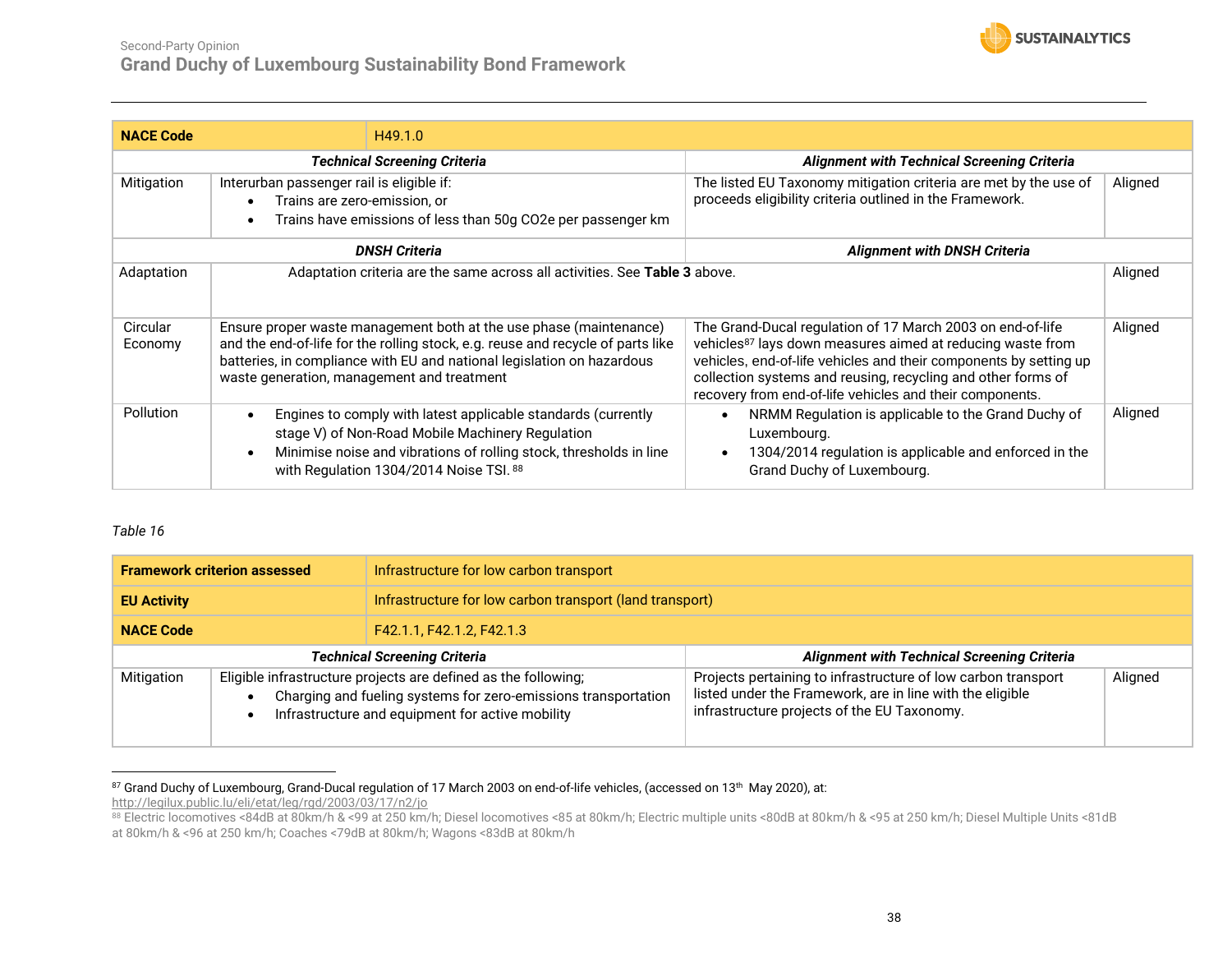![](_page_38_Picture_0.jpeg)

|                     | Infrastructure predominantly used for low-emissions transport,<br>compliant with the relevant threshold<br>Non-electrified rail in cases where there is an existing plan for<br>electrification or use of alternative fuels                                                                                                                     |                                                                                                                                                                                                                                                                                                                                                                                                                                  |                      |
|---------------------|-------------------------------------------------------------------------------------------------------------------------------------------------------------------------------------------------------------------------------------------------------------------------------------------------------------------------------------------------|----------------------------------------------------------------------------------------------------------------------------------------------------------------------------------------------------------------------------------------------------------------------------------------------------------------------------------------------------------------------------------------------------------------------------------|----------------------|
|                     | <b>DNSH Criteria</b>                                                                                                                                                                                                                                                                                                                            | <b>Alignment with DNSH Criteria</b>                                                                                                                                                                                                                                                                                                                                                                                              |                      |
| Adaptation          | Adaptation criteria are the same across all activities. See Table 3 above.                                                                                                                                                                                                                                                                      |                                                                                                                                                                                                                                                                                                                                                                                                                                  | Aligned              |
| Water               | Identify and manage risks related to water quality and<br>consumption, including the implementation of management<br>plans developed with relevant stakeholders<br>Comply with EU water regulation                                                                                                                                              | The Grand Duchy of Luxembourg's law of 19 December<br>$\bullet$<br>2008 on water resources states that prior to any project<br>authorization of the competent minister, protective<br>measures have to be put in place in order to guarantee<br>national water protection.<br>The Grand Duchy of Luxembourg's law of 19 December<br>2008 on water resources complies with the<br>requirements listed in the EU water regulation. | Aligned              |
| Circular<br>Economy | Re-use parts and use recycled material during the renewal,<br>upgrade and construction of infrastructure.<br>At least 80% (by weight) of the non-hazardous construction and<br>$\bullet$<br>demolition waste <sup>89</sup> generated on the construction site must be<br>prepared for re-use, recycling and other material recovery<br>process. | The Grand Duchy of Luxembourg's Law of March 21,<br>$\bullet$<br>2012 on waste management <sup>90</sup> , in Article 14 stipulates<br>that by 2020, 70% of construction and demolition waste<br>generated must be reused, recycled or other material<br>recovery formulas must be implemented.                                                                                                                                   | Partially<br>Aligned |
| Pollution           | Minimise noise and vibrations from use of infrastructure by<br>introducing open trenches/ wall barriers/ other measures and<br>comply with the Environmental Noise Directive 2002/49/EC<br>Minimise noise, dust, emissions pollution during construction /<br>maintenance works.                                                                | Grand-Ducal Regulation of July 8, 2017 amendment to<br>$\bullet$<br>Grand-Ducal Regulation of August 2, 2006 <sup>91</sup> transposes<br>the Directive 2002/49 / EC of the European Parliament<br>and of the Council of June 25, 2002 relating to the<br>assessment and management of noise in the<br>environment, into the Grand Duchy of Luxembourg's<br>legislation.                                                          | Aligned              |
| Ecosystems          | Ensure completion of Environmental Impact Assessment (EIA)<br>as per applicable laws / directives                                                                                                                                                                                                                                               | Projects in the Grand Duchy of Luxembourg that are<br>subject to an EIA by default are defined under Grand-                                                                                                                                                                                                                                                                                                                      | Aligned              |

<sup>89</sup> excluding naturally occurring material defined in category 17 05 04 in the EU waste list

<sup>90</sup> Grand Duchy of Luxembourg, Law of March 21, 2012 on waste management, (accessed on 13 May 2020), at[: http://legilux.public.lu/eli/etat/leg/loi/2012/03/21/n1/jo](http://legilux.public.lu/eli/etat/leg/loi/2012/03/21/n1/jo)

 $^{91}$  Grand Duchy of Luxembourg, Grand-Ducal Regulation of July 8, 2017 amendment of the Grand-Ducal Regulation of August 2, 2006, (accessed on 13 May 2020), at:

<http://legilux.public.lu/eli/etat/leg/rgd/2017/07/08/a657/jo>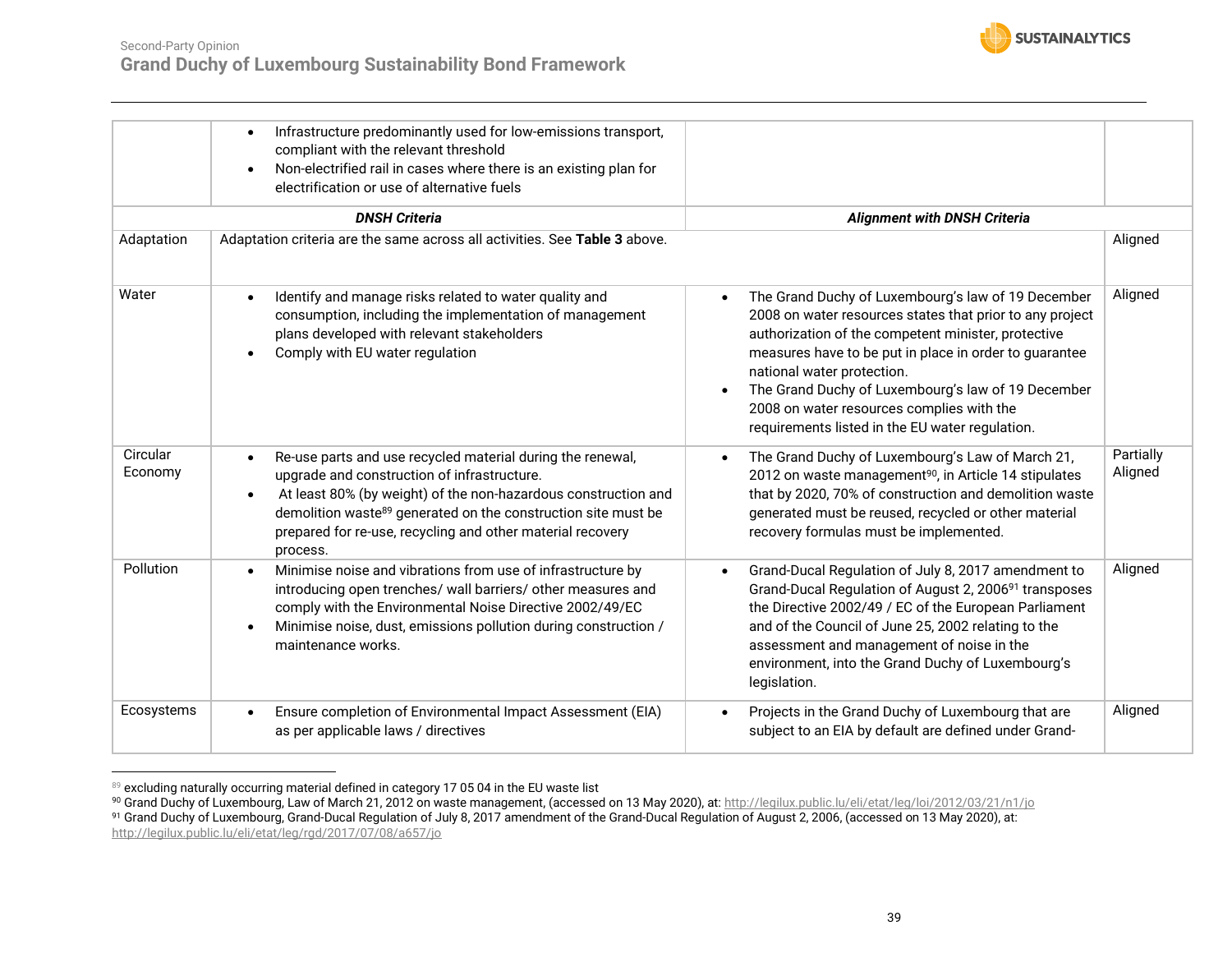![](_page_39_Picture_1.jpeg)

| Sites located near to biodiversity-sensitive areas, ensure<br>$\bullet$                            | Ducal Regulation of 15 May 2018 establishing the lists                                                                       |
|----------------------------------------------------------------------------------------------------|------------------------------------------------------------------------------------------------------------------------------|
| appropriate assessment has been conducted in alignment with                                        | of projects subject to an environmental impact                                                                               |
| applicable laws.                                                                                   | assessment. Under this regulation large projects such                                                                        |
| For sites located near biodiversity- sensitive areas ensure that:<br>$\bullet$                     | as rail and road infrastructure are subject to undertake                                                                     |
| site-level biodiversity management plan exists, all necessary                                      | impact assessment, however small-scale projects may                                                                          |
| mitigation measures are in place to reduce the impacts on                                          | not be covered. Sustainalytics recognizes that small                                                                         |
| species and habitats; and a robust, appropriately designed and                                     | scale projects such as such as erection of charging                                                                          |
| long-term biodiversity monitoring and evaluation programme                                         | station, infrastructure for active mobility (walking,                                                                        |
| exists and is implemented                                                                          | cycling) pose minimal risks to ecosystems.                                                                                   |
| Ensure care is taken not to spread any invasive plants through<br>$\bullet$<br>proper maintenance. | The Grand Duchy of Luxembourg's Law of 18 July 2018<br>on the protection of nature and natural resources,                    |
| Solutions developed for wildlife collisions in order to detect and<br>$\bullet$                    | states that prior to any project authorization from the                                                                      |
| avoid potential traps that may cause the unnecessary death of                                      | competent minister is required in order not to affect                                                                        |
| animals. Mitigation options include -heat sensors, fences along                                    | protected areas. The law also states that prior to any                                                                       |
| areas with high strike risk, viaducts, tunnels, overpasses and                                     | project authorization from the competent minister,                                                                           |
| bridges, etc.                                                                                      | protective measures have to be put in place in order to                                                                      |
|                                                                                                    | guarantee the protection of nature and natural                                                                               |
|                                                                                                    | resources. This takes into account the current state of                                                                      |
|                                                                                                    | biodiversity and ecosystems and is in line with the                                                                          |
|                                                                                                    | objectives defined in the European Union's "Biodiversity                                                                     |
|                                                                                                    | 2020" strategy                                                                                                               |
|                                                                                                    | The Grand Duchy of Luxembourg has the law of July                                                                            |
|                                                                                                    | 2018 concerning certain detailed rules and penalties for                                                                     |
|                                                                                                    | Regulation (EU) No 1143/2014 of the European                                                                                 |
|                                                                                                    | Parliament and of the Council of 22 October 2014 on                                                                          |
|                                                                                                    | the prevention and management of the introduction and<br>spread invasive alien species. <sup>92</sup> In addition, the Grand |
|                                                                                                    | Duchy of Luxembourg has developed a 'Guide for the                                                                           |
|                                                                                                    | identification and management of invasive exotic plant                                                                       |
|                                                                                                    | species on construction sites'.93                                                                                            |

 $^{92}$  Grand Duchy of Luxembourg, Law of 2 July 2018 concerning certain detailed rules and penalties for Regulation (EU) No 1143/2014 of the European Parliament and of the Council of 22 October 2014 on the prevention and management of the introduction and spread invasive alien species, (accessed on 29 May 2020), at: <http://legilux.public.lu/eli/etat/leg/loi/2018/07/02/a553/jo>

 $^{93}$  Grand Duchy of Luxembourg, Portail de l'environnement, Guide for the identification and management of invasive exotic plant species on construction sites, (accessed on 29 May 2020), at[: https://environnement.public.lu/fr/natur/sol/cadastre-des-anciennes-decharges-et-des-sols-contamines.html](https://environnement.public.lu/fr/natur/sol/cadastre-des-anciennes-decharges-et-des-sols-contamines.html)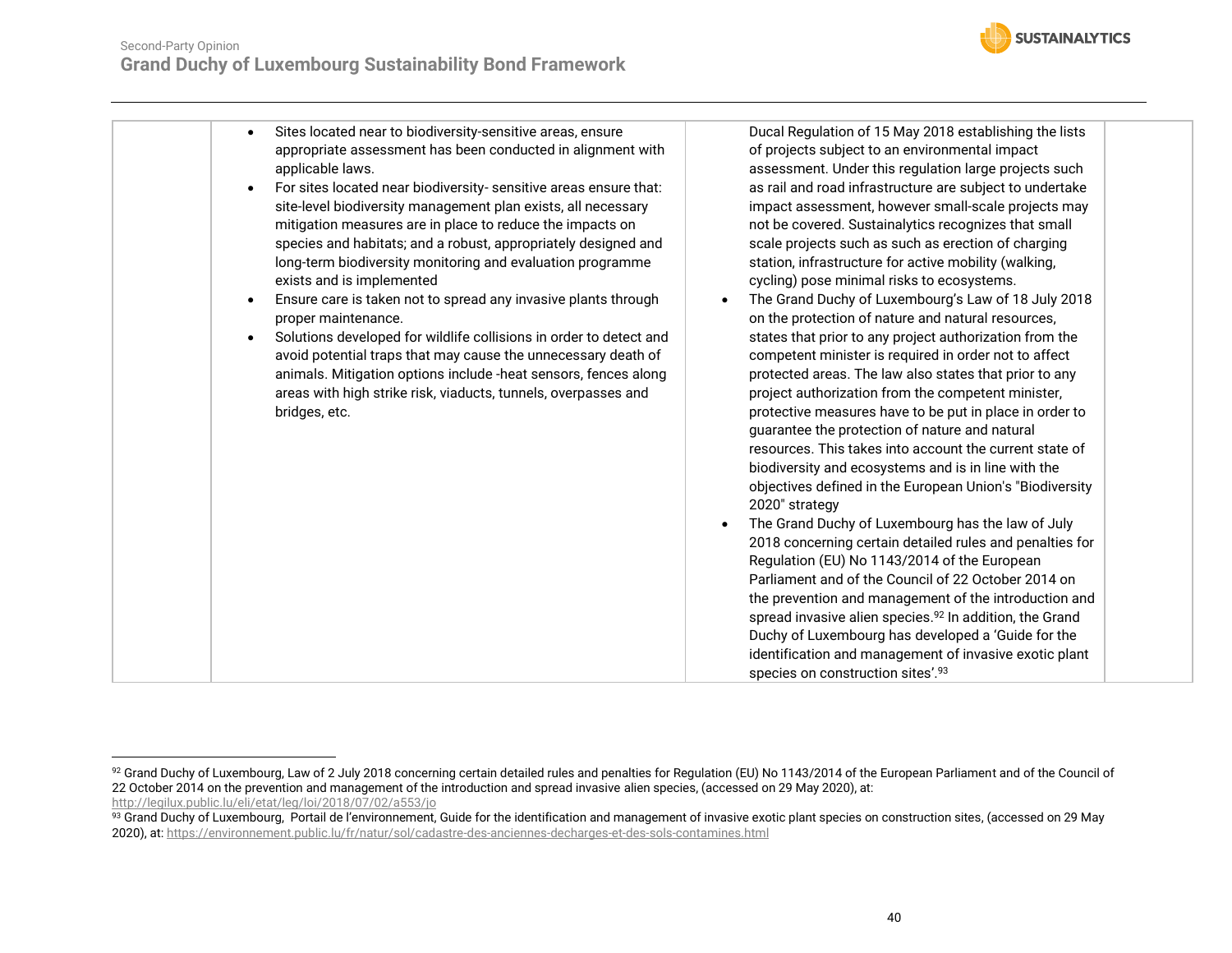![](_page_40_Picture_1.jpeg)

|  | Issuer has confirmed that there will be installation of<br>Wildlife crossings and fences along the roads or rail<br>infrastructure |  |
|--|------------------------------------------------------------------------------------------------------------------------------------|--|
|--|------------------------------------------------------------------------------------------------------------------------------------|--|

<span id="page-40-0"></span>

| <b>Framework criterion assessed</b>                                                                                                                                                    |                          | Collection and transport of non-hazardous waste                                         |                                                                                                                                                           |         |
|----------------------------------------------------------------------------------------------------------------------------------------------------------------------------------------|--------------------------|-----------------------------------------------------------------------------------------|-----------------------------------------------------------------------------------------------------------------------------------------------------------|---------|
| <b>EU Activity</b>                                                                                                                                                                     |                          | Separate collection and transport of non-hazardous waste in source segregated fractions |                                                                                                                                                           |         |
| <b>NACE Code</b>                                                                                                                                                                       |                          | E38.1.1                                                                                 |                                                                                                                                                           |         |
|                                                                                                                                                                                        |                          | <b>Technical Screening Criteria</b>                                                     | <b>Alignment with Technical Screening Criteria</b>                                                                                                        |         |
| Mitigation<br>Collection and transport of non-hazardous waste is eligible provided that<br>source-segregated waste is separately collected with the intention of<br>reuse or recycling |                          |                                                                                         | This EU Taxonomy mitigation criteria is met by the use of<br>proceeds eligibility criteria outlined in the Framework.                                     | Aligned |
| <b>DNSH Criteria</b>                                                                                                                                                                   |                          |                                                                                         | <b>Alignment with DNSH Criteria</b>                                                                                                                       |         |
| Adaptation                                                                                                                                                                             |                          | Adaptation criteria are the same across all activities. See Table 3 above.              |                                                                                                                                                           | Aligned |
| Circular<br>Economy                                                                                                                                                                    | and transfer facilities. | Avoid mixing different source segregated waste fractions in waste storage               | Regulations pertaining to handling of waste referenced<br>$\bullet$<br>in the 'Nomenclature et Classification des<br>Établissements Classés' legislation. | Aligned |
| <b>Pollution</b><br>If waste collection is carried out by trucks, vehicles must at least meet Euro<br>V standard.                                                                      |                          |                                                                                         | Issuer confirms that almost all trucks operated in the<br>$\bullet$<br>Grand Duchy of Luxembourg meet anyway Euro V<br>standard or higher                 | Aligned |

<span id="page-40-1"></span>

| <b>Framework criterion assessed</b> | Composting of Bio-waste             |                                                    |
|-------------------------------------|-------------------------------------|----------------------------------------------------|
| <b>EU Activity</b>                  | Composting of bio-waste             |                                                    |
| <b>NACE Code</b>                    | E38.2.1                             |                                                    |
|                                     | <b>Technical Screening Criteria</b> | <b>Alignment with Technical Screening Criteria</b> |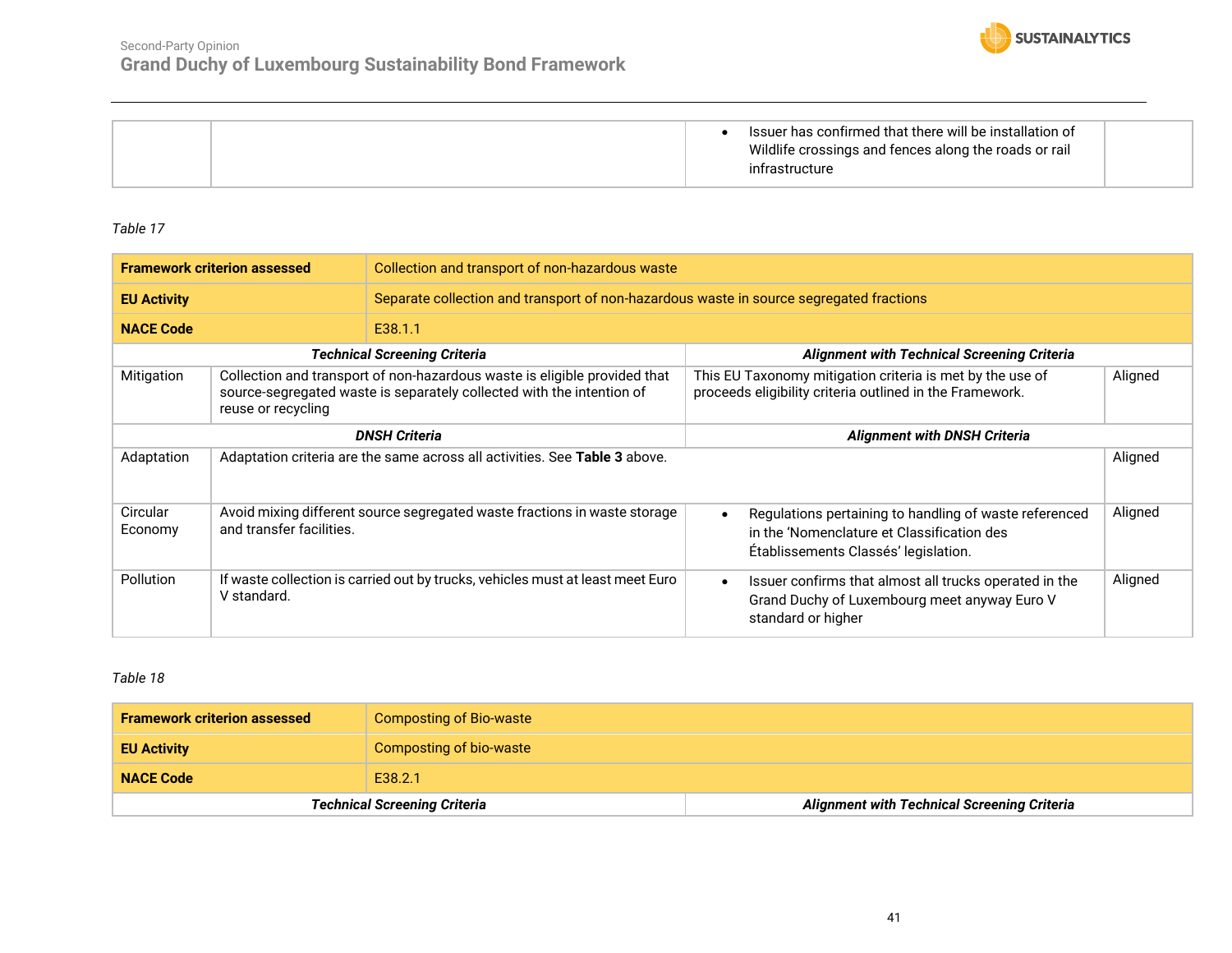![](_page_41_Picture_0.jpeg)

| Metric           | Composting of bio-waste is eligible provided that (cumulative):<br>$\bullet$<br>the bio-waste is source segregated and collected<br>$\overline{\phantom{a}}$<br>separately.<br>anaerobic digestion is not a technically and economically<br>$\overline{\phantom{0}}$<br>viable alternative;<br>the compost produced is used as fertiliser/soil improver                                                                               | The listed EU Taxonomy mitigation criteria is met by the use of<br>proceeds eligibility criteria outlined in the Framework.                                                                                                                                                                                                                              | Aligned              |
|------------------|---------------------------------------------------------------------------------------------------------------------------------------------------------------------------------------------------------------------------------------------------------------------------------------------------------------------------------------------------------------------------------------------------------------------------------------|----------------------------------------------------------------------------------------------------------------------------------------------------------------------------------------------------------------------------------------------------------------------------------------------------------------------------------------------------------|----------------------|
|                  | <b>DNSH Criteria</b>                                                                                                                                                                                                                                                                                                                                                                                                                  | <b>Alignment with DNSH Criteria</b>                                                                                                                                                                                                                                                                                                                      |                      |
| Adaptation       | Adaptation criteria are the same across all activities. See Table 3 above.                                                                                                                                                                                                                                                                                                                                                            |                                                                                                                                                                                                                                                                                                                                                          | Aligned              |
| <b>Pollution</b> | Composting plants treating over 75 t/day, emissions to air and<br>$\bullet$<br>water are within the Best Available Techniques<br>The site has a system in place that prevents leachate reaching<br>$\bullet$<br>groundwater.<br>The resulting compost meets the requirements for fertilising<br>$\bullet$<br>materials in Regulation EU 2019/1009 and respective national<br>rules on fertilisers/soil improvers for agriculture use. | Issuer confirms that as per the legislation on<br>$\bullet$<br>établissements classes, anaerobic digestions plants<br>need to be authorized and permits obtained. These<br>permits address air emission limit values in<br>consideration with BAT<br>The Grand Duchy of Luxembourg was unable to<br>$\bullet$<br>demonstrate alignment to this criterion | Partially<br>Aligned |
| Conclusion:      |                                                                                                                                                                                                                                                                                                                                                                                                                                       |                                                                                                                                                                                                                                                                                                                                                          |                      |

<span id="page-41-0"></span>

| <b>Framework criterion assessed</b> |                                                                                                                                                                                   | <b>Material recovery</b>                   |                                                                                                                       |         |
|-------------------------------------|-----------------------------------------------------------------------------------------------------------------------------------------------------------------------------------|--------------------------------------------|-----------------------------------------------------------------------------------------------------------------------|---------|
| <b>EU Activity</b>                  |                                                                                                                                                                                   | Material recovery from non-hazardous waste |                                                                                                                       |         |
| <b>NACE Code</b>                    |                                                                                                                                                                                   | E38.3.2                                    |                                                                                                                       |         |
| <b>Technical Screening Criteria</b> |                                                                                                                                                                                   |                                            | <b>Alignment with Technical Screening Criteria</b>                                                                    |         |
| Mitigation                          | Material recovery from separately collected non-hazardous waste to:<br>produces secondary raw materials suitable for substitution of<br>virgin materials in production processes; |                                            | This EU Taxonomy mitigation criteria is met by the use of<br>proceeds eligibility criteria outlined in the Framework. | Aligned |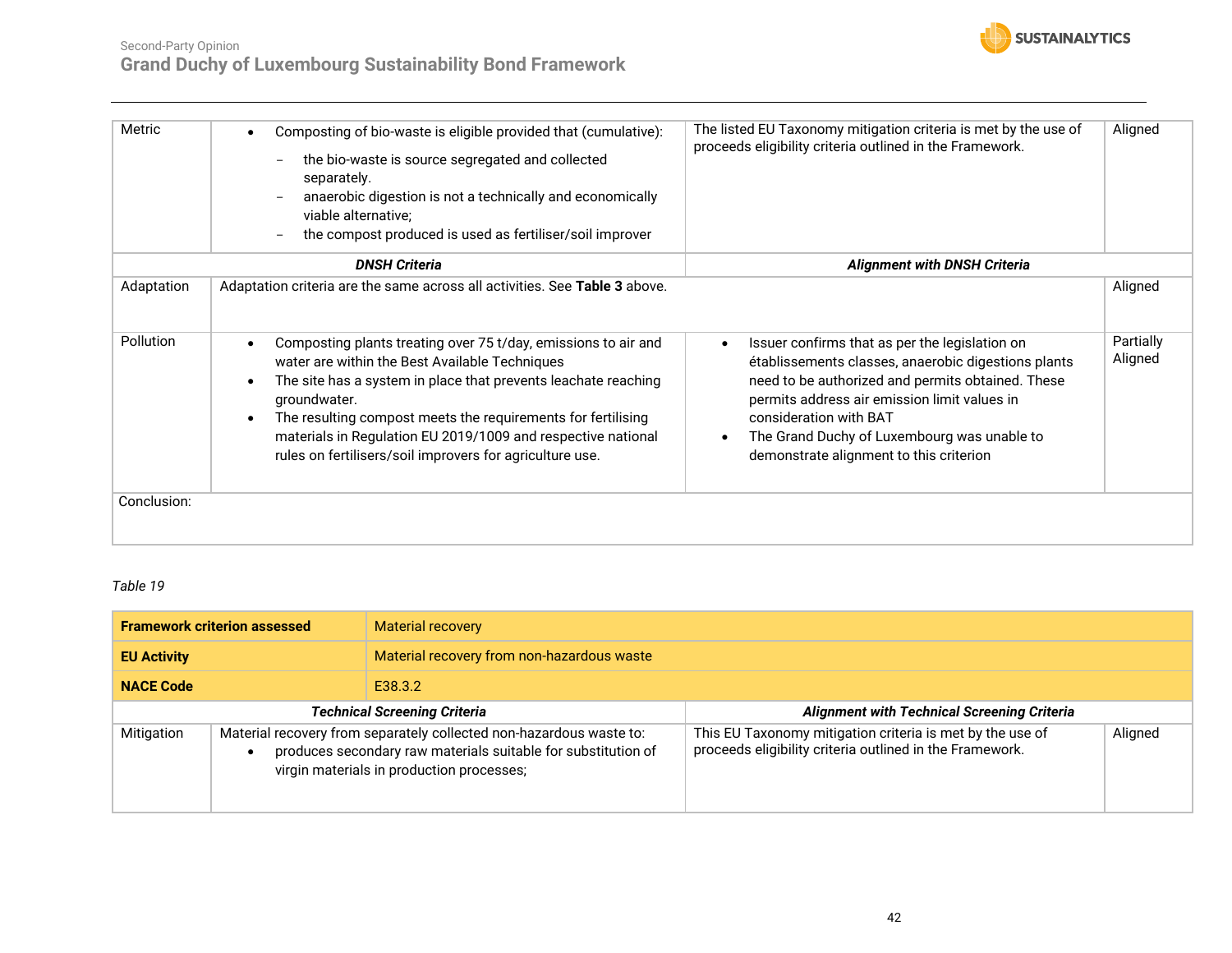![](_page_42_Picture_0.jpeg)

|            | at least 50%, in terms of weight, of the processed separately<br>collected non-hazardous waste is converted into secondary raw<br>materials." |                                     |         |
|------------|-----------------------------------------------------------------------------------------------------------------------------------------------|-------------------------------------|---------|
|            | <b>DNSH Criteria</b>                                                                                                                          | <b>Alignment with DNSH Criteria</b> |         |
| Adaptation | Adaptation criteria are the same across all activities. See Table 3 above.                                                                    |                                     | Aligned |

<span id="page-42-0"></span>

| <b>Framework criterion assessed</b> |                                                  | Development of energy efficient water and wastewater management systems                                                                                                                                                                                                                                                                                                                                                                             |                                                                                                                                                                                    |         |  |  |
|-------------------------------------|--------------------------------------------------|-----------------------------------------------------------------------------------------------------------------------------------------------------------------------------------------------------------------------------------------------------------------------------------------------------------------------------------------------------------------------------------------------------------------------------------------------------|------------------------------------------------------------------------------------------------------------------------------------------------------------------------------------|---------|--|--|
| <b>EU Activity</b>                  |                                                  | Water collection, treatment and supply                                                                                                                                                                                                                                                                                                                                                                                                              |                                                                                                                                                                                    |         |  |  |
| <b>NACE Code</b>                    |                                                  | E36.0.0                                                                                                                                                                                                                                                                                                                                                                                                                                             |                                                                                                                                                                                    |         |  |  |
|                                     |                                                  | <b>Technical Screening Criteria</b>                                                                                                                                                                                                                                                                                                                                                                                                                 | <b>Alignment with Technical Screening Criteria</b>                                                                                                                                 |         |  |  |
| Mitigation                          | $\bullet$<br>by at least 20%<br>by at least 20%" | Water collection, treatment, and supply systems are eligible if<br>any of the following conditions are met:<br>Average energy consumption of the system is less than 0.5<br>kWh per m3 of water delivered<br>Improvements are undertaken to increase energy efficiency<br>Improvements are undertaken to reduce leakage which<br>results in the gap between actual performance and an<br>Infrastructure Leakage Index (ILI) score of 1.5 decreasing | This EU Taxonomy mitigation criteria is met by the use of<br>proceeds eligibility criteria outlined in the Framework.                                                              | Aligned |  |  |
|                                     |                                                  | <b>DNSH Criteria</b>                                                                                                                                                                                                                                                                                                                                                                                                                                | <b>Alignment with DNSH Criteria</b>                                                                                                                                                |         |  |  |
| Adaptation                          |                                                  | Adaptation criteria are the same across all activities. See Table 3 above.                                                                                                                                                                                                                                                                                                                                                                          |                                                                                                                                                                                    | Aligned |  |  |
| Water                               | $\bullet$<br>$\bullet$                           | Identify and manage risks related to water quality and<br>consumption, including the implementation of management<br>plans developed with relevant stakeholders<br>Comply with EU water regulation                                                                                                                                                                                                                                                  | The Grand Duchy of Luxembourg's law of 19 December<br>$\bullet$<br>2008 on water resources states that prior to any project<br>authorization of the competent minister, protective | Aligned |  |  |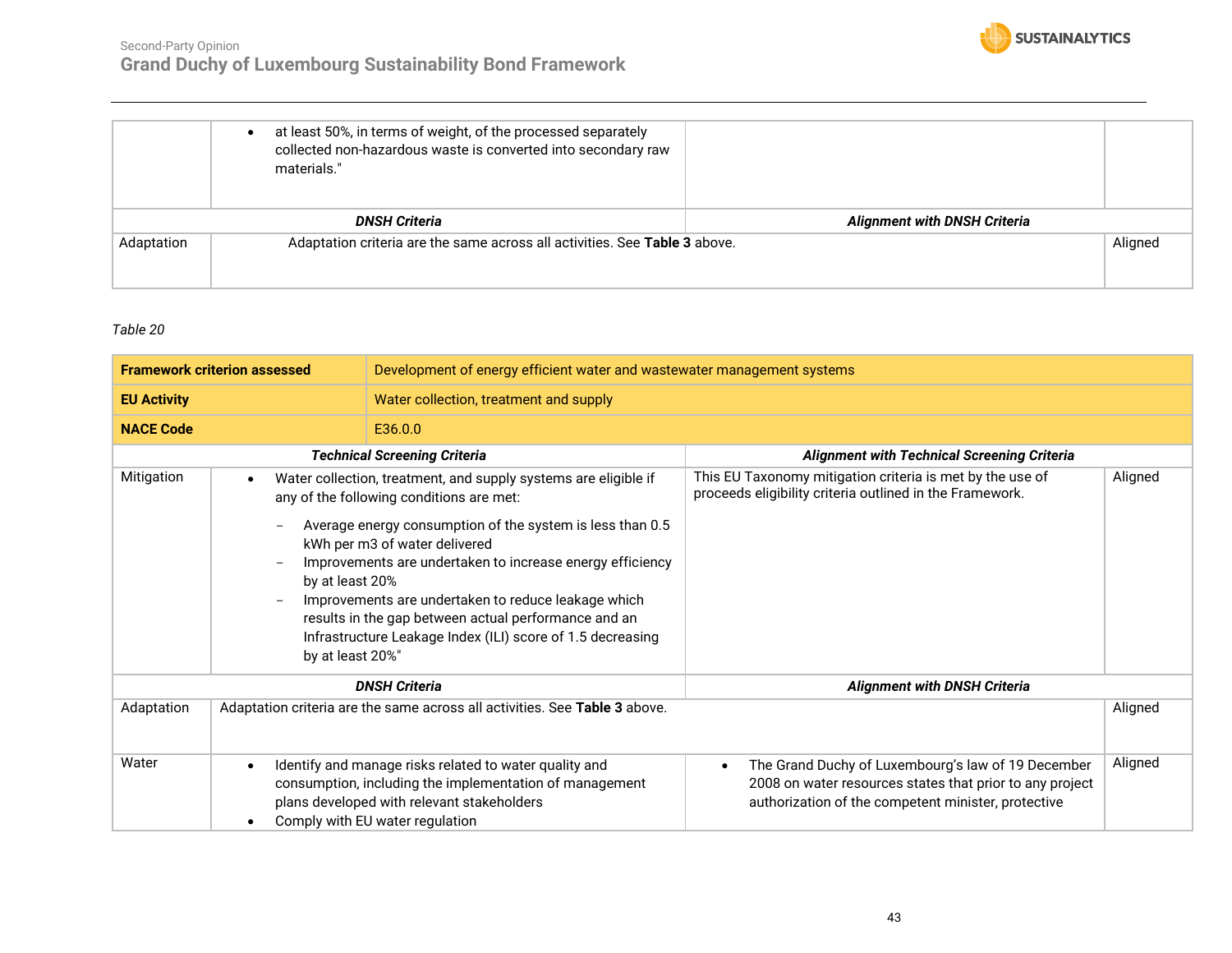![](_page_43_Picture_0.jpeg)

| Ecosystems<br>Ensure completion of Environmental Impact Assessment (EIA)<br>as per applicable laws / directives<br>Sites located near to biodiversity-sensitive areas, ensure<br>appropriate assessment has been conducted in alignment with<br>applicable laws.<br>For sites located near biodiversity- sensitive areas ensure that:<br>$\bullet$<br>site-level biodiversity management plan exists and is<br>$\overline{\phantom{a}}$<br>implemented in alignment with applicable standards - EU<br>Directives on Environmental Impact Assessment and<br><b>Strategic Environmental Assessment</b><br>all necessary mitigation measures are in place to reduce the<br>impacts on species and habitats; and<br>a robust, appropriately designed and long-term biodiversity<br>monitoring and evaluation programme exists and is<br>implemented | measures have to be put in place in order to guarantee<br>national water protection.<br>The Grand Duchy of Luxembourg's law of 19 December<br>2008 on water resources complies with the<br>requirements listed in the EU water regulation.<br>Projects in the Grand Duchy of Luxembourg that are<br>$\bullet$<br>subject to an EIA by default are defined under Grand-<br>Ducal Regulation of 15 May 2018 establishing the lists<br>of projects subject to an environmental impact<br>assessment. Under this regulation Waste water<br>treatment plants with a purification capacity greater<br>than 150,000 equivalent inhabitants are subject to<br>undertake impact assessment by default.<br>The Grand Duchy of Luxembourg's Law of 18 July 2018<br>on the protection of nature and natural resources,<br>states that prior to any project authorization from the<br>competent minister is required in order not to affect<br>protected areas.<br>The Grand Duchy of Luxembourg's Law of 18 July 2018<br>on the protection of nature and natural resources states<br>that prior to any project authorization from the<br>competent minister, protective measures have to be put<br>in place in order to guarantee the protection of nature<br>and natural resources. This takes into account the<br>current state of biodiversity and ecosystems and is in<br>line with the objectives defined in the European Union's<br>"Biodiversity 2020" strategy | Aligned |
|-------------------------------------------------------------------------------------------------------------------------------------------------------------------------------------------------------------------------------------------------------------------------------------------------------------------------------------------------------------------------------------------------------------------------------------------------------------------------------------------------------------------------------------------------------------------------------------------------------------------------------------------------------------------------------------------------------------------------------------------------------------------------------------------------------------------------------------------------|------------------------------------------------------------------------------------------------------------------------------------------------------------------------------------------------------------------------------------------------------------------------------------------------------------------------------------------------------------------------------------------------------------------------------------------------------------------------------------------------------------------------------------------------------------------------------------------------------------------------------------------------------------------------------------------------------------------------------------------------------------------------------------------------------------------------------------------------------------------------------------------------------------------------------------------------------------------------------------------------------------------------------------------------------------------------------------------------------------------------------------------------------------------------------------------------------------------------------------------------------------------------------------------------------------------------------------------------------------------------------------------------------------------------------------------------------------|---------|
|-------------------------------------------------------------------------------------------------------------------------------------------------------------------------------------------------------------------------------------------------------------------------------------------------------------------------------------------------------------------------------------------------------------------------------------------------------------------------------------------------------------------------------------------------------------------------------------------------------------------------------------------------------------------------------------------------------------------------------------------------------------------------------------------------------------------------------------------------|------------------------------------------------------------------------------------------------------------------------------------------------------------------------------------------------------------------------------------------------------------------------------------------------------------------------------------------------------------------------------------------------------------------------------------------------------------------------------------------------------------------------------------------------------------------------------------------------------------------------------------------------------------------------------------------------------------------------------------------------------------------------------------------------------------------------------------------------------------------------------------------------------------------------------------------------------------------------------------------------------------------------------------------------------------------------------------------------------------------------------------------------------------------------------------------------------------------------------------------------------------------------------------------------------------------------------------------------------------------------------------------------------------------------------------------------------------|---------|

<span id="page-43-0"></span>

| <b>Technical Screening Criteria</b> |                                                                        | <b>Alignment with Technical Screening Criteria</b> |  |
|-------------------------------------|------------------------------------------------------------------------|----------------------------------------------------|--|
| E37.0.0<br><b>NACE Code</b>         |                                                                        |                                                    |  |
| <b>EU Activity</b>                  | Centralized wastewater treatment                                       |                                                    |  |
| <b>Framework criterion assessed</b> | Construction or extension of centralized was tewater treatment systems |                                                    |  |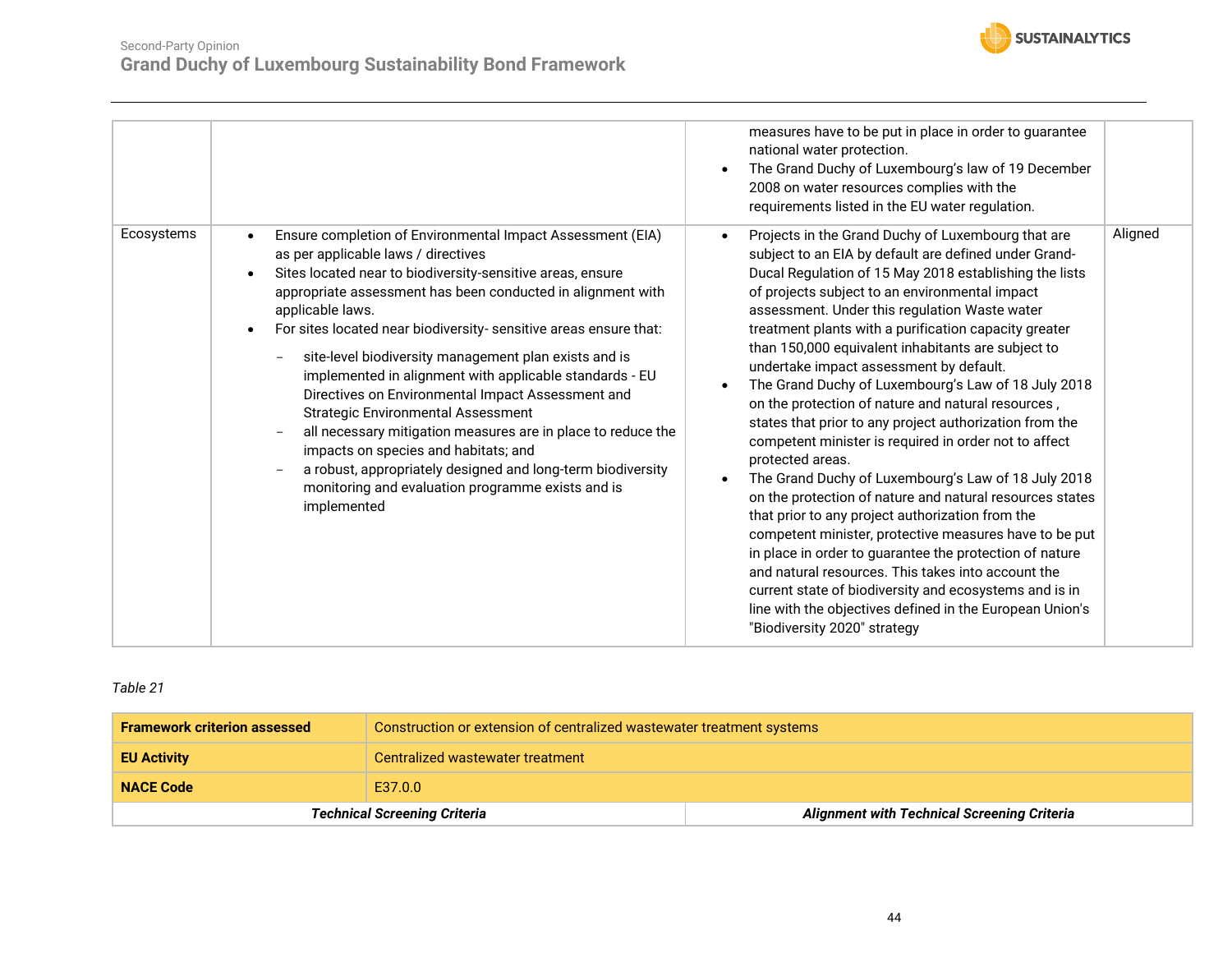![](_page_44_Picture_1.jpeg)

| Mitigation | A centralized wastewater treatment system, including associated<br>collection network, is eligible if it can be demonstrated that it is replacing<br>a system which had greater GHG emissions.                                                                                                                                                                                                                                                                                                                                                      | This EU Taxonomy mitigation criteria is met by the use of<br>proceeds eligibility criteria outlined in the Framework.                                                                                                                                                                                                                                                                                                                                                                                                                                                                                                                                                                                                                                                                                                                                                                                                                                                                                                                      | Aligned |
|------------|-----------------------------------------------------------------------------------------------------------------------------------------------------------------------------------------------------------------------------------------------------------------------------------------------------------------------------------------------------------------------------------------------------------------------------------------------------------------------------------------------------------------------------------------------------|--------------------------------------------------------------------------------------------------------------------------------------------------------------------------------------------------------------------------------------------------------------------------------------------------------------------------------------------------------------------------------------------------------------------------------------------------------------------------------------------------------------------------------------------------------------------------------------------------------------------------------------------------------------------------------------------------------------------------------------------------------------------------------------------------------------------------------------------------------------------------------------------------------------------------------------------------------------------------------------------------------------------------------------------|---------|
|            | <b>DNSH Criteria</b>                                                                                                                                                                                                                                                                                                                                                                                                                                                                                                                                | <b>Alignment with DNSH Criteria</b>                                                                                                                                                                                                                                                                                                                                                                                                                                                                                                                                                                                                                                                                                                                                                                                                                                                                                                                                                                                                        |         |
| Adaptation | Adaptation criteria are the same across all activities. See Table 3 above.                                                                                                                                                                                                                                                                                                                                                                                                                                                                          |                                                                                                                                                                                                                                                                                                                                                                                                                                                                                                                                                                                                                                                                                                                                                                                                                                                                                                                                                                                                                                            | Aligned |
| Pollution  | Ensure emissions to water are within the ranges set in the Urban<br>Waste-Water Treatment Directive 91/271/EEC.<br>Implement appropriate measures to avoid and mitigate<br>$\bullet$<br>combined sewer overflow in case of heavy rainfall, such as<br>Nature-based solutions, separate rainwater collection systems,<br>retention tanks and / or treatment of the first flush.<br>Ensure sewage sludge is managed/used (e.g. anaerobic<br>$\bullet$<br>digestion, land application) according to relevant EU and<br>respective national legislation | The Grand Duchy of Luxembourg's law of 19 December<br>$\bullet$<br>2008 on water resources <sup>94</sup> under article 46 specifies<br>that any infrastructure for water collection, treatment or<br>purification of water and storage of water intended for<br>human consumption is subject to authorization by the<br>Minister.<br>Article 56 of the Grand Duchy of Luxembourg's law of<br>$\bullet$<br>19 December 2008 on water resources <sup>95</sup> establishes a<br>flood management plan and stipulates the appropriated<br>measures to be put in place.<br>The Grand-Ducal Regulation of 23 December 2014 on<br>$\bullet$<br>sewage sludge defines the management of sewage<br>sludge. The Regulation specifies how the sewage<br>sludge must be used and lists out prohibitions to use<br>or deliver in order to protect the environment. This<br>regulation aligns with the EU legislation as Directive<br>86/278/EEC of 12 June 1986 and Directive 91/271/EEC<br>of 21 May 1991 concerning urban waste-water<br>treatment.96 | Aligned |
| Ecosystems | Ensure completion of Environmental Impact Assessment (EIA)<br>as per applicable laws / directives<br>Sites located near to biodiversity-sensitive areas, ensure<br>$\bullet$<br>appropriate assessment has been conducted in alignment with<br>applicable laws.                                                                                                                                                                                                                                                                                     | Projects in the Grand Duchy of Luxembourg that are<br>$\bullet$<br>subject to an EIA by default are defined under Grand-<br>Ducal Regulation of 15 May 2018 establishing the lists<br>of projects subject to an environmental impact<br>assessment. Under this regulation Waste water                                                                                                                                                                                                                                                                                                                                                                                                                                                                                                                                                                                                                                                                                                                                                      | Aligned |

<sup>94</sup> Grand Duchy of Luxembourg, Law of 19 December 2008 on water, (accessed on 13 May 2020), at[: http://eli.legilux.public.lu/eli/etat/leg/loi/2008/12/19/n17/jo](http://eli.legilux.public.lu/eli/etat/leg/loi/2008/12/19/n17/jo)

<http://legilux.public.lu/eli/etat/leg/rgd/2014/12/23/n12/jo>

<sup>95</sup> Grand Duchy of Luxembourg, Law of 19 December 2008 on water, (accessed on 13 May 2020), at[: http://eli.legilux.public.lu/eli/etat/leg/loi/2008/12/19/n17/jo](http://eli.legilux.public.lu/eli/etat/leg/loi/2008/12/19/n17/jo)

 $^{96}$  Grand Duchy of Luxembourg, Grand-ducal regulation of 23 December 2014 on sewage sludge, (accessed on 13 May 2020), at: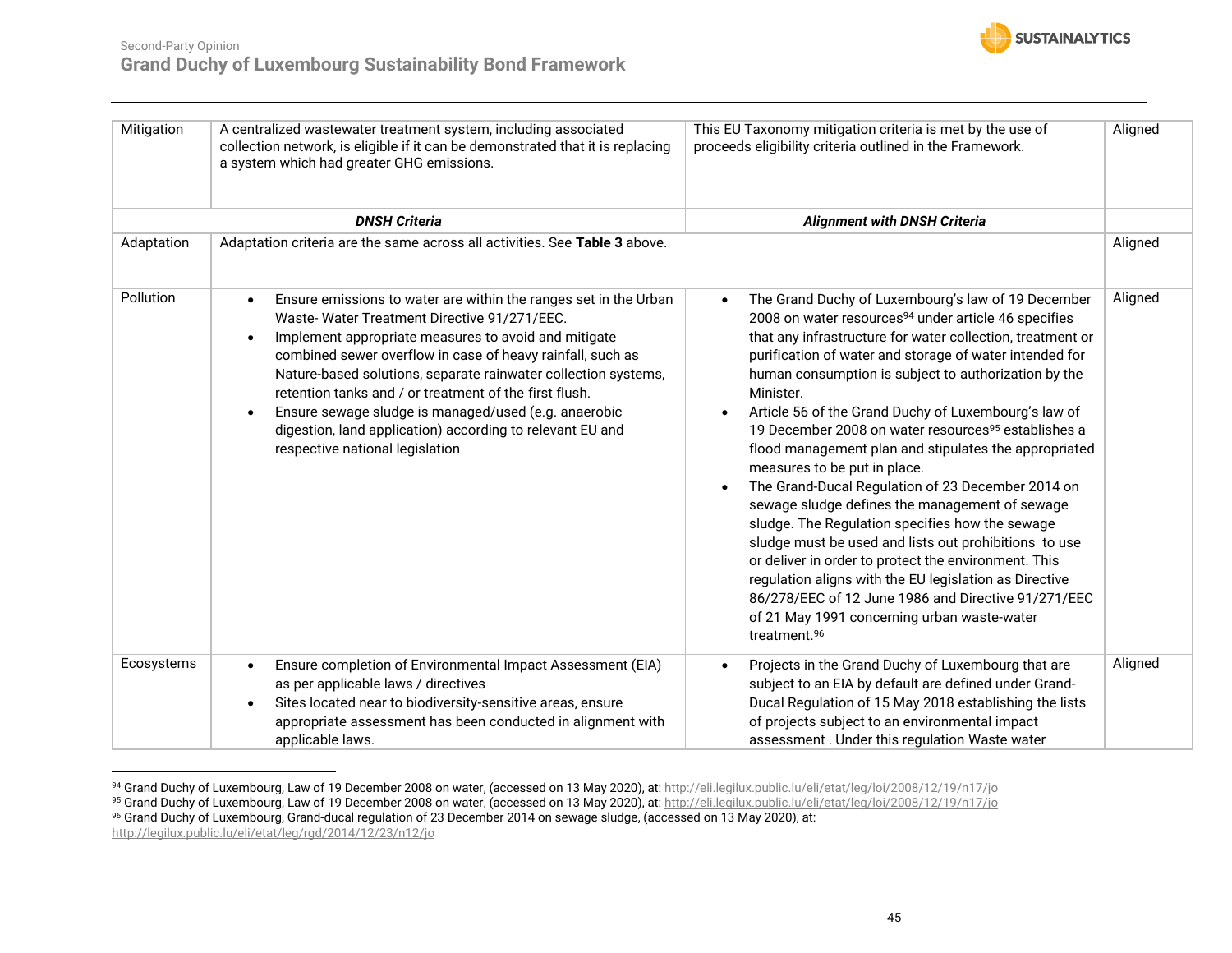![](_page_45_Picture_1.jpeg)

<span id="page-45-0"></span>

| <b>Framework criterion assessed</b> |                                                                                                                                                                                                                                                                                                                                                                                                            | Support the development of water and wastewater management systems (to improve water quality)                                                                                                             |                                                                                                                                                                                                                          |         |  |
|-------------------------------------|------------------------------------------------------------------------------------------------------------------------------------------------------------------------------------------------------------------------------------------------------------------------------------------------------------------------------------------------------------------------------------------------------------|-----------------------------------------------------------------------------------------------------------------------------------------------------------------------------------------------------------|--------------------------------------------------------------------------------------------------------------------------------------------------------------------------------------------------------------------------|---------|--|
| <b>EU Activity</b>                  |                                                                                                                                                                                                                                                                                                                                                                                                            | Centralized wastewater treatment                                                                                                                                                                          |                                                                                                                                                                                                                          |         |  |
| <b>NACE Code</b>                    | E37.0.0                                                                                                                                                                                                                                                                                                                                                                                                    |                                                                                                                                                                                                           |                                                                                                                                                                                                                          |         |  |
|                                     |                                                                                                                                                                                                                                                                                                                                                                                                            | <b>Technical Screening Criteria</b>                                                                                                                                                                       | <b>Alignment with Technical Screening Criteria</b>                                                                                                                                                                       |         |  |
| Water                               | Sustainalytics recognizes the intent of the criterion to significantly advance the objective of Sustainable Use of Water and Marine Resources,<br>and views positively the anticipated impacts. Nevertheless, as The Taxonomy does not provide any technical screening criteria applicable to<br>this activity for the EU Environmental Objective of Water, no formal assessment is provided at this time. |                                                                                                                                                                                                           |                                                                                                                                                                                                                          | n/a     |  |
|                                     |                                                                                                                                                                                                                                                                                                                                                                                                            | <b>DNSH Criteria</b>                                                                                                                                                                                      | <b>Alignment with DNSH Criteria</b>                                                                                                                                                                                      |         |  |
| Adaptation                          |                                                                                                                                                                                                                                                                                                                                                                                                            | Adaptation criteria are the same across all activities. See Table 3 above.                                                                                                                                |                                                                                                                                                                                                                          | Aligned |  |
| <b>Pollution</b>                    |                                                                                                                                                                                                                                                                                                                                                                                                            | Emissions to water are within the ranges set in the Urban Waste<br>Water Treatment Directive 91/271/EEC.<br>Sewage sludge is managed/used according to relevant EU and<br>respective national legislation | Issuer confirm that the emission limit as per the Grand<br>$\bullet$<br>Duchy of Luxembourg's water law are fixed in<br>accordance with the EU water framework directive<br>(2000/60/EC) as well as the Urban Wastewater | Aligned |  |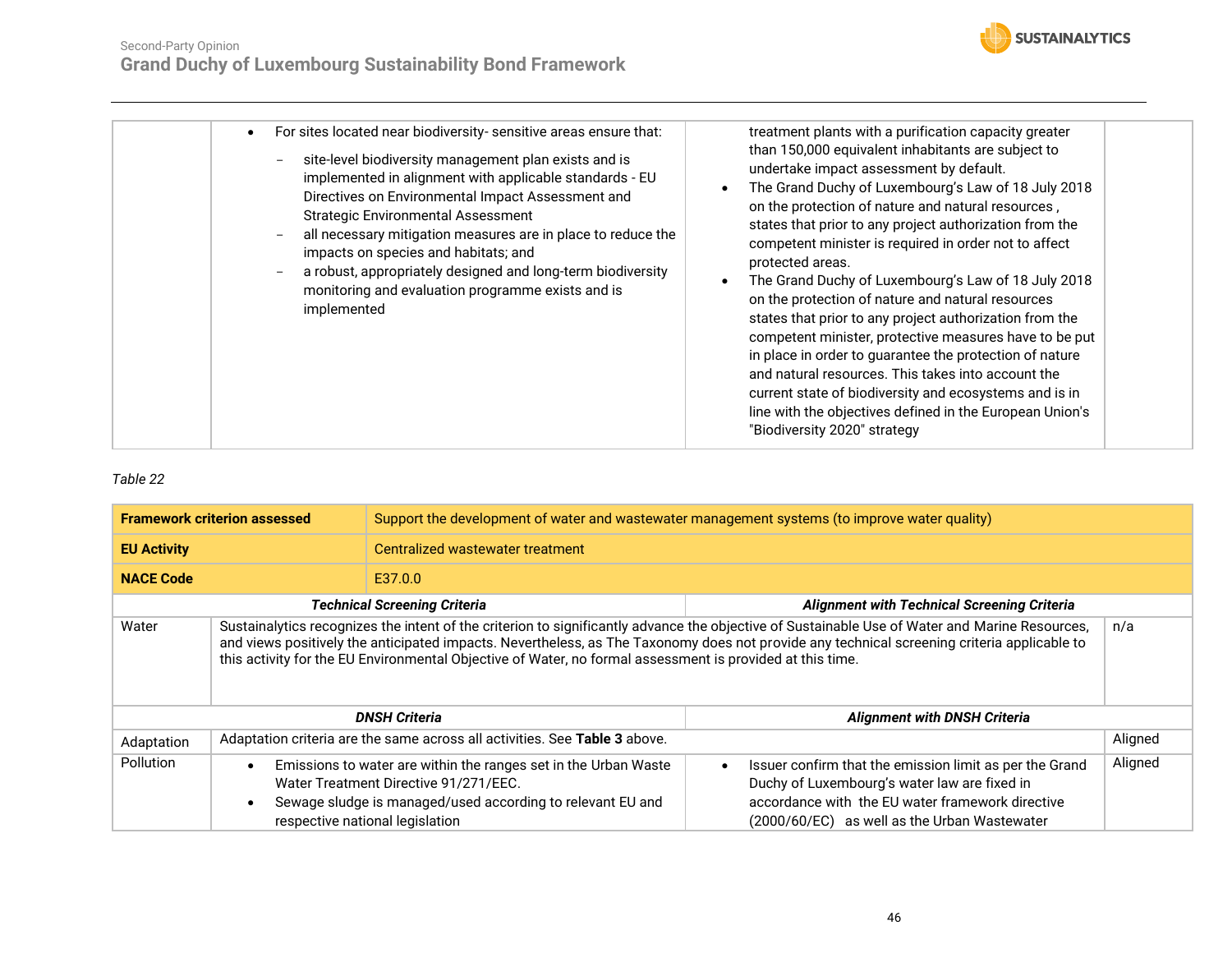![](_page_46_Picture_1.jpeg)

|            | The system includes appropriate measures to avoid/mitigate<br>combined sewer overflows                                                                                                                                                                                                                                                                                                                                                                                                                                                                                                                                                                                                                                                                                                                | Directive (91/271/EEC) and at times they are more<br>severe that the requirement in order to guarantee good<br>status of the receiving surface water bodies.<br>The Grand-Ducal Regulation of 23 December 2014 on<br>$\bullet$<br>sewage sludge defines the management of sewage<br>sludge. The Regulation specifies how the sewage<br>sludge must be used and lists out prohibitions to use or<br>deliver in order to protect the environment. This<br>regulation aligns with the EU legislation as Directive<br>86/278/EEC of 12 June 1986 and Directive 91/271/EEC<br>of 21 May 1991 concerning urban waste-water<br>treatment.97                                                                                                                                                                                                                                                                                                                                                                                                                                                                                                                                                                                      |         |
|------------|-------------------------------------------------------------------------------------------------------------------------------------------------------------------------------------------------------------------------------------------------------------------------------------------------------------------------------------------------------------------------------------------------------------------------------------------------------------------------------------------------------------------------------------------------------------------------------------------------------------------------------------------------------------------------------------------------------------------------------------------------------------------------------------------------------|---------------------------------------------------------------------------------------------------------------------------------------------------------------------------------------------------------------------------------------------------------------------------------------------------------------------------------------------------------------------------------------------------------------------------------------------------------------------------------------------------------------------------------------------------------------------------------------------------------------------------------------------------------------------------------------------------------------------------------------------------------------------------------------------------------------------------------------------------------------------------------------------------------------------------------------------------------------------------------------------------------------------------------------------------------------------------------------------------------------------------------------------------------------------------------------------------------------------------|---------|
| Ecosystems | Ensure completion of Environmental Impact Assessment (EIA)<br>$\bullet$<br>as per applicable laws / directives<br>Sites located near to biodiversity-sensitive areas, ensure<br>appropriate assessment has been conducted in alignment with<br>applicable laws.<br>For sites located near biodiversity- sensitive areas ensure that:<br>site-level biodiversity management plan exists and is<br>implemented in alignment with applicable standards - EU<br>Directives on Environmental Impact Assessment and<br><b>Strategic Environmental Assessment</b><br>all necessary mitigation measures are in place to reduce the<br>impacts on species and habitats; and<br>a robust, appropriately designed and long-term biodiversity<br>monitoring and evaluation programme exists and is<br>implemented | Projects in the Grand Duchy of Luxembourg that are<br>$\bullet$<br>subject to an EIA by default are defined under Grand-<br>Ducal Regulation of 15 May 2018 establishing the lists<br>of projects subject to an environmental impact<br>assessment. Under this regulation waste-water<br>treatment plants with a purification capacity greater<br>than 150,000 equivalent inhabitants are subject to<br>undertake impact assessment by default.<br>The Grand Duchy of Luxembourg's Law of 18 July 2018<br>$\bullet$<br>on the protection of nature and natural resources,<br>states that prior to any project authorization from the<br>competent minister is required in order not to affect<br>protected areas.<br>The Grand Duchy of Luxembourg's Law of 18 July 2018<br>on the protection of nature and natural resources states<br>that prior to any project authorization from the<br>competent minister, protective measures have to be put<br>in place in order to guarantee the protection of nature<br>and natural resources. This takes into account the<br>current state of biodiversity and ecosystems and is in<br>line with the objectives defined in the European Union's<br>"Biodiversity 2020" strategy | Aligned |

 $^{97}$  Grand Duchy of Luxembourg, Grand-ducal regulation of 23 December 2014 on sewage sludge, (accessed on 13 May 2020), at: <http://legilux.public.lu/eli/etat/leg/rgd/2014/12/23/n12/jo>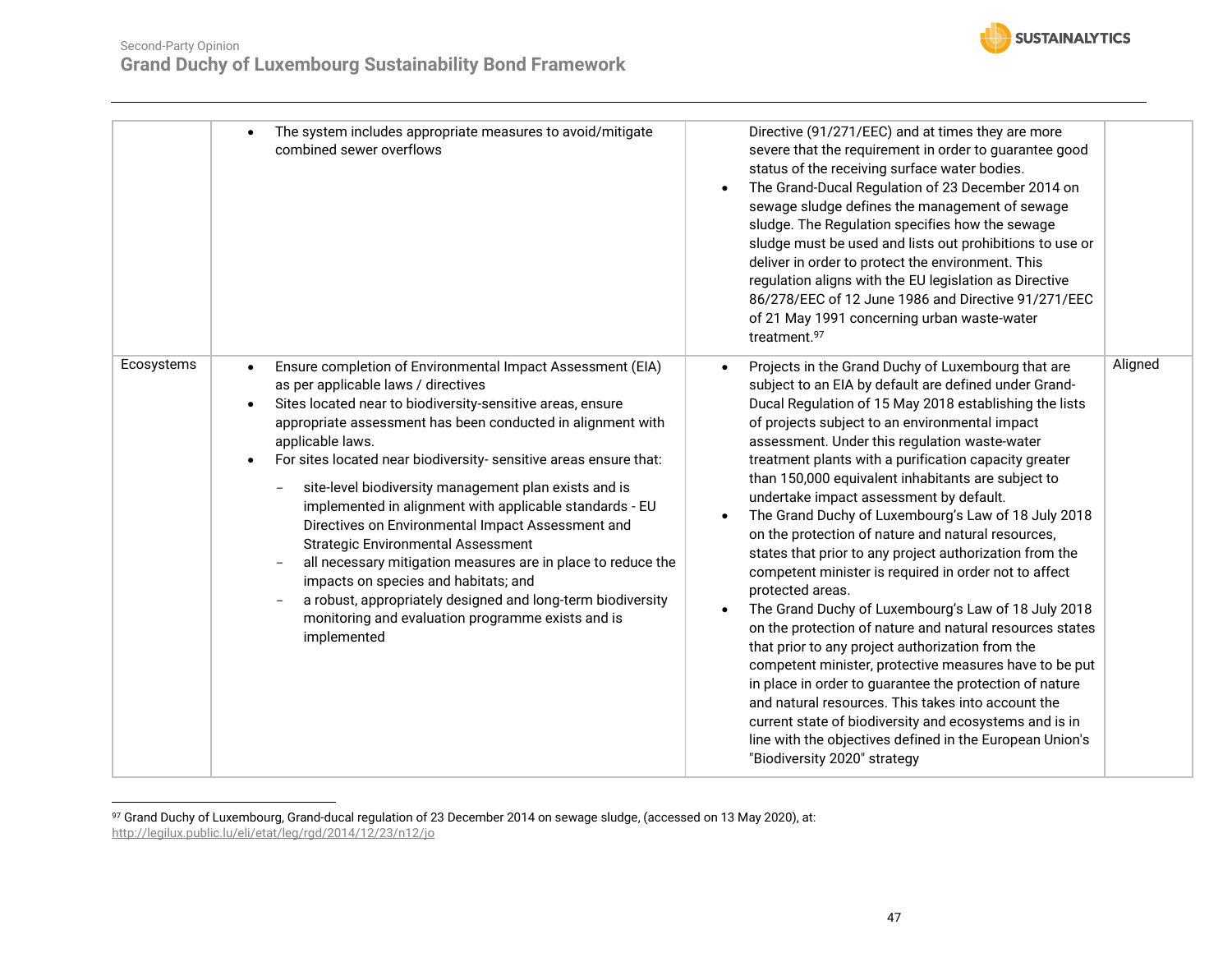![](_page_47_Picture_1.jpeg)

\* As the EU Taxonomy does not yet cover activities which are primarily directed at advancing EU objectives other that Climate Mitigation and Climate Adaptation, there does not exist Sustainalytics has proposed the TSC criteria listed above as indicative that the activity contribute substantially to at least one of six Environmental Objectives of the EU Taxonomy, in this case sustainable use and protection of water and marine resources. Additionally, Sustainalytics has proposed the DNSH criteria above as indicative that the activity does not significantly harm any of the other Objectives. These criteria draw upon regulatory best practice, the criteria proposed by the Technical Expert Group for other activities, and informed by best practice in the green bond market as illustrated by Sustainalytics' internal taxonomy.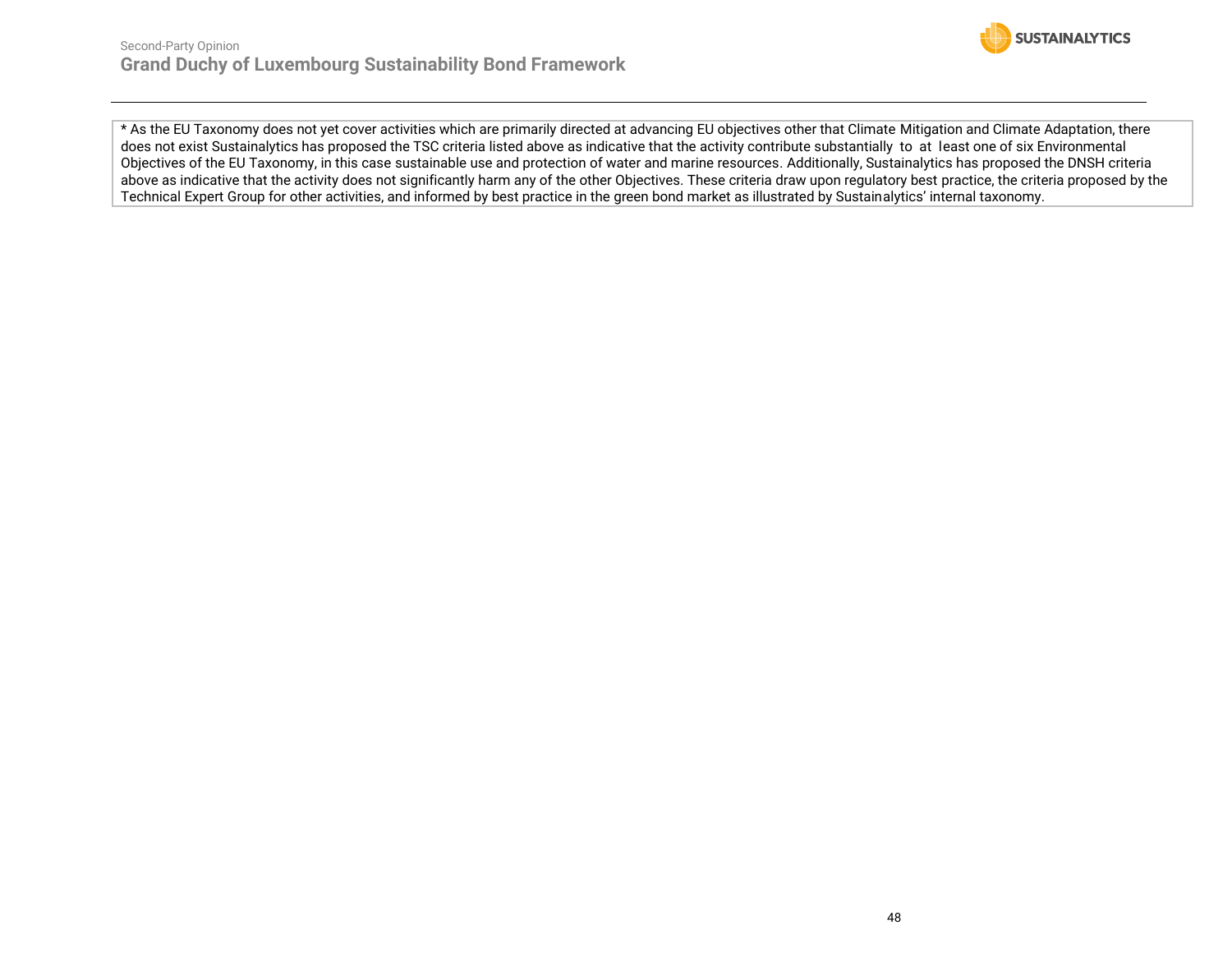# <span id="page-48-0"></span>**Appendix 3: Sustainability Bond / Sustainability Bond Programme - External Review Form**

# **Section 1. Basic Information**

| Issuer name:                                                                                    | The Grand Duchy of Luxembourg                                         |
|-------------------------------------------------------------------------------------------------|-----------------------------------------------------------------------|
| Sustainability Bond ISIN or Issuer Sustainability<br><b>Bond Framework Name, if applicable:</b> | The Grand Duchy of Luxembourg Sustainability<br><b>Bond Framework</b> |
| Review provider's name:                                                                         | Sustainalytics                                                        |
| Completion date of this form:                                                                   | August 31, 2020                                                       |
| Publication date of review publication:                                                         |                                                                       |

## **Section 2. Review overview**

#### **SCOPE OF REVIEW**

The following may be used or adapted, where appropriate, to summarise the scope of the review.

The review assessed the following elements and confirmed their alignment with the GBPs and SBPs:

| X | Management of Proceeds<br><b>F REVIEW PROVIDER</b> | ⊠ | Reporting                                       |
|---|----------------------------------------------------|---|-------------------------------------------------|
| 冈 | Use of Proceeds                                    | ⊠ | Process for Project Evaluation and<br>Selection |

### **ROLE(S) O**

- **⊠** Consultancy (incl. 2<sup>nd</sup> opinion) □ □ Certification
- ☐ Verification ☐ Rating
- ☐ Other *(please specify)*:

Note: In case of multiple reviews / different providers, please provide separate forms for each review.

#### **EXECUTIVE SUMMARY OF REVIEW and/or LINK TO FULL REVIEW** *(if applicable)*

Please refer to Evaluation Summary above.

# **Section 3. Detailed review**

Reviewers are encouraged to provide the information below to the extent possible and use the comment section to explain the scope of their review.

#### **1. USE OF PROCEEDS**

Overall comment on section *(if applicable)*: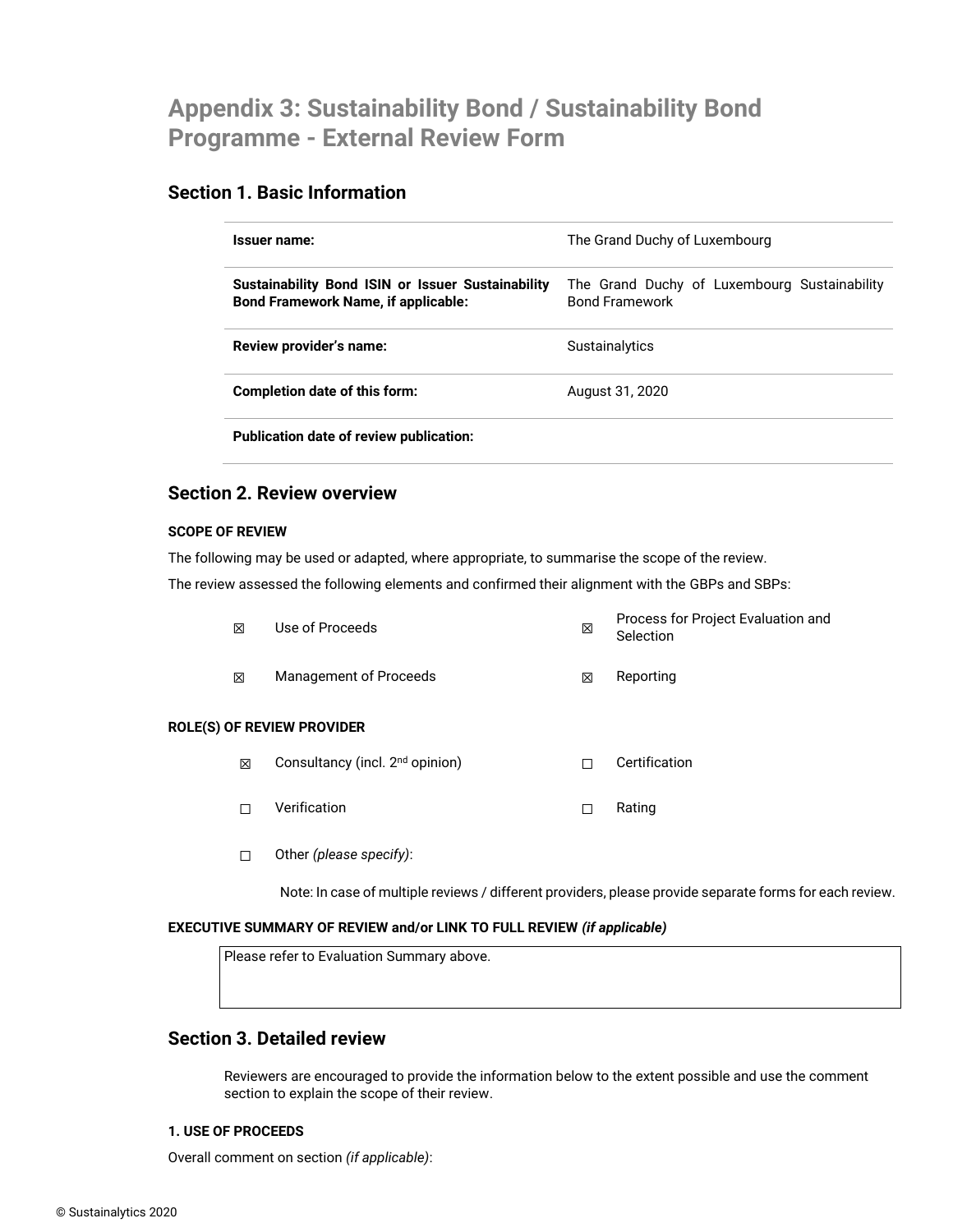![](_page_49_Picture_1.jpeg)

The eligible categories for the use of proceeds (Green Buildings, Energy Transition, Low Carbon Transport, Protection of the Environment, Water and Wastewater Management, Climate Finance and R&D, Access to Essential Services – Healthcare, Access to Essential Services – Education, Access to Essential Services – Social Inclusion, Affordable Housing and Employment Generation and Socioeconomic Advancement and Empowerment) are aligned with those recognized by the Green and/or Social Bond Principles 2020. Sustainalytics considers that the eligible categories will lead to positive environmental impacts and advance the UN Sustainable Development Goals, specifically SDGs 3, 4, 6, 7, 8, 10, 11, 12, 13 and 15.

#### **Use of proceeds categories as per GBP:**

| M | Renewable energy                                                                                                                | ⊠      | Energy efficiency                                                                  |
|---|---------------------------------------------------------------------------------------------------------------------------------|--------|------------------------------------------------------------------------------------|
| П | Pollution prevention and control                                                                                                | 区      | Environmentally sustainable management of<br>living natural resources and land use |
| ⊠ | Terrestrial<br>biodiversity<br>aquatic<br>and<br>conservation                                                                   | ⊠      | Clean transportation                                                               |
| ⊠ | Sustainable<br>water<br>and<br>wastewater<br>management                                                                         | ⊠      | Climate change adaptation                                                          |
| п | Eco-efficient and/or circular economy adapted<br>production<br>technologies<br>products,<br>and<br>processes                    | 冈      | Green buildings                                                                    |
| П | Unknown at issuance but currently expected to<br>conform with GBP categories, or other eligible<br>areas not yet stated in GBPs | $\Box$ | Other (please specify):                                                            |

If applicable please specify the environmental taxonomy, if other than GBPs:

#### **Use of proceeds categories as per SBP:**

| ⊠ | Affordable basic infrastructure                                                                                                 | ⊠ | Access to essential services                                      |
|---|---------------------------------------------------------------------------------------------------------------------------------|---|-------------------------------------------------------------------|
| ⊠ | Affordable housing                                                                                                              | ⊠ | Employment generation (through SME financing<br>and microfinance) |
|   | Food security                                                                                                                   | ⊠ | Socioeconomic advancement and empowerment                         |
| П | Unknown at issuance but currently expected to<br>conform with SBP categories, or other eligible<br>areas not yet stated in SBPs |   | Other (please specify):                                           |

If applicable please specify the social taxonomy, if other than SBPs:

#### **2. PROCESS FOR PROJECT EVALUATION AND SELECTION**

Overall comment on section (if applicable):

The Grand Duchy of Luxembourg's internal process in evaluating and selecting projects is coordinated by the Luxembourg State Treasury and managed by the Sustainability Bond Committee (the "Committee") comprised of the Luxembourg State Treasury, the Ministry of Finance and the Inspectorate of Finance. The Committee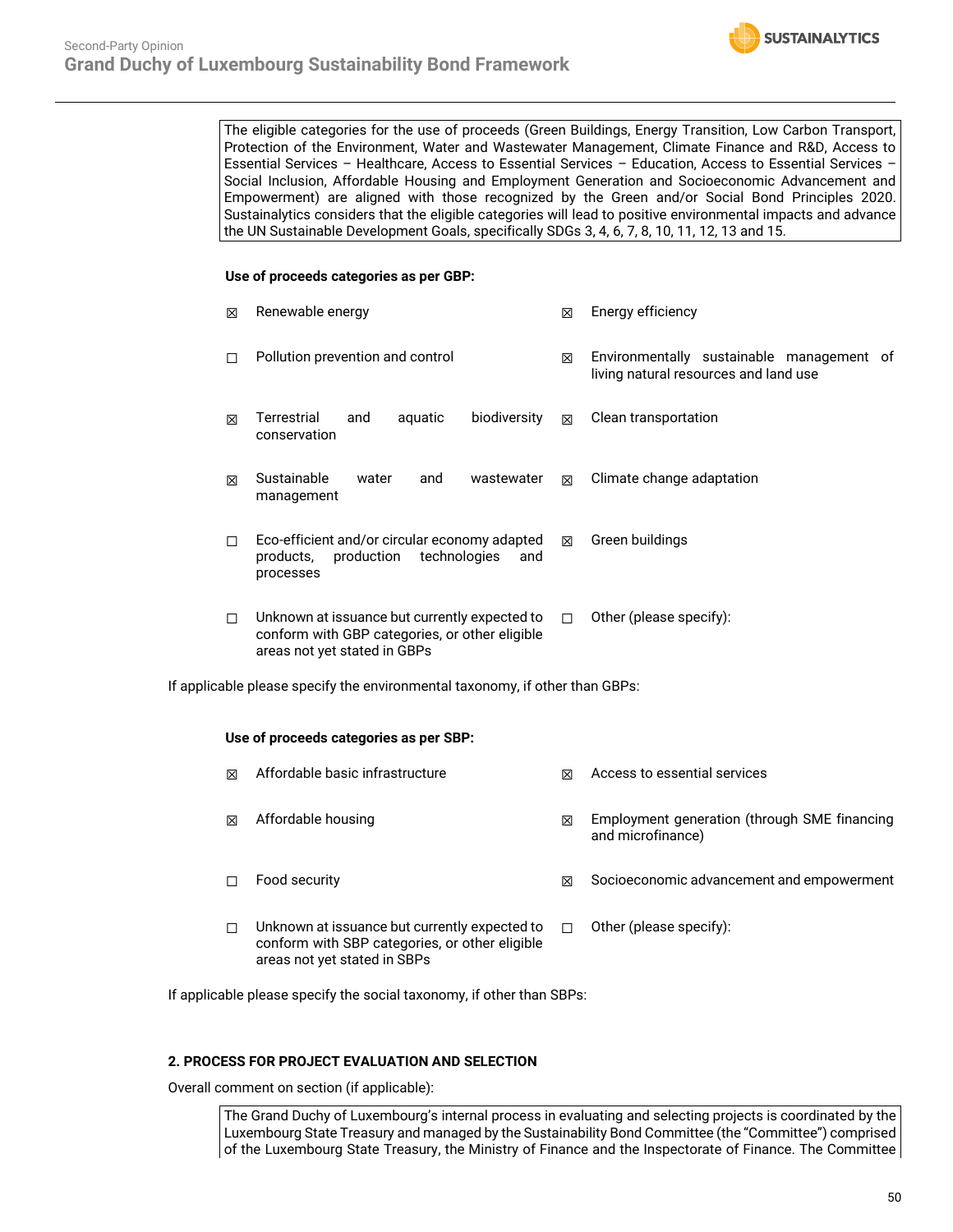![](_page_50_Picture_1.jpeg)

will meet at least once a year. For refinancing, the lookback period is at three calendar years prior to issuance. Sustainalytics considers the project selection process in line with market practice.

#### **Evaluation and selection**

| ⊠                                                  | Credentials on the issuer's social and green<br>objectives                                 | 冈 | Documented process to determine that<br>projects fit within defined categories                  |  |  |  |
|----------------------------------------------------|--------------------------------------------------------------------------------------------|---|-------------------------------------------------------------------------------------------------|--|--|--|
| ⊠                                                  | Defined and transparent criteria for projects<br>eligible for Sustainability Bond proceeds | ⊠ | Documented process to identify and<br>manage potential ESG risks associated<br>with the project |  |  |  |
| M                                                  | Summary criteria for project evaluation and<br>selection publicly available                | П | Other (please specify):                                                                         |  |  |  |
| Information on Responsibilities and Accountability |                                                                                            |   |                                                                                                 |  |  |  |

- $\boxtimes$  Evaluation / Selection criteria subject to  $\boxtimes$  In-house assessment external advice or verification
- ☐ Other (please specify):

#### **3. MANAGEMENT OF PROCEEDS**

Overall comment on section *(if applicable)*:

The Grand Duchy of Luxembourg's internal process in evaluating and selecting projects is coordinated by the Luxembourg State Treasury and managed by the Sustainability Bond Committee (the "Committee") comprised of the Luxembourg State Treasury, the Ministry of Finance and the Inspectorate of Finance. The Committee will meet at least once a year. For refinancing, the lookback period is at three calendar years prior to issuance. Sustainalytics considers the project selection process in line with market practice.

#### **Tracking of proceeds:**

- $\boxtimes$  Sustainability Bond proceeds segregated or tracked by the issuer in an appropriate manner
- $\boxtimes$  Disclosure of intended types of temporary investment instruments for unallocated proceeds
- ☐ Other (please specify):

#### **Additional disclosure:**

| П | Allocations to future investments only          |  |   | ⊠                                          | Allocations to both existing and future<br>investments |
|---|-------------------------------------------------|--|---|--------------------------------------------|--------------------------------------------------------|
| П | Allocation to individual disbursements          |  | ⊠ | Allocation to a portfolio of disbursements |                                                        |
| ⊠ | Disclosure of portfolio<br>unallocated proceeds |  |   |                                            | balance of $\Box$ Other (please specify):              |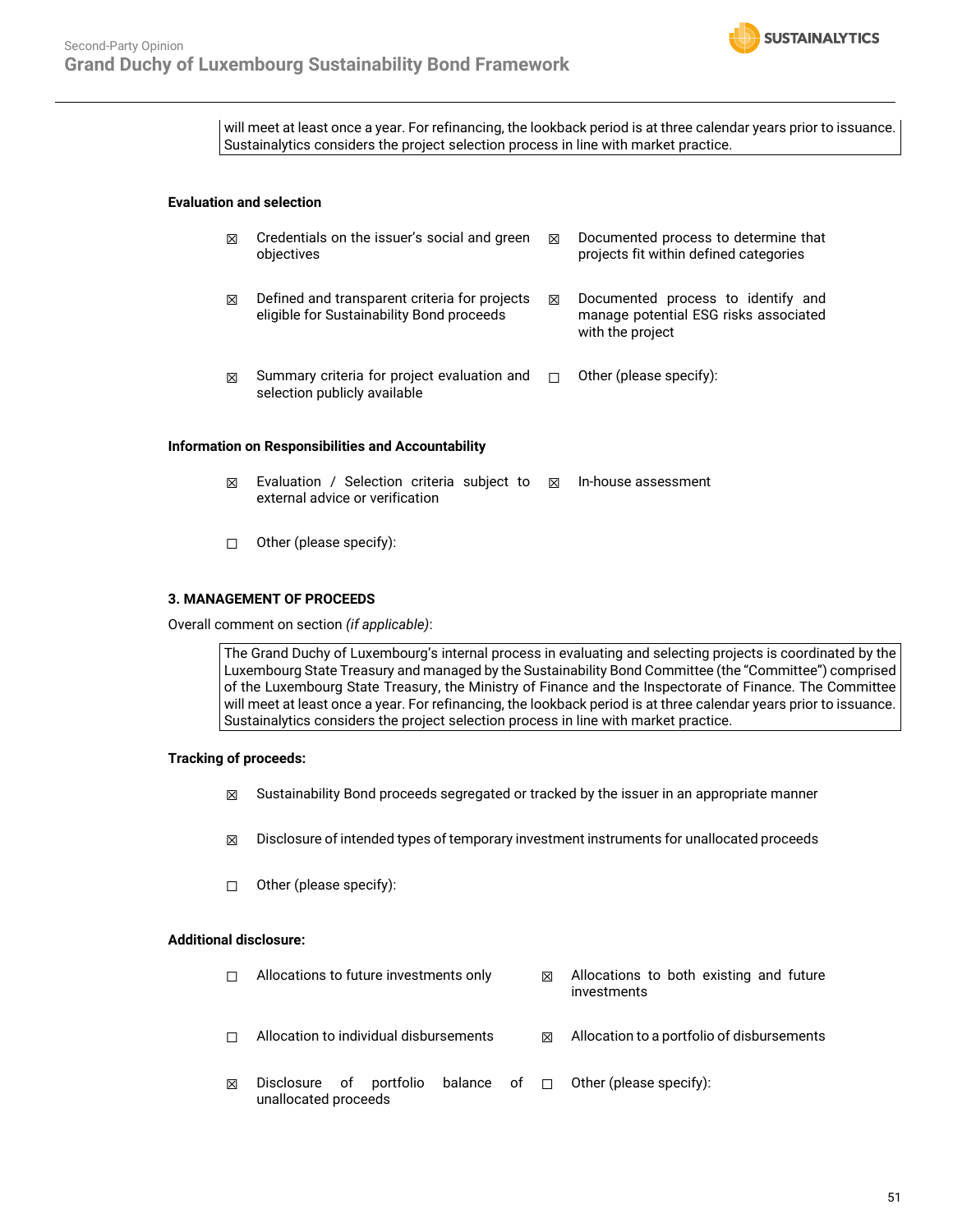![](_page_51_Picture_1.jpeg)

#### **4. REPORTING**

Overall comment on section (if applicable):

The Grand Duchy of Luxembourg intends to report allocation proceeds publicly on an annual basis until full allocation. Allocation reporting will include an overview of the allocated proceeds, a breakdown of allocated proceeds by eligible categories and the amount of unallocated proceeds at the reporting end-period (if any). In addition, the Grand Duchy of Luxembourg is committed to reporting on relevant impact metrics. Sustainalytics views the allocation and impact reporting as aligned with market practice.

#### **Use of proceeds reporting:**

|                            | $\Box$ | Project-by-project                          |  | On a project portfolio basis                                                |  |
|----------------------------|--------|---------------------------------------------|--|-----------------------------------------------------------------------------|--|
|                            | $\Box$ | Linkage to individual bond(s)               |  | Other (please specify):                                                     |  |
|                            |        | Information reported:                       |  |                                                                             |  |
|                            |        | Allocated amounts<br>区                      |  | Sustainability Bond financed share of<br>□<br>total investment              |  |
|                            |        | Other (please specify):<br>$\Box$           |  |                                                                             |  |
|                            |        | Frequency:                                  |  |                                                                             |  |
|                            |        | Annual<br>区                                 |  | Semi-annual<br>$\Box$                                                       |  |
|                            |        | Other (please specify):<br>$\Box$           |  |                                                                             |  |
| Impact reporting:          |        |                                             |  |                                                                             |  |
|                            | □      | Project-by-project                          |  | On a project portfolio basis                                                |  |
|                            | $\Box$ | Linkage to individual bond(s)               |  | Other (please specify):                                                     |  |
|                            |        | Information reported (expected or ex-post): |  |                                                                             |  |
|                            |        | <b>GHG Emissions / Savings</b><br>区         |  | <b>Energy Savings</b><br>⊠                                                  |  |
|                            |        | Decrease in water use<br>図                  |  | Number of beneficiaries<br>⊠                                                |  |
|                            |        | <b>Target populations</b><br>⊠              |  | Other ESG indicators (please<br>区<br>specify): Refer to issuer<br>Framework |  |
|                            |        | Frequency:                                  |  |                                                                             |  |
|                            |        | Annual<br>X                                 |  | Semi-annual<br>$\Box$                                                       |  |
|                            |        | Other (please specify):<br>□                |  |                                                                             |  |
| <b>Means of Disclosure</b> |        |                                             |  |                                                                             |  |
|                            | □      | Information published in financial report   |  | Information published in sustainability<br>$\Box$<br>report                 |  |
|                            | ⊠      | Information published in ad hoc documents   |  | Other (please specify):<br>$\Box$                                           |  |

 $\Box$  Reporting reviewed (if yes, please specify which parts of the reporting are subject to external review):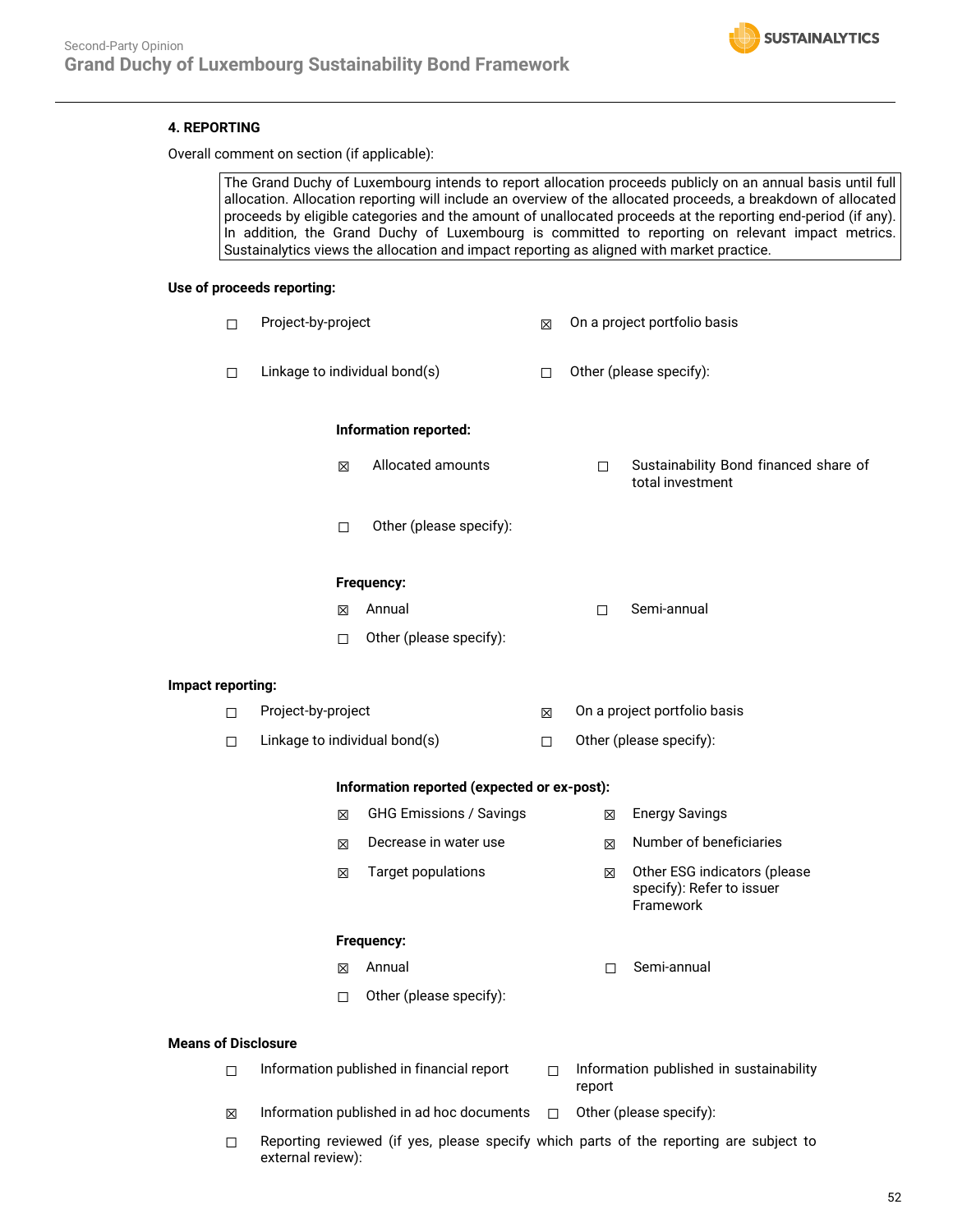![](_page_52_Picture_1.jpeg)

Where appropriate, please specify name and date of publication in the useful links section.

**USEFUL LINKS (e.g. to review provider methodology or credentials, to issuer's documentation, etc.)**

#### **SPECIFY OTHER EXTERNAL REVIEWS AVAILABLE, IF APPROPRIATE**

#### **Type(s) of Review provided:**

- □ Consultancy (incl. 2<sup>nd</sup> opinion) □ □ Certification
- ☐ Verification / Audit ☐ Rating
- ☐ Other *(please specify)*:

**Review provider(s): Date of publication:**

#### **ABOUT ROLE(S) OF REVIEW PROVIDERS AS DEFINED BY THE GBP AND THE SBP**

- i. Second Party Opinion: An institution with sustainability expertise that is independent from the issuer may provide a Second Party Opinion. The institution should be independent from the issuer's adviser for its Sustainability Bond framework, or appropriate procedures such as information barriers will have been implemented within the institution to ensure the independence of the Second Party Opinion. It normally entails an assessment of the alignment with the Principles. In particular, it can include an assessment of the issuer's overarching objectives, strategy, policy, and/or processes relating to sustainability and an evaluation of the environmental and social features of the type of Projects intended for the Use of Proceeds.
- ii. Verification: An issuer can obtain independent verification against a designated set of criteria, typically pertaining to business processes and/or sustainability criteria. Verification may focus on alignment with internal or external standards or claims made by the issuer. Also, evaluation of the environmentally or socially sustainable features of underlying assets may be termed verification and may reference external criteria. Assurance or attestation regarding an issuer's internal tracking method for use of proceeds, allocation of funds from Sustainability Bond proceeds, statement of environmental or social impact or alignment of reporting with the Principles may also be termed verification.
- iii. Certification: An issuer can have its Sustainability Bond or associated Sustainability Bond framework or Use of Proceeds certified against a recognised external sustainability standard or label. A standard or label defines specific criteria, and alignment with such criteria is normally tested by qualified, accredited third parties, which may verify consistency with the certification criteria.
- iv. Green, Social and Sustainability Bond Scoring/Rating: An issuer can have its Sustainability Bond, associated Sustainability Bond framework or a key feature such as Use of Proceeds evaluated or assessed by qualified third parties, such as specialised research providers or rating agencies, according to an established scoring/rating methodology. The output may include a focus on environmental and/or social performance data, process relative to the Principles, or another benchmark, such as a 2-degree climate change scenario. Such scoring/rating is distinct from credit ratings, which may nonetheless reflect material sustainability risks.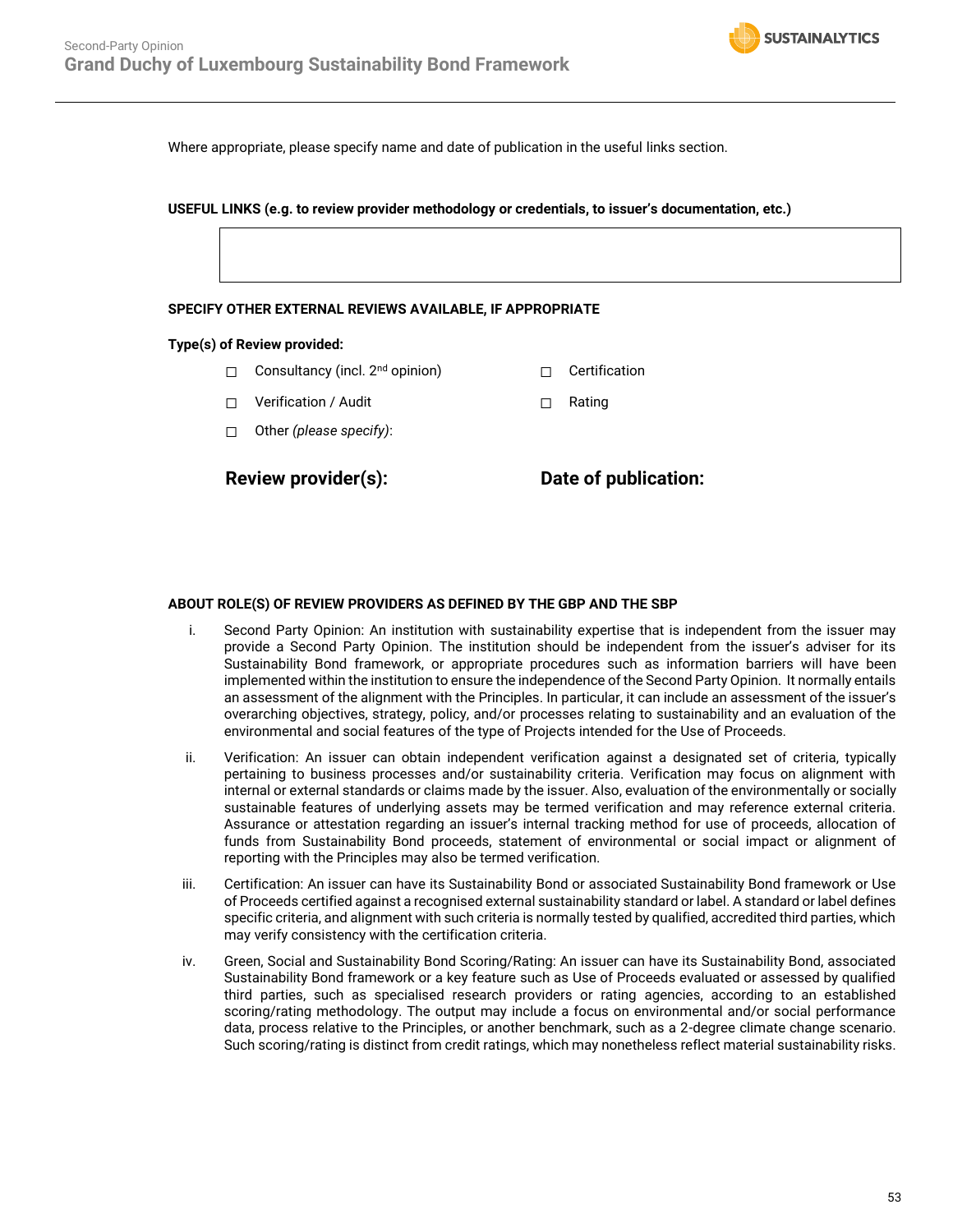# **Disclaimer**

#### **Copyright ©2020 Sustainalytics. All rights reserved.**

The information, methodologies and opinions contained or reflected herein are proprietary of Sustainalytics and/or its third party suppliers (Third Party Data), and may be made available to third parties only in the form and format disclosed by Sustainalytics, or provided that appropriate citation and acknowledgement is ensured. They are provided for informational purposes only and (1) do not constitute an endorsement of any product or project; (2) do not constitute investment advice, financial advice or a prospectus; (3) cannot be interpreted as an offer or indication to buy or sell securities, to select a project or make any kind of business transactions; (4) do not represent an assessment of the issuer's economic performance, financial obligations nor of its creditworthiness; (5) have not and cannot be incorporated into any offering disclosure.

These are based on information made available by the issuer and therefore are not warranted as to their merchantability, completeness, accuracy, up-to-dateness or fitness for a particular purpose. The information and data are provided "as is" and reflect Sustainalytics` opinion at the date of their elaboration and publication. Sustainalytics accepts no liability for damage arising from the use of the information, data or opinions contained herein, in any manner whatsoever, except where explicitly required by law. Any reference to third party names or Third Party Data is for appropriate acknowledgement of their ownership and does not constitute a sponsorship or endorsement by such owner. A list of our third-party data providers and their respective terms of use is available on our website. For more information, visit [http://www.sustainalytics.com/legal-disclaimers.](http://www.sustainalytics.com/legal-disclaimers)

The issuer is fully responsible for certifying and ensuring the compliance with its commitments, for their implementation and monitoring.